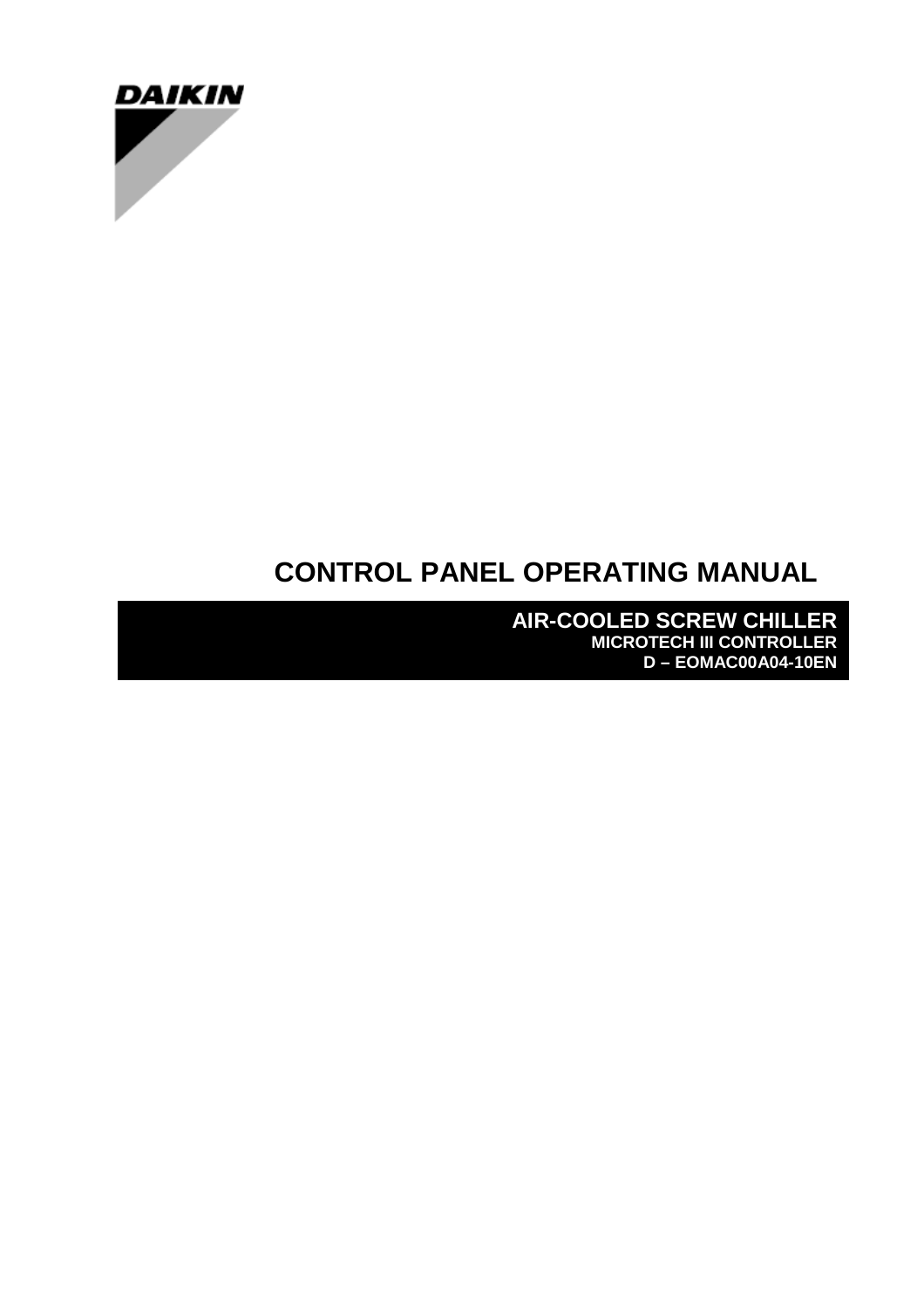# **Table of Contents**

|                                                                                    | CIRCUIT CONTROL LOGIC31               |  |
|------------------------------------------------------------------------------------|---------------------------------------|--|
|                                                                                    |                                       |  |
| <b>CONTROLLER FEATURES4</b>                                                        | COMPRESSOR CONTROL 32                 |  |
|                                                                                    | CONDENSER FAN CONTROL34               |  |
| <b>GENERAL DESCRIPTION 5</b>                                                       | EXV CONTROL (FOR CHILLER UNITS)36     |  |
|                                                                                    |                                       |  |
|                                                                                    |                                       |  |
| CONTROLLER DESCRIPTION 7                                                           |                                       |  |
| HARDWARE STRUCTURE 7                                                               | <b>ALARMS AND EVENTS38</b>            |  |
|                                                                                    |                                       |  |
| SEQUENCE OF OPERATION  10                                                          |                                       |  |
|                                                                                    | DESCRIPTION OF ALARMS 38              |  |
| <b>CONTROLLER OPERATION  13</b>                                                    |                                       |  |
| MICROTECH III INPUTS/OUTPUTS  13                                                   |                                       |  |
| EXTENSION I/O COMPRESSOR #1 TO #3 14                                               |                                       |  |
| I/O EXV CIRCUIT #1 TO #3  14                                                       | CIRCUIT STOP ALARMS 42                |  |
| EXTENSION I/O FAN MODULE CIRCUIT #1 &                                              |                                       |  |
|                                                                                    |                                       |  |
| EXTENSION I/O FAN MODULE CIRCUIT #3.15<br>EXTENSION I/O UNIT ALARM & LIMITING . 15 | USING THE CONTROLLER 48               |  |
|                                                                                    |                                       |  |
|                                                                                    | <b>OPTIONAL REMOTE USER INTERFACE</b> |  |
|                                                                                    |                                       |  |
|                                                                                    | START-UP AND SHUTDOWN 58              |  |
|                                                                                    |                                       |  |
|                                                                                    |                                       |  |
|                                                                                    | EXTENDED (SEASONAL) SHUTDOWN59        |  |
|                                                                                    |                                       |  |
| ICE MODE START DELAY 22                                                            |                                       |  |
| EVAPORATOR PUMP CONTROL22                                                          | <b>BASIC CONTROL SYSTEM</b>           |  |
|                                                                                    |                                       |  |
| LEAVING WATER TEMPERATURE (LWT)                                                    |                                       |  |
|                                                                                    | <b>CONTROLLER MAINTENANCE 64</b>      |  |
| UNIT CAPACITY CONTROL 25<br>UNIT CAPACITY OVERRIDES 27                             |                                       |  |
|                                                                                    |                                       |  |
|                                                                                    |                                       |  |
|                                                                                    |                                       |  |

| CIRCUIT CONTROL LOGIC31<br>COMPRESSOR CONTROL 32<br>CONDENSER FAN CONTROL34<br>EXV CONTROL (FOR CHILLER UNITS)36<br>ECONOMIZER CONTROL37 |  |
|------------------------------------------------------------------------------------------------------------------------------------------|--|
| <b>ALARMS AND EVENTS38</b>                                                                                                               |  |
|                                                                                                                                          |  |
|                                                                                                                                          |  |
| DESCRIPTION OF ALARMS 38                                                                                                                 |  |
|                                                                                                                                          |  |
|                                                                                                                                          |  |
| CIRCUIT STOP ALARMS 42                                                                                                                   |  |
|                                                                                                                                          |  |
|                                                                                                                                          |  |
| USING THE CONTROLLER 48                                                                                                                  |  |
|                                                                                                                                          |  |
| <b>OPTIONAL REMOTE USER INTERFACE</b>                                                                                                    |  |
|                                                                                                                                          |  |
|                                                                                                                                          |  |
| <b>START-UP AND SHUTDOWN 58</b>                                                                                                          |  |
| TEMPORARY SHUTDOWN58                                                                                                                     |  |
| EXTENDED (SEASONAL) SHUTDOWN59                                                                                                           |  |
|                                                                                                                                          |  |
| <b>BASIC CONTROL SYSTEM</b>                                                                                                              |  |
| <b>CONTROLLER MAINTENANCE 64</b>                                                                                                         |  |
|                                                                                                                                          |  |
|                                                                                                                                          |  |









Unit controllers are LONMARK certified with an optional LONWORKS communications module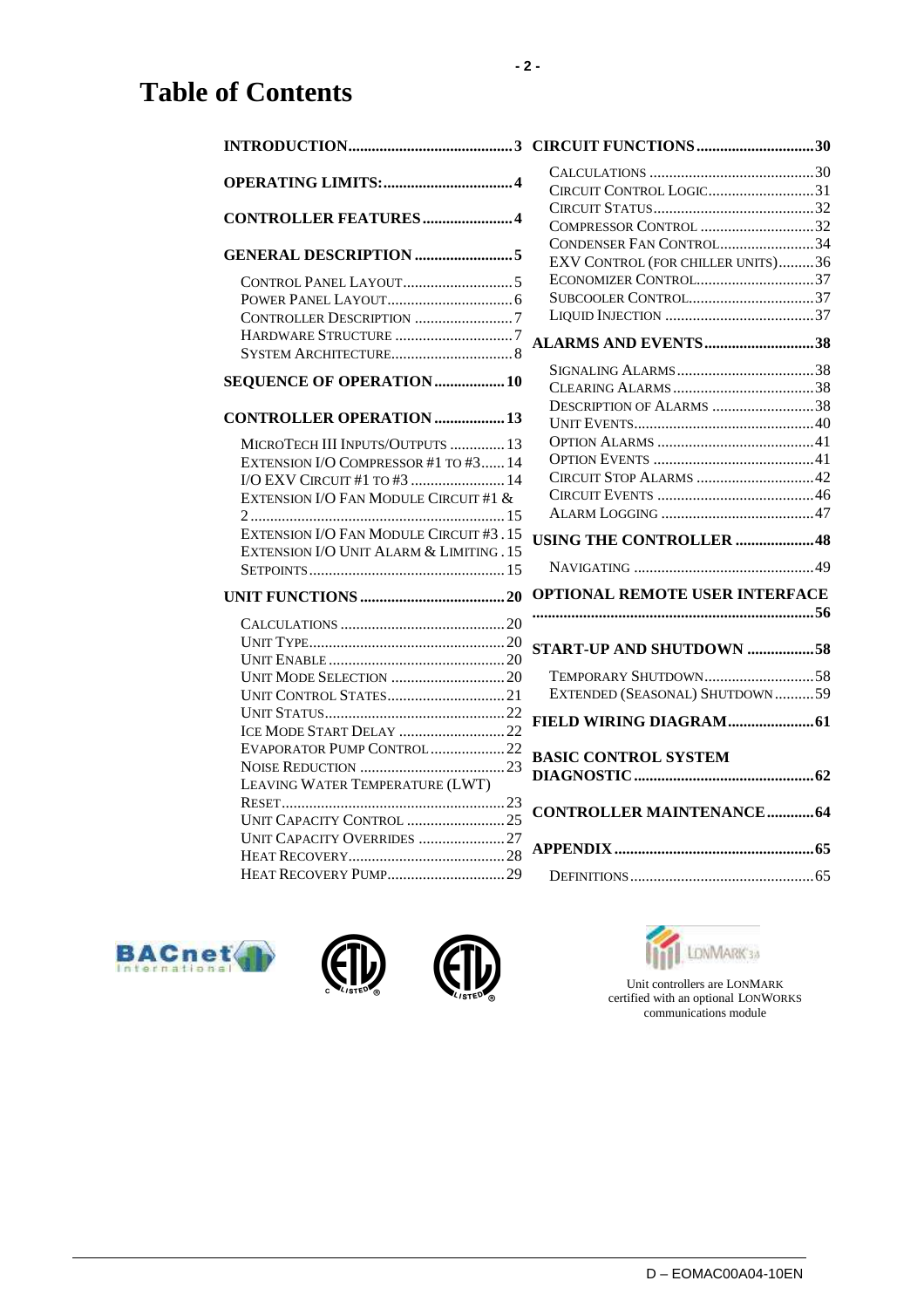This manual provides setup, operating, troubleshooting and maintenance information for the DAIKIN Air Cooled Chillers with 1, 2 and 3 circuits using Microtech III Controller.

#### **HAZARD IDENTIFICATION INFORMATION**

#### **! DANGER**

Dangers indicate a hazardous situation which will result in death or serious injury if not avoided.

## **! WARNING**

Warnings indicate potentially hazardous situations, which can result in property damage, severe personal injury, or death if not avoided.

## **! CAUTION**

Cautions indicate potentially hazardous situations, which can result in personal injury or equipment damage if not avoided.

**Software Version:** This manual covers units with Software Version XXXXXXX The unit's software version number can be viewed by selecting the "About Chiller" menu item accessible without password. Then, pressing the MENU key will return to the Menu screen.

**Minimum BSP Version:** 8.40

## **! WARNING**

Electric shock hazard: can cause personal injury or equipment damage. This equipment must be properly grounded. Connections to, and service of, the MicroTech III control panel must be performed only by personnel who are knowledgeable in the operation of this equipment .

## **! CAUTION**

Static sensitive components. A static discharge while handling electronic circuit boards can cause damage to the components. Discharge any static electrical charge by touching the bare metal inside the control panel before performing any service work. Never unplug any cables, circuit board terminal blocks, or power plugs while power is applied to the panel.

#### **NOTICE**

This equipment generates, uses, and can radiate radio frequency energy and, if not installed and used in accordance with this instruction manual, can cause interference to radio communications. Operation of this equipment in a residential area can cause harmful interference, in which case the user will be required to correct the interference at the user's own expense. Daikin disclaims any liability resulting from any interference or for the correction thereof.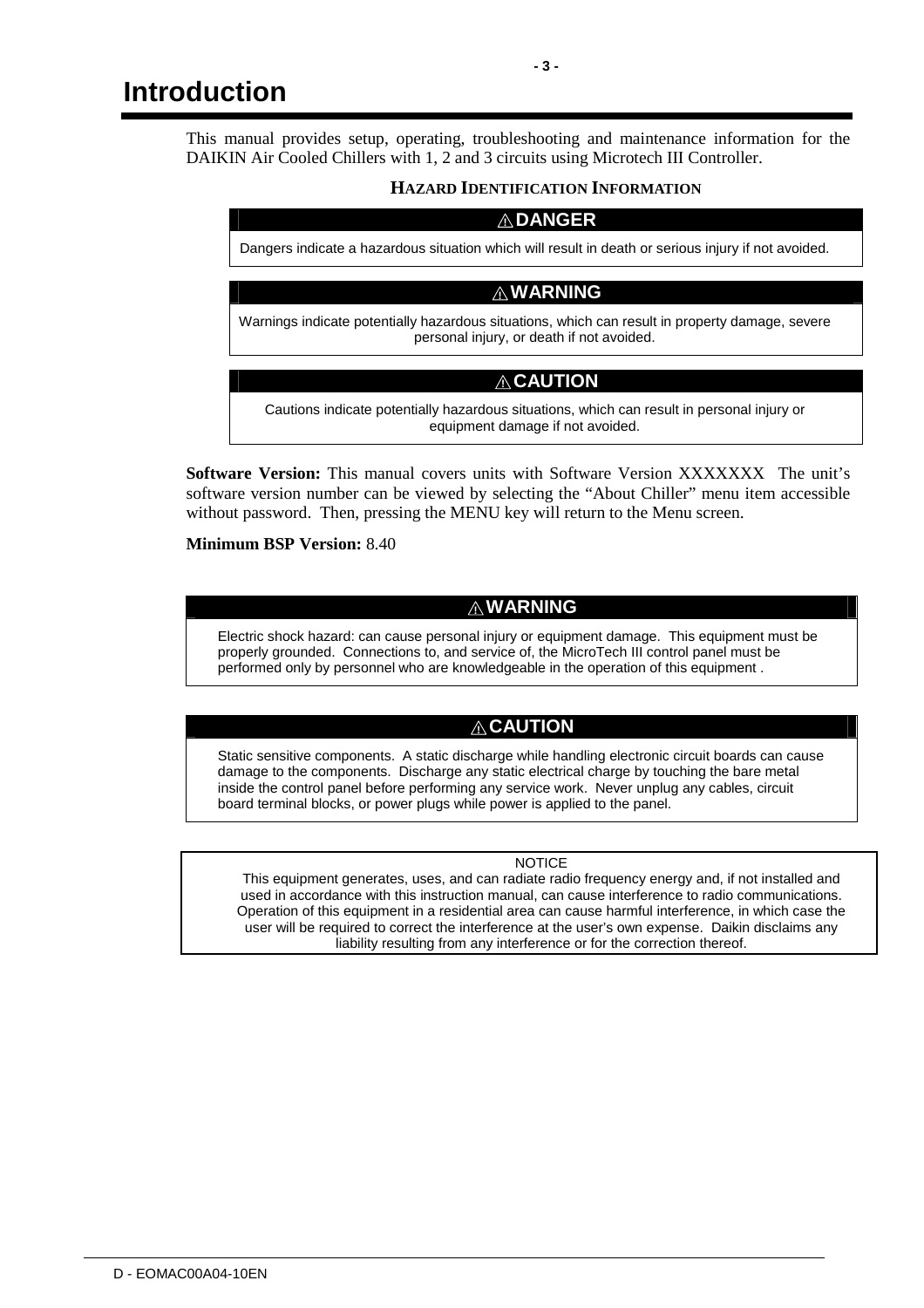- Minimum operating ambient temperature (standard),  $2^{\circ}C$
- Minimum operating ambient temperature (with optional low-ambient control),  $-20^{\circ}$ C
- Leaving chilled water temperature,  $4^{\circ}$ C to  $15^{\circ}$ C
- Leaving chilled fluid temperatures (with anti-freeze),  $3^{\circ}$ C to  $-8^{\circ}$ C. Unloading is not permitted with fluid leaving temperatures below -1°C.
- Operating Delta-T range, 4°C to 8°C
- Maximum operating inlet fluid temperature,  $24^{\circ}$ C
- Maximum non-operating inlet fluid temperature, 38°C

## **Controller Features**

Readout of the following temperature and pressure readings:

Entering and leaving chilled water temperature

Saturated evaporator refrigerant temperature and pressure

Saturated condenser refrigerant temperature and pressure

Outside air temperature

Suction line, and discharge line temperatures − calculated superheat for discharge and suction lines

Oil pressure

Automatic control of primary and standby chilled water pumps. The control will start one of the pumps (based on lowest run-hours) when the unit is enabled to run (not necessarily running on a call for cooling) and when the water temperature reaches a point of freeze possibility.

Two levels of security protection against unauthorized changing of setpoints and other control parameters.

Warning and fault diagnostics to inform operators of warning and fault conditions in plain language. All events and alarms are time and date-stamped for identification of when the fault condition occurred. In addition, the operating conditions that existed just prior to an alarm shutdown can be recalled to aid in isolating the cause of the problem.

Twenty-five previous alarms and related operating conditions are available.

Remote input signals for chilled water reset, demand limiting, and unit enable.

Test mode allows the service technician to manually control the controllers' outputs and can be useful for system checkout.

Building Automation System (BAS) communication capability via LonTalk®, Modbus®, or BACnet<sup>®</sup> standard protocols for all BAS manufacturers.

Pressure transducers for direct reading of system pressures. Preemptive control of low evaporator pressure conditions and high discharge temperature and pressure to take corrective action prior to a fault trip.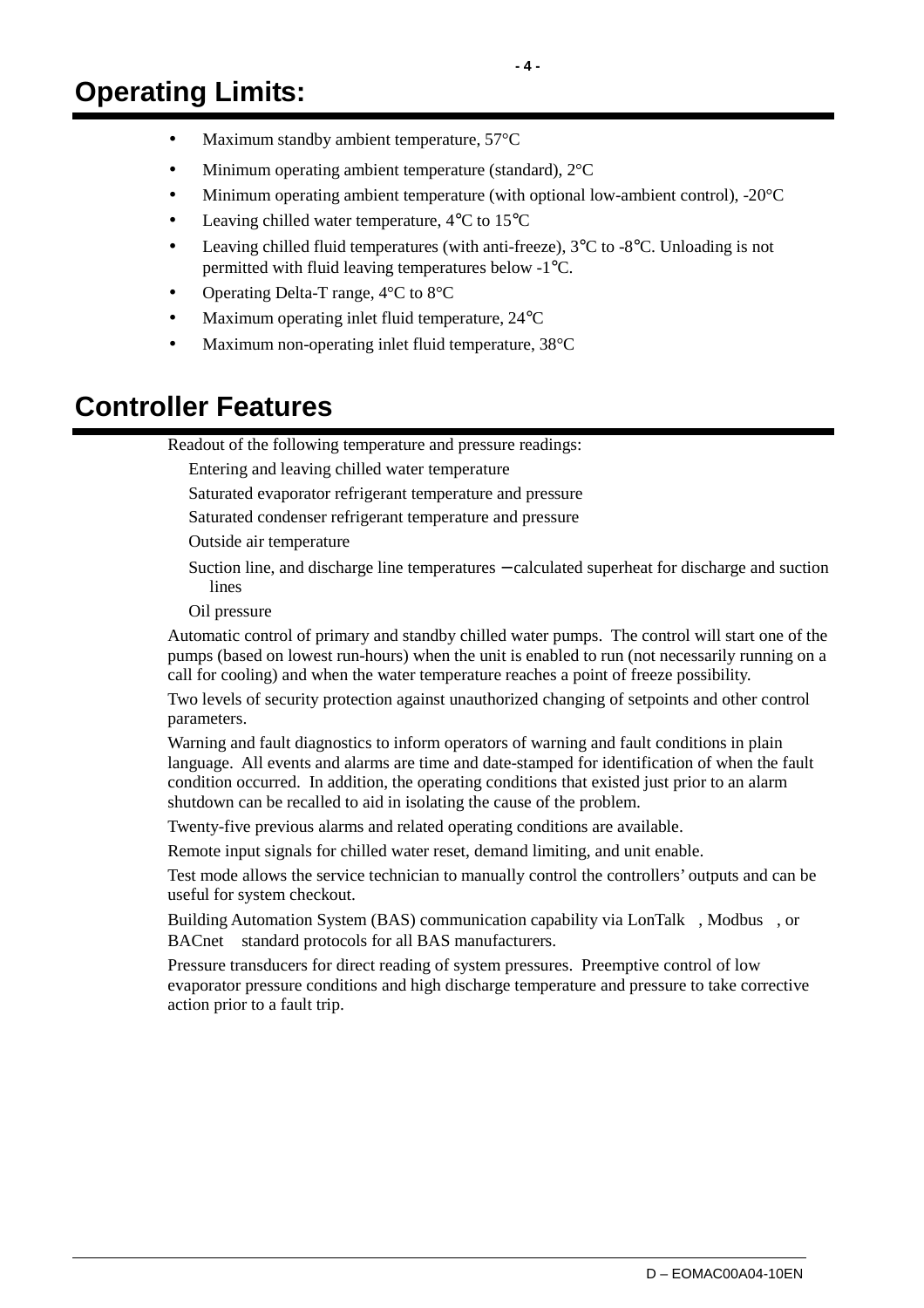## **General Description**

The control panel is located on the front of the unit at the compressor end. There are three doors. The control panel is behind to left-hand door. The power panel is behind the middle and right-hand doors.

## **General Description**

The MicroTech III control system consists of a microprocessor-based controller and a number of extension modules, which vary depending on the unit size and conformation. The control system provides the monitoring and control functions required for the controlled, efficient operation of the chiller.

The operator can monitor all critical operating conditions by using the screen located on the main controller. In addition to providing all normal operating controls, the MicroTech III control system will take corrective action if the chiller is operating outside of its normal design conditions. If a fault condition develops, the controller will shut a compressor, or the entire unit, down and activate an alarm output. .

The system is password protected and only allows access by authorized personnel. Except that some basic information is viewable and alarms can be cleared without a password. No settings can be changed.

## **Control Panel Layout**

**Figure 1, Control Panel Components** 

120V Aux Fuses



#### **NOTES**:

- 1. The Emergency Switch Relay de-energizes circuit #1 #2 and #3 control power when activated, causing an immediate compressor and fan shutdown. The red emergency button switch is located on the bottom front of the control panel door.
- 2. The control power transformer is located in the power panel adjacent to the control panel.
- 3. Additional extension (aka extension) modules are located elsewhere on the chiller.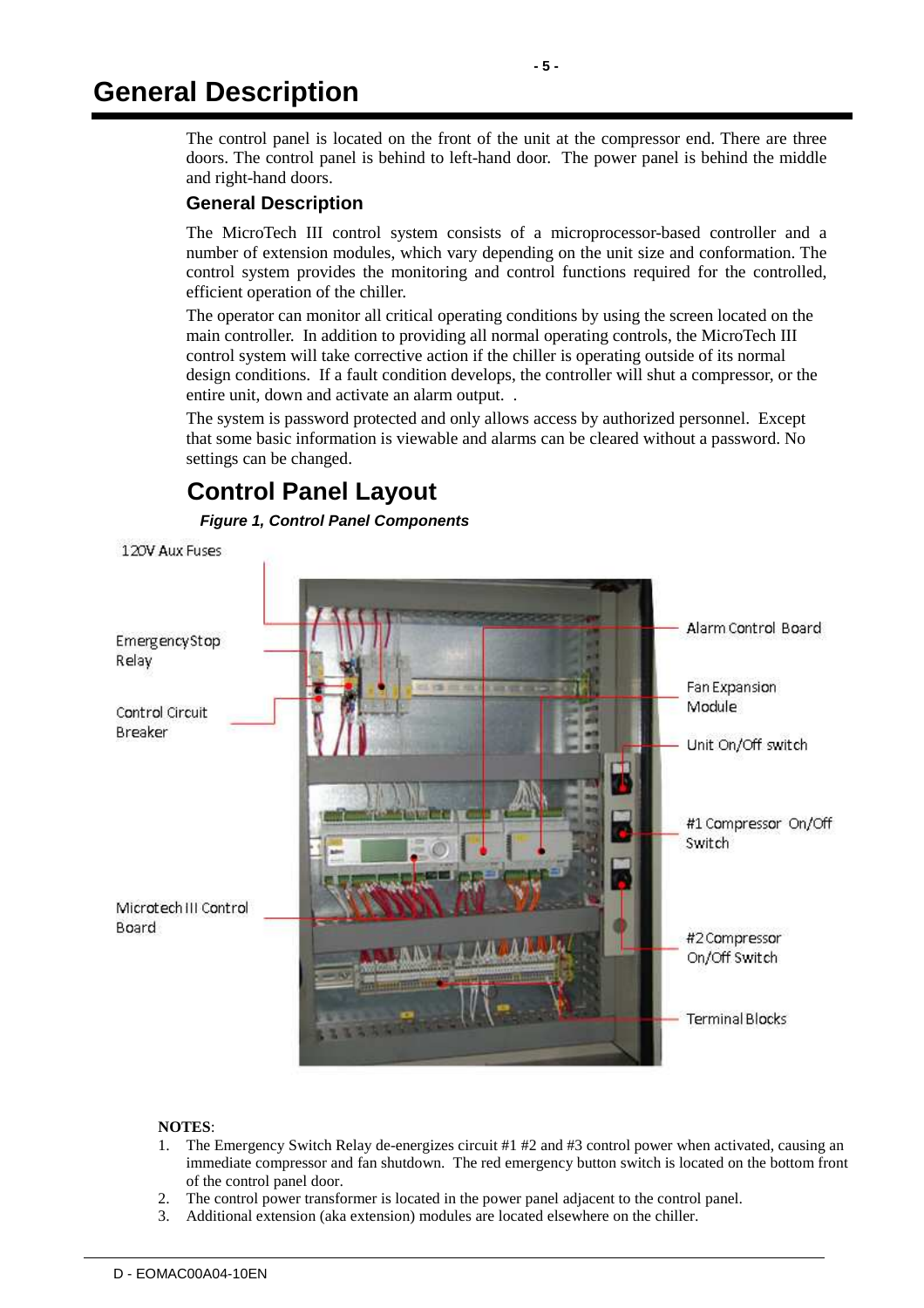## **Power Panel Layout**

The power panel is at the front of the unit, behind the two doors to the right



**Figure 3, Power Panel, Right Side** 



**- 6 -**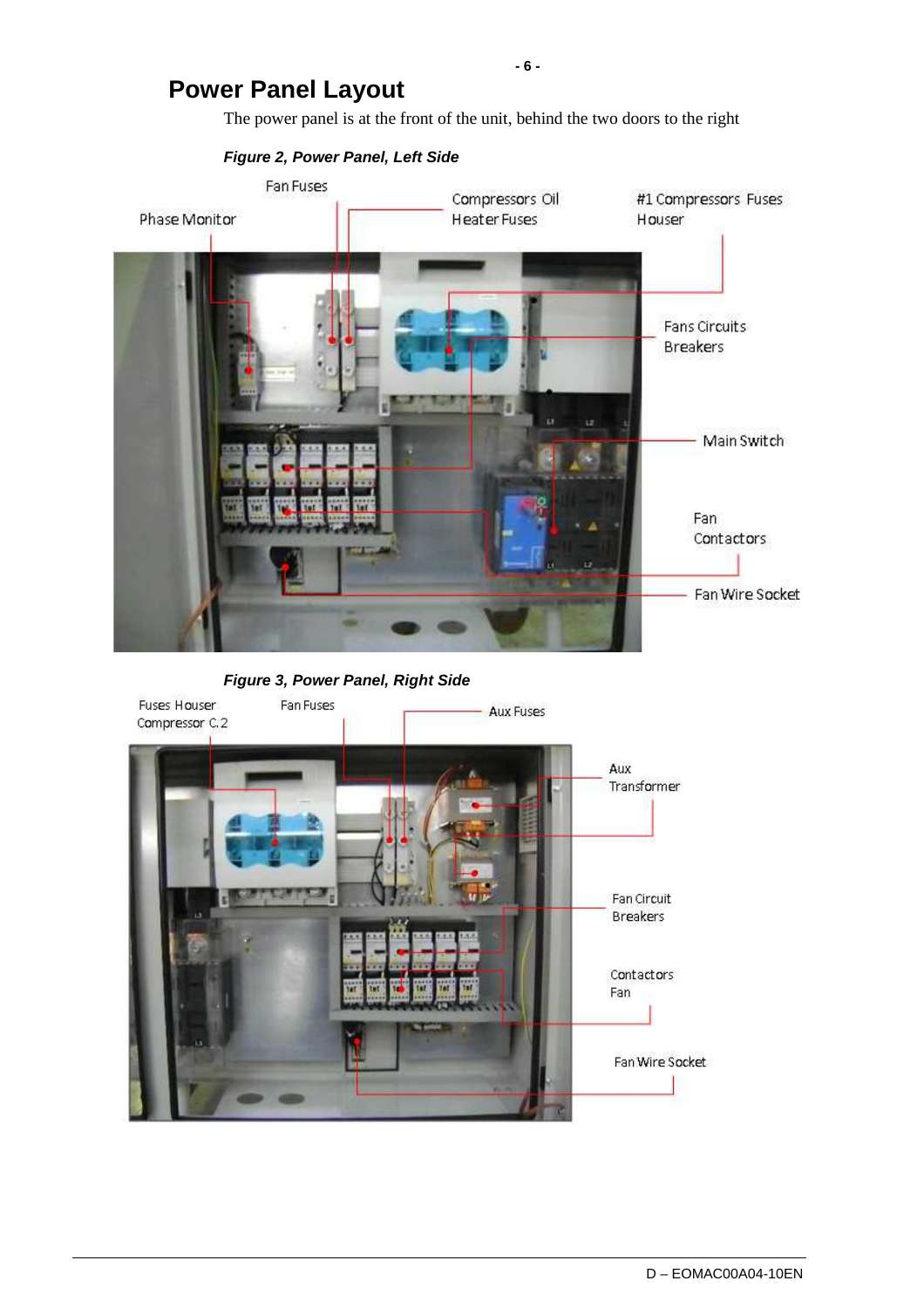# **Controller Description**

## **Hardware Structure**

The MicroTech III control system for air cooled screw chillers consists of a main unit controller with a number of extension I/O modules attached depending on the chiller size and configuration.

Up to two optional BAS communication modules may be included on request.

An optional Remote Operator Interface panel may be included, connected with up to nine units.

The Advanced MicroTech III controllers used on air cooled screw chillers are not interchangeable with previous MicroTech II controllers.



## **Figure 6, hardware structure**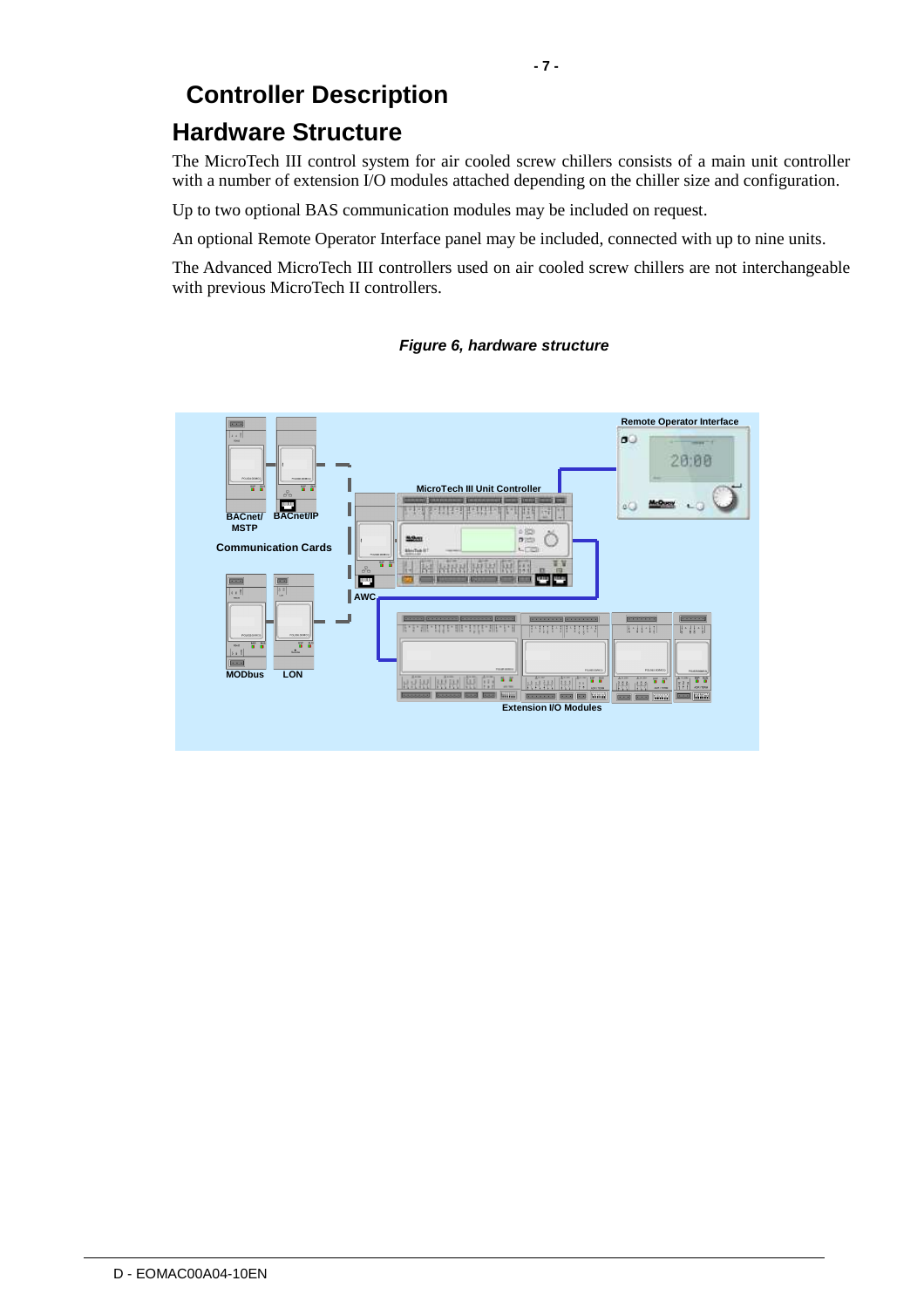# **System Architecture**

The overall controls architecture uses the following:

- One Microtech III main controller
- I/O extension modules as needed depending on the configuration of the unit
- Optional BAS interface as selected

#### **Figure 4, System Architecture**

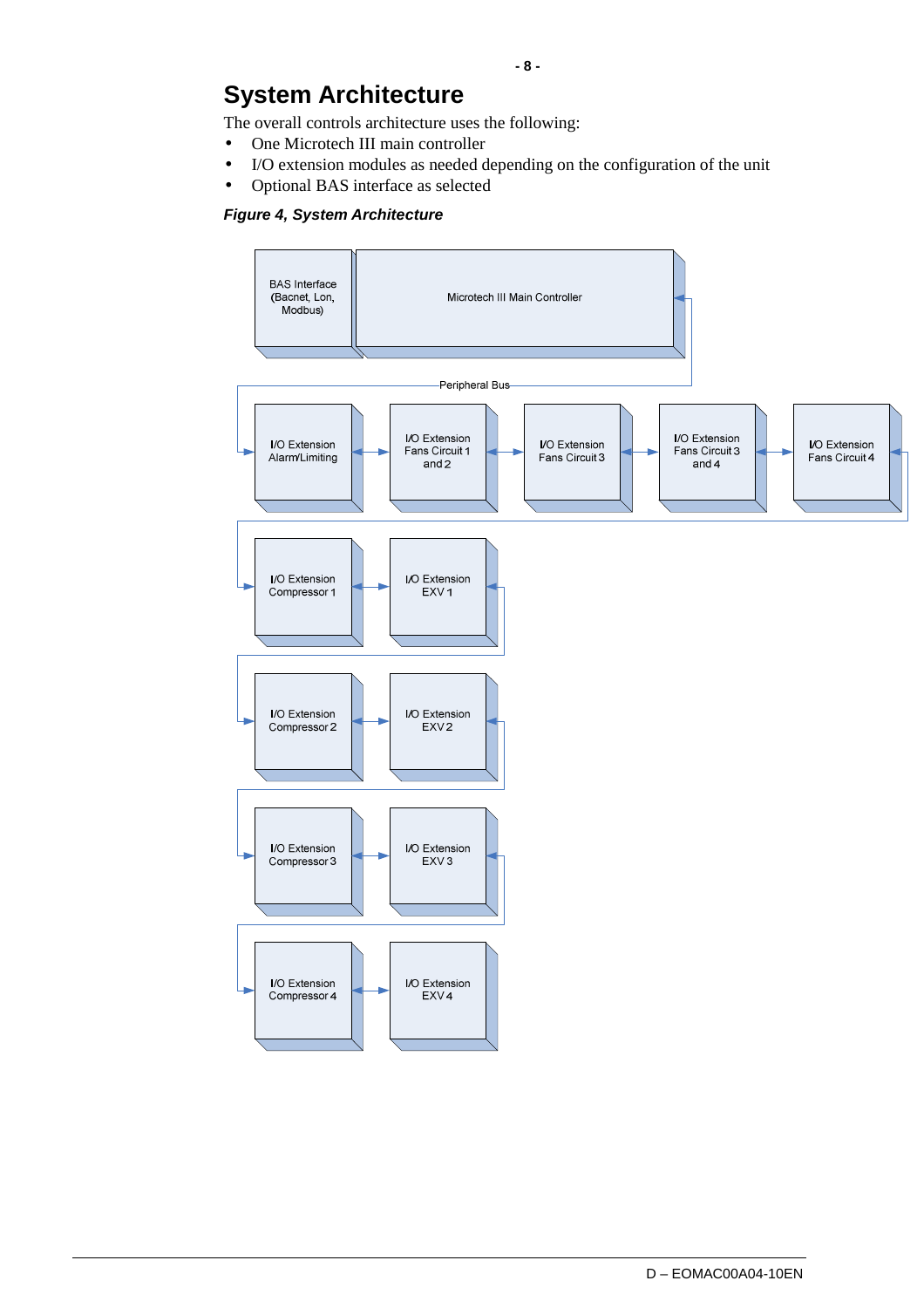#### **Control network details**

| Controller/             | <b>Siemens Part Number</b> | <b>Addres</b>  | <b>Usage</b>                         |  |
|-------------------------|----------------------------|----------------|--------------------------------------|--|
| <b>Extension Module</b> |                            | s              |                                      |  |
| Unit                    | POL687.70/MCQ              | n/a            | Used on all configurations           |  |
| Compressor #1           | POL965.00/MCQ              | 2              |                                      |  |
| EEXV#1                  | POL94U.00/MCQ              | 3              |                                      |  |
| Comp. #2                | POL965.00/MCQ              | $\overline{4}$ | Used on all configurations           |  |
| EEXV #2                 | POL94U.00/MCQ              | 5              |                                      |  |
| Alarm/Limit             | POL965.00/MCQ              | 18             | Used on all configurations           |  |
| Fans #1 $&2$            | POL945.00/MCQ              | 6              | Used when number of fans on          |  |
|                         |                            |                | circuit 1 is more than 6, number of  |  |
|                         |                            |                | fans on circuit 2 is more than 6, or |  |
|                         |                            |                | unit has multipoint power            |  |
| Comp. $#3$              | POL965.00/MCQ              | 7              |                                      |  |
| EEXV#3                  | POL94U.00/MCQ              | 8              | Used when configured for 3           |  |
| Fans#3                  | POL945.00/MCQ              | 9              |                                      |  |
| Comp. $#4$              | POL965.00/MCQ              | 10             |                                      |  |
| EEXV #4                 | POL94U.00/MCQ              | 11             | Used when configured for 4 circuits  |  |
| Fans #4                 | POL945.00/MCQ              | 12             |                                      |  |
| Fans $\#3\&4$           | POL945.00/MCQ              | 13             | Used when number of fans on          |  |
|                         |                            |                | circuit 3 or 4 is more than 6        |  |
| Options                 | POL965.00/MCQ              | 19             | Used for Heat Recovery               |  |

Peripheral Bus is used to connect I/O extensions to the main controller.

## **Communication modules**

Any of the following modules can be connected directly to the left side of the main controller to allow a BAS interface to function.

| Module             | <b>Siemens Part Number</b> | <b>Usage</b> |
|--------------------|----------------------------|--------------|
| BacNet/IP          | POL908.00/MCO              | Optional     |
| Lon                | POL906.00/MCQ              | Optional     |
| Modbus             | POL902.00/MCQ              | Optional     |
| <b>BACnet/MSTP</b> | POL904.00/MCQ              | Optional     |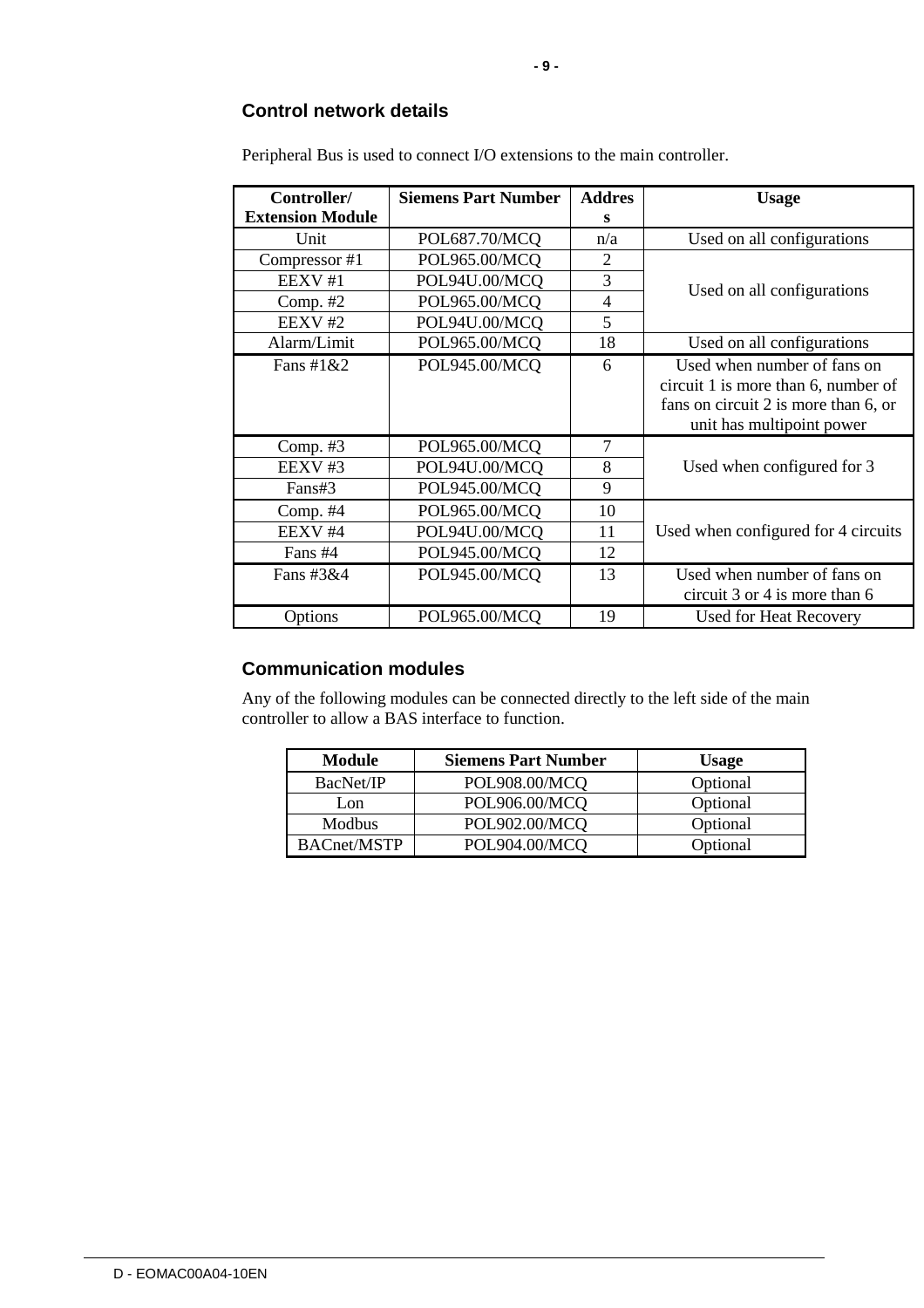**Figure 5, Unit Sequence of Operation (see Figure 9 for circuit sequence of operation)** 

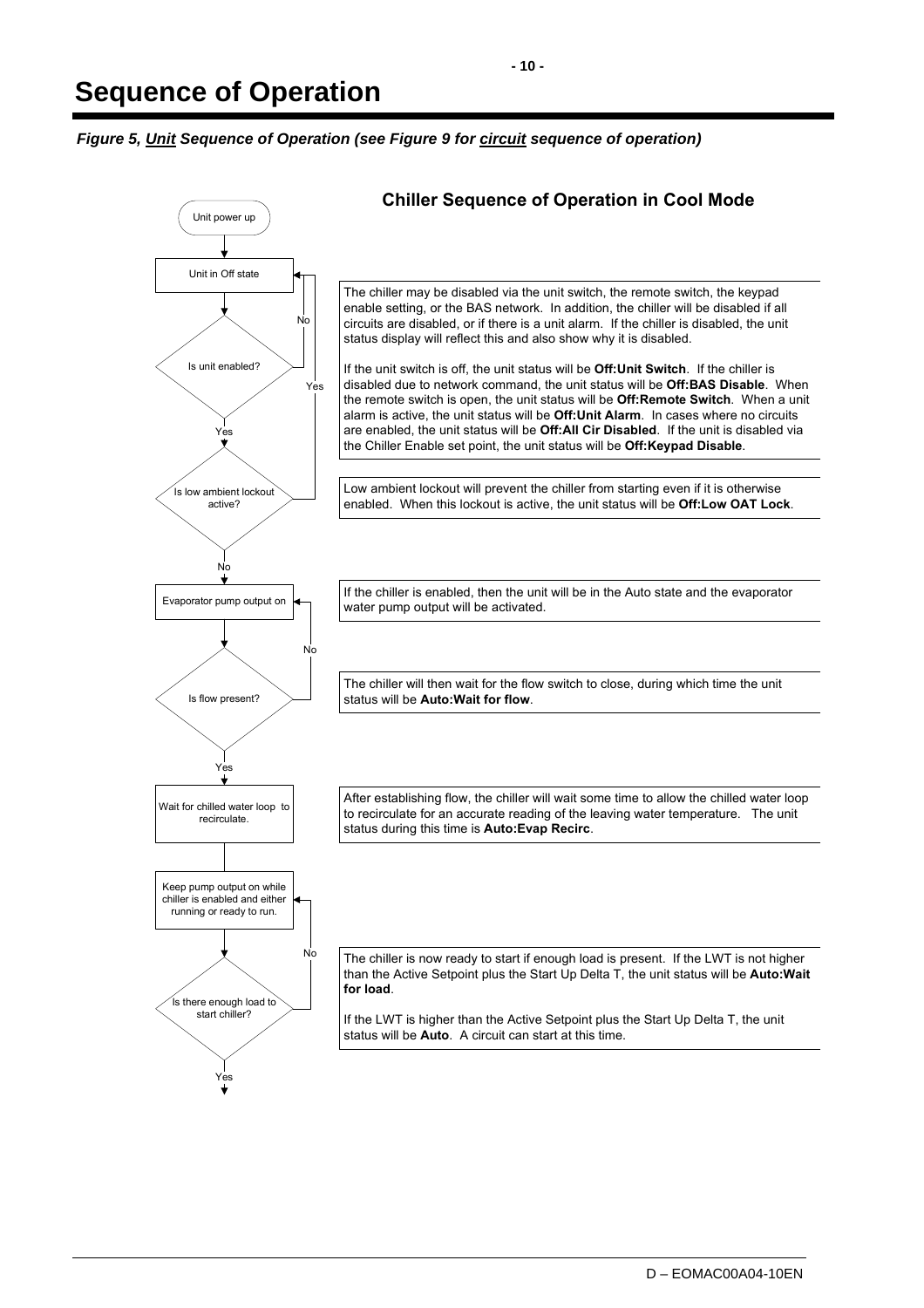

**\* The points highlighted are considered only in 2 or 3 circuits units**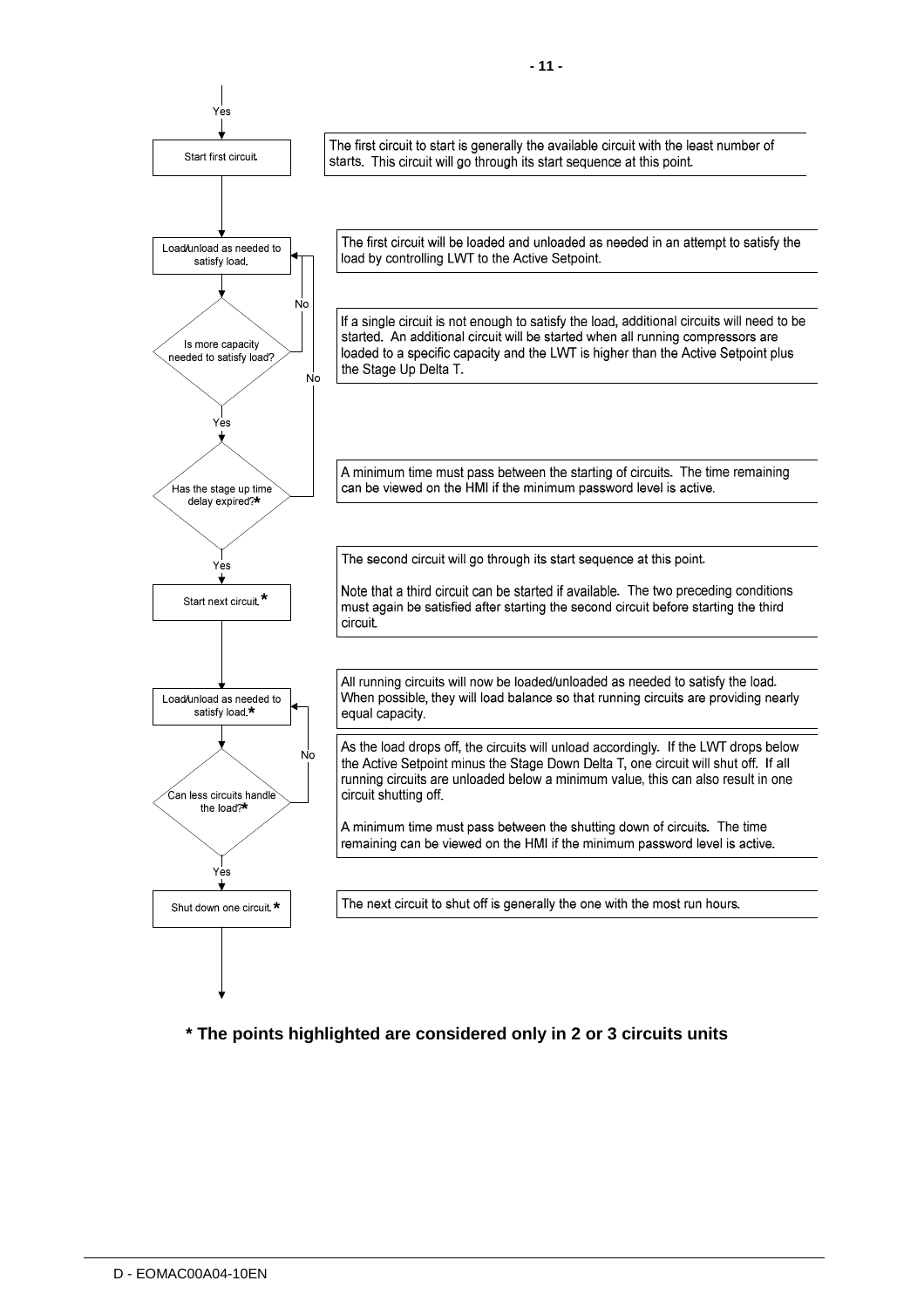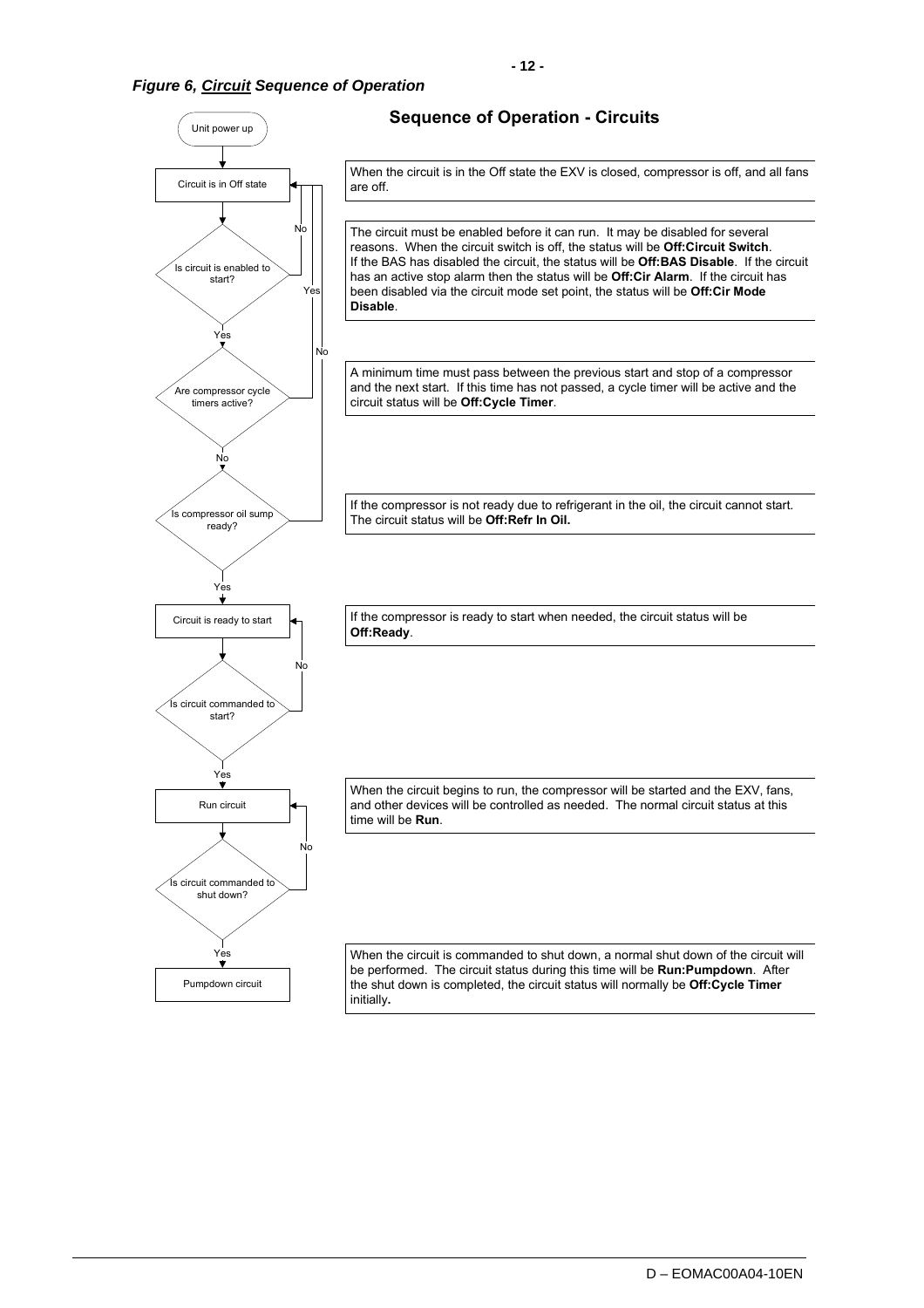## **MicroTech III Inputs/Outputs**

I/O for the unit control and for circuits one and two are found on CP1. The chiller may be equipped with one to three compressors.

## **Analog Inputs**

| #              | <b>Description</b>                    | <b>Signal Source</b>      | <b>Expected Range</b> |
|----------------|---------------------------------------|---------------------------|-----------------------|
| AI1            | <b>Evaporator Entering Water Temp</b> | NTC Thermister (10K@25°C) | $-50C - 120C$         |
| AI2            | <b>Evaporator Leaving Water Temp</b>  | NTC Thermister (10K@25°C) | $-50C - 120C$         |
| AI3            | Evaporator #1 Leaving Water Temp (*)  | NTC Thermister (10K@25°C) | $-50C - 120C$         |
| X <sub>1</sub> | Evaporator #2 Leaving Water Temp (*)  | NTC Thermister (10K@25°C) | $-50C - 120C$         |
| X <sub>2</sub> | <b>Outside Ambient Temperature</b>    | NTC Thermister (10K@25°C) | $-50C - 120C$         |
| X4             | <b>LWT Reset</b>                      | 4-20 mA Current           | 1 to 23 mA            |

## **Analog Outputs**

| #              | <b>Description</b> | <b>Output Signal</b> | Range                             |
|----------------|--------------------|----------------------|-----------------------------------|
| X <sub>5</sub> | Fan VFD #1         | $0-10VDC$            | 0 to 100% (1000 steps resolution) |
| X <sub>6</sub> | Fan VFD#2          | $0-10VDC$            | 0 to 100% (1000 steps resolution) |
| X7             | Fan VFD#3          | $0-10VDC$            | 0 to 100% (1000 steps resolution) |
| X <sub>8</sub> | Fan VFD #4         | $0-10VDC$            | 0 to 100% (1000 steps resolution) |

## **Digital Inputs**

| #               | <b>Description</b>            | <b>Signal Off</b>   | <b>Signal On</b> |
|-----------------|-------------------------------|---------------------|------------------|
| DI1             | Unit PVM                      | Fault               | No Fault         |
| D <sub>12</sub> | <b>Evaporator Flow Switch</b> | No Flow             | Flow             |
| D <sub>13</sub> | Double Set Point/ Mode Switch | Cool mode           | Ice mode         |
| DI <sub>4</sub> | <b>Remote Switch</b>          | Remote off          | Remote on        |
| D <sub>15</sub> | Unit Switch                   | Unit off            | Unit on          |
| D <sub>16</sub> | <b>Emergency Stop</b>         | Unit off/rapid stop | Unit on          |

## **Digital Outputs**

| #               | <b>Description</b>           | <b>Output OFF</b> | <b>Output ON</b>                             |
|-----------------|------------------------------|-------------------|----------------------------------------------|
| DO <sub>1</sub> | <b>Evaporator Water Pump</b> | Pump Off          | Pump On                                      |
| DO <sub>2</sub> | Unit Alarm                   | Alarm not Active  | Alarm Active<br>(Flashing= circuit<br>alarm) |
| DO <sub>3</sub> | Circuit #1 Fan Step #1       | Fan Off           | Fan On                                       |
| DO <sub>4</sub> | Circuit #1 Fan Step #2       | Fan Off           | Fan On                                       |
| DO <sub>5</sub> | Circuit #1 Fan Step #3       | Fan Off           | Fan On                                       |
| DO <sub>6</sub> | Circuit #1 Fan Step #4       | Fan Off           | Fan On                                       |
| DO <sub>7</sub> | Circuit #2 Fan Step #1       | Fan Off           | Fan On                                       |
| DO <sub>8</sub> | Circuit #2 Fan Step #2       | Fan Off           | Fan On                                       |
| DO <sub>9</sub> | Circuit #2 Fan Step #3       | Fan Off           | Fan On                                       |
| DO10            | Circuit #2 Fan Step #4       | Fan Off           | Fan On                                       |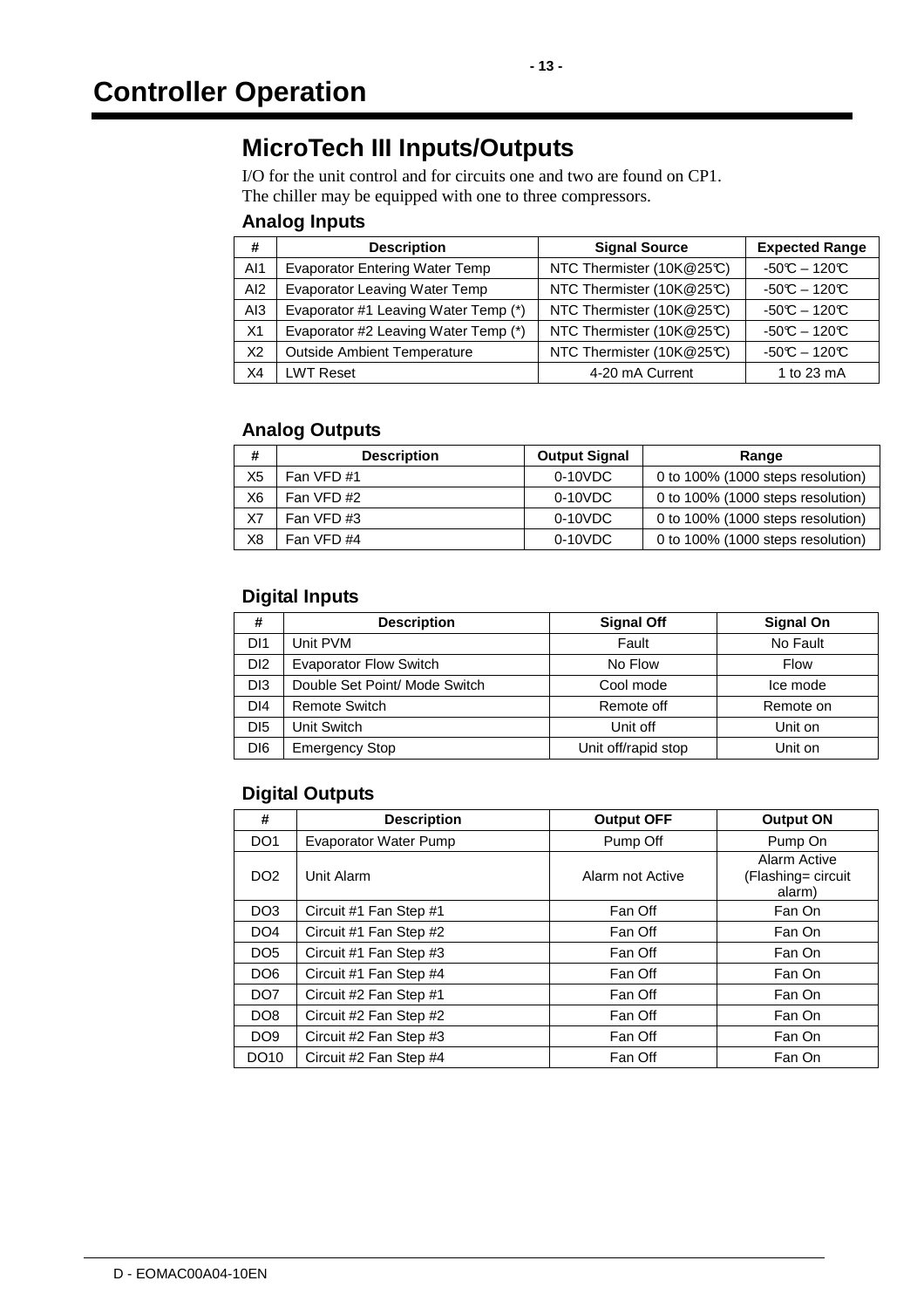## **Extension I/O Compressor #1 to #3**

## **Analog Inputs**

| #              | <b>Description</b>         | <b>Signal Source</b>      | <b>Expected Range</b> |
|----------------|----------------------------|---------------------------|-----------------------|
| X1             | Discharge Temperature      | NTC Thermister (10K@25°C) | $-50C - 120C$         |
| X2             | <b>Evaporator Pressure</b> | Ratiometric (0,5-4,5 Vdc) | 0 to 5 Vdc            |
| X <sub>3</sub> | Oil Pressure               | Ratiometric (0,5-4,5 Vdc) | 0 to 5 Vdc            |
| X4             | <b>Condenser Pressure</b>  | Ratiometric (0,5-4,5 Vdc) | 0 to 5 Vdc            |
| X7             | <b>Motor Protection</b>    | <b>PTC Thermistor</b>     | n/a                   |

## **Analog Outputs**

| 1 <b>#</b><br>. . | <b>Description</b> | <b>Output Signal</b> | Range |
|-------------------|--------------------|----------------------|-------|
| Not Needed        |                    |                      |       |

## **Digital Inputs**

| #   | <b>Description</b>   | <b>Signal Off</b> | <b>Signal On</b> |
|-----|----------------------|-------------------|------------------|
| Х6  | <b>Starter Fault</b> | Fault             | No fault         |
| DI1 | High Pressure Switch | Fault             | No fault         |

## **Digital Outputs**

## **E:U. Configuration**

| #               | <b>Description</b>             | <b>Output Off</b> | <b>Output On</b> |
|-----------------|--------------------------------|-------------------|------------------|
| DO <sub>1</sub> | <b>Start Compressor</b>        | Compressor Off    | Compressor On    |
| DO <sub>2</sub> | Economizer                     | Solenoid Closed   | Solenoid Open    |
| DO <sub>3</sub> | Non-modulating Slide Load      | Solenoid Closed   | Solenoid Open    |
| DO <sub>4</sub> | Liquid Injection               | Solenoid Closed   | Solenoid Open    |
| DO <sub>5</sub> | Modulating Slide Load          | Solenoid Closed   | Solenoid Open    |
| DO <sub>6</sub> | <b>Modulating Slide Unload</b> | Solenoid Closed   | Solenoid Open    |
| X <sub>5</sub>  | Modulating Slide 'Turbo'       | Solenoid Closed   | Solenoid Open    |
| X <sub>8</sub>  | Spare                          |                   |                  |

## **I/O EXV Circuit #1 to #3**

## **Analog Inputs**

|    | <b>Description</b>         | <b>Signal Source</b>       | <b>Expected Range</b> |
|----|----------------------------|----------------------------|-----------------------|
| X2 | <b>Suction Temperature</b> | NTC Thermister $10K@25C$ ) | $-50C - 120C$         |
|    |                            |                            |                       |

## **Analog Outputs**

|            | <b>Description</b> | <b>Output Signal</b> | Range |
|------------|--------------------|----------------------|-------|
| Not Needed |                    |                      |       |

## **Digital Inputs**

|     | <b>Description</b>             | <b>Signal Off</b> | <b>Signal On</b>    |
|-----|--------------------------------|-------------------|---------------------|
| DI1 | Low Pressure switch (optional) | Fault             | No fault (optional) |

## **Digital Outputs**

| <b>Description</b>           | <b>Output Off</b> | <b>Output On</b>         |
|------------------------------|-------------------|--------------------------|
| DO1   Liquid Line (optional) | Solenoid Closed   | Solenoid Open (optional) |

## **Stepper Motor Output**

| #     | <b>Description</b> |
|-------|--------------------|
| $M1+$ | EXV Stepper Coil 1 |
| M1-   |                    |
| $M2+$ |                    |
| $M2-$ | EXV Stepper Coil 2 |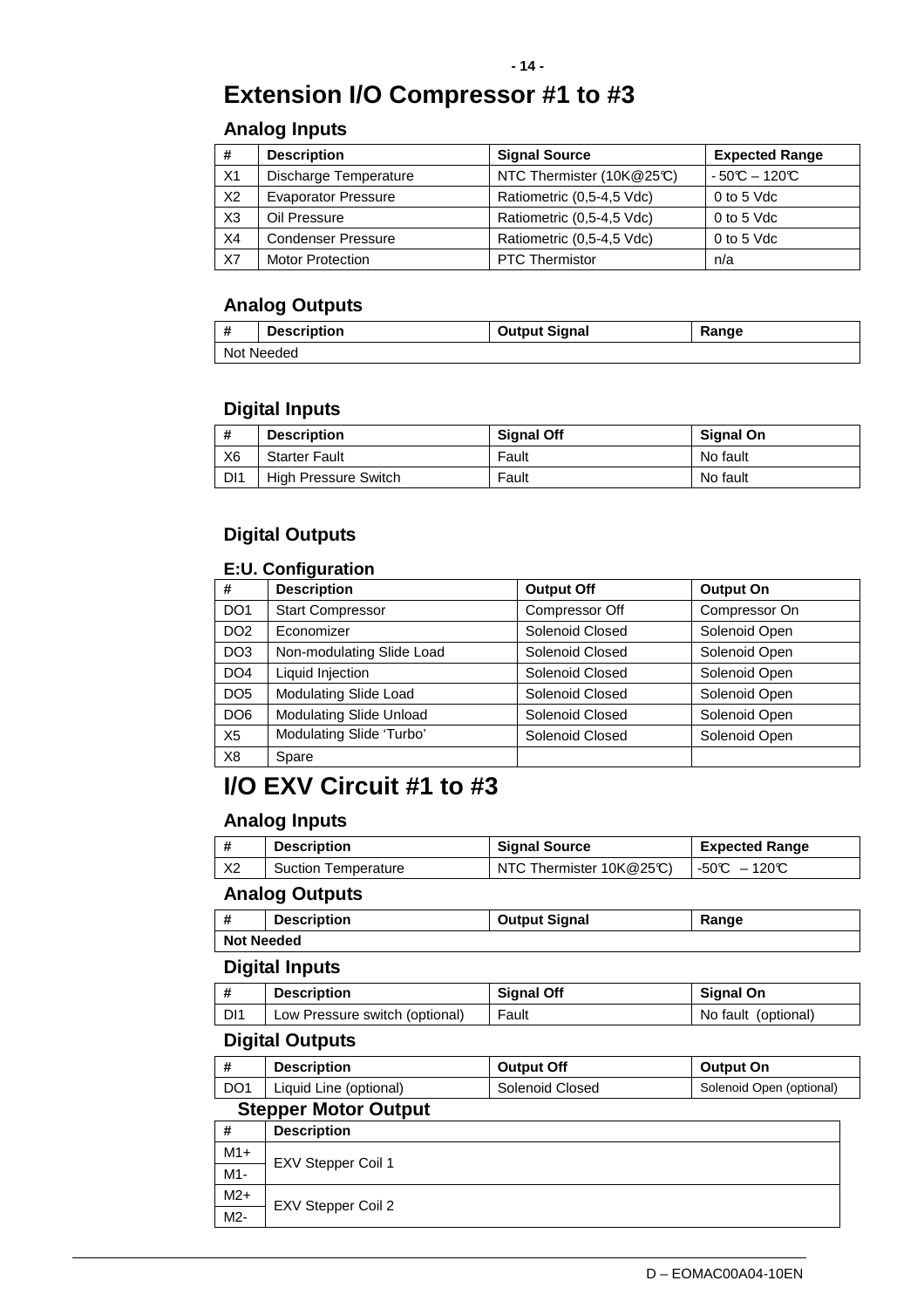# **Extension I/O Fan Module Circuit #1 & 2**

## **Digital Inputs**

| #               | <b>Description</b> | <b>Output Off</b> | <b>Output On</b> |
|-----------------|--------------------|-------------------|------------------|
| . DI1           | PVM/GFP Circuit #1 | Fault             | No fault         |
| DI <sub>2</sub> | PVM/GFP Circuit #2 | Fault             | No fault         |

## **Digital Outputs**

| #               | <b>Description</b>     | <b>Output Off</b> | <b>Output On</b> |
|-----------------|------------------------|-------------------|------------------|
| DO <sub>1</sub> | Circuit #1 Fan Step #5 | Fan Off           | Fan On           |
| DO <sub>2</sub> | Circuit #1 Fan Step #6 | Fan Off           | Fan On           |
| DO <sub>3</sub> | Circuit #2 Fan Step #5 | Fan Off           | Fan On           |
| DO <sub>4</sub> | Circuit #2 Fan Step #6 | Fan Off           | Fan On           |

## **Extension I/O Fan Module Circuit #3**

## **Digital Outputs**

| #               | <b>Description</b>            | <b>Output Off</b> | Output On |
|-----------------|-------------------------------|-------------------|-----------|
| DO <sub>1</sub> | Circuit #3 Fan Step #5        | Fan Off           | Fan On    |
| DO <sub>2</sub> | $\mid$ Circuit #3 Fan Step #6 | Fan Off           | Fan On    |

## **Extension I/O Unit Alarm & Limiting**

## **Analog Inputs**

|    | <b>Description</b>                                 | <b>Signal Source</b>     | <b>Expected Range</b> |
|----|----------------------------------------------------|--------------------------|-----------------------|
| X1 | <b>Heat Recovery Entering Water</b><br>Temperature | NTC Thermister 10K@25°C) | $-50C - 120C$         |
| Х2 | Heat Recovery Leaving Water<br>Temperature         | NTC Thermister 10K@25°C) | $-50C - 120C$         |

## **Analog Outputs**

| -#         | <b>Description</b> | <b>Output Signal</b> | Range |
|------------|--------------------|----------------------|-------|
| Not Needed |                    |                      |       |

## **Digital Inputs**

|                | <b>Description</b>        | <b>Signal Off</b> | <b>Signal On</b> |
|----------------|---------------------------|-------------------|------------------|
| X <sub>3</sub> | Heat Recovery Mode Enable | Heat Recovery Off | Heat Recovery On |

## **Digital Outputs**

| #               | <b>Description</b> | <b>Output Off</b> | <b>Output On</b> |
|-----------------|--------------------|-------------------|------------------|
| DO <sub>1</sub> | Heat Recovery Pump | Pump Off          | Pump On          |
| DO <sub>2</sub> | Sub cooler #1      | Sub cooler Off    | Sub cooler On    |
| DO <sub>3</sub> | Sub cooler #2      | Sub cooler Off    | Sub cooler On    |
| DO <sub>4</sub> | Sub cooler #3      | Sub cooler Off    | Sub cooler On    |
| DO <sub>5</sub> | Sub cooler #4      | Sub cooler Off    | Sub cooler On    |

## **Setpoints**

The following parameters are remembered during power off, are factory set to the **Default** value, and can be adjusted to any value in the **Range** column.

Read and write access to these set points is determined by the Global HMI (Human Machine Interface) Standard Specification.

**Table 1, Setpoint Value and Range** 

| <b>Description</b>            | <b>Default</b> |  | <b>Range</b>              |
|-------------------------------|----------------|--|---------------------------|
| Unit                          | Ft/Lb          |  |                           |
| <b>Manufacturing Location</b> | Not Selected   |  | Not Selected, Europe, USA |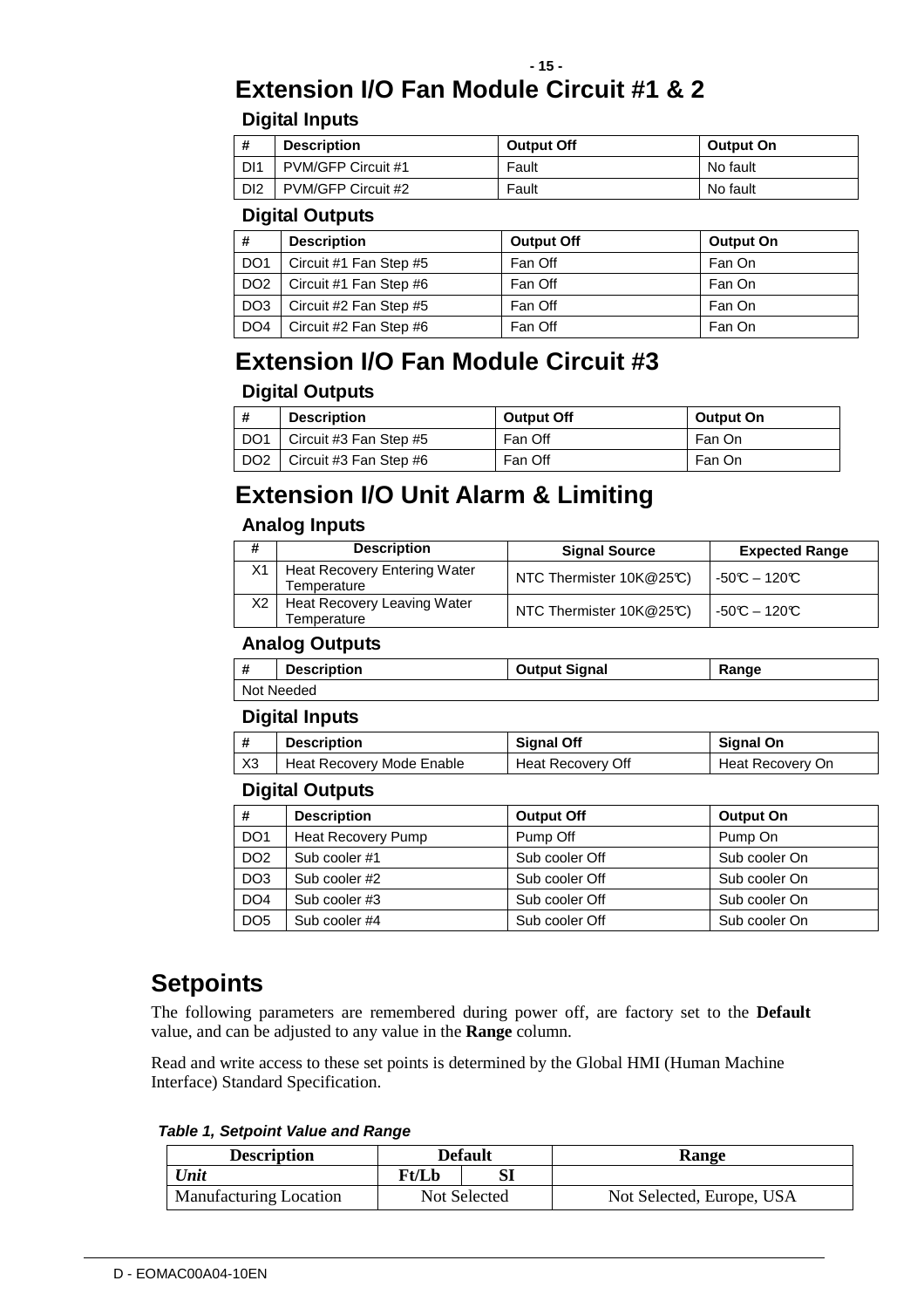| $-16-$                             |                                                      |                   |                                                             |  |  |  |
|------------------------------------|------------------------------------------------------|-------------------|-------------------------------------------------------------|--|--|--|
| Unit Enable                        |                                                      | <b>OFF</b>        | OFF, ON                                                     |  |  |  |
| Unit Type                          | Chiller                                              |                   | MCU, Chiller                                                |  |  |  |
| Unit Status after Power<br>Failure |                                                      | <b>OFF</b>        | OFF, ON                                                     |  |  |  |
| Control source                     |                                                      | Local             | Local, Network                                              |  |  |  |
| <b>Available Modes</b>             |                                                      | Cool              | COOL                                                        |  |  |  |
|                                    |                                                      |                   | COOL/w GLYCOL                                               |  |  |  |
|                                    |                                                      |                   | COOL/ICE w GLYCOL                                           |  |  |  |
|                                    |                                                      |                   | <b>ICE</b>                                                  |  |  |  |
|                                    |                                                      |                   | <b>TEST</b>                                                 |  |  |  |
| Cool LWT 1                         | 44 °F                                                | 7 °C              |                                                             |  |  |  |
|                                    |                                                      |                   | See section 0                                               |  |  |  |
| Cool LWT <sub>2</sub>              | 44 °F                                                | 7 °C              | See section 0                                               |  |  |  |
| <b>Heat Recovery LWT</b>           |                                                      | $45^{\circ}$ C    | /30 to 70 $^{\circ}$ C                                      |  |  |  |
| Ice LWT                            | 25 °F                                                | -4 °C             | 20 to 38°F / -8 to 4 °C                                     |  |  |  |
| Startup Delta T                    | $5^{\circ}F$                                         | $2,7$ °C          | 0 to 10 °F / 0 to 5 °C                                      |  |  |  |
| Shut Down Delta T                  | 2.7 °F                                               | 1.5 °C            | 0 to 3 $\degree$ F / 0 to 1,7 $\degree$ C                   |  |  |  |
| Stage Up Delta T (between          | 1 °C<br>2 °F                                         |                   | 0 to $3 \text{°F}$ / 0 to 1,7 °C                            |  |  |  |
| compressors)                       |                                                      |                   |                                                             |  |  |  |
| Stage Down Delta T                 | 1 °F                                                 | 0.5 °C            | 0 to $3 \text{°F}$ / 0 to 1,7 °C                            |  |  |  |
| (between compressors)              |                                                      |                   |                                                             |  |  |  |
| <b>Heat Recovery Differential</b>  | $3.0^{\circ}$ C                                      |                   | /2 to 5 $^{\circ}$ C                                        |  |  |  |
| Max Pulldown                       | 1,7<br>$3 \degree$ F/min<br>$\mathrm{^{\circ}C/min}$ |                   | 0.5-5.0 °F /min / 0,3 to 2,7 °C/min                         |  |  |  |
| <b>Evap Recirc Timer</b>           |                                                      | 30                | 0 to 300 seconds                                            |  |  |  |
| Evap Control                       |                                                      | #1 Only           | #1 Only, #2 Only, Auto,                                     |  |  |  |
|                                    |                                                      |                   | #1 Primary, #2 Primary                                      |  |  |  |
| <b>LWT Reset Type</b>              |                                                      | <b>NONE</b>       | NONE, RETURN, 4-20mA, OAT                                   |  |  |  |
| Max Reset                          | $10^{\circ}F$                                        | $5~\mathrm{^o C}$ | 0 to 20 $\mathrm{^{\circ}F}$ / 0 to 10 $\mathrm{^{\circ}C}$ |  |  |  |
| Start Reset Delta T                | $10^{\circ}F$                                        | $5^{\circ}C$      | 0 to 20 °F / 0 to 10 °C                                     |  |  |  |
| <b>Start Reset OAT</b>             | $75^{\circ}F$                                        | 23.8°C            | $50^{\circ}F - 85^{\circ}F / 10.0 - 29.4^{\circ}C$          |  |  |  |
| Max Reset OAT                      | $60^{\circ}F$                                        | $15.5^{\circ}$ C  | $50^{\circ}F - 85^{\circ}F / 10.0 - 29.4^{\circ}C$          |  |  |  |
| Soft Load                          |                                                      | Off               | Off, On                                                     |  |  |  |
| Begin Capacity Limit               |                                                      | 40%               | 20-100%                                                     |  |  |  |
| Soft Load Ramp                     |                                                      | 20 min            | 1-60 minutes                                                |  |  |  |
| Demand Limit                       |                                                      | Off               | Off, On                                                     |  |  |  |
| <b>Current Limit</b>               |                                                      | Off               | Off, On                                                     |  |  |  |
| Current @ 20mA                     |                                                      | 800 Amp           | 0 to 2000 Amp = 4 to 20 mA                                  |  |  |  |
| Current limit Set Point            |                                                      | 800 Amp           | 0 to 2000 Amp                                               |  |  |  |
| # of Circuits                      |                                                      | $\overline{2}$    | $2 - 3 - 4$                                                 |  |  |  |
| Ice Time Delay                     | 12                                                   |                   | 1-23 hours                                                  |  |  |  |

Continued next page.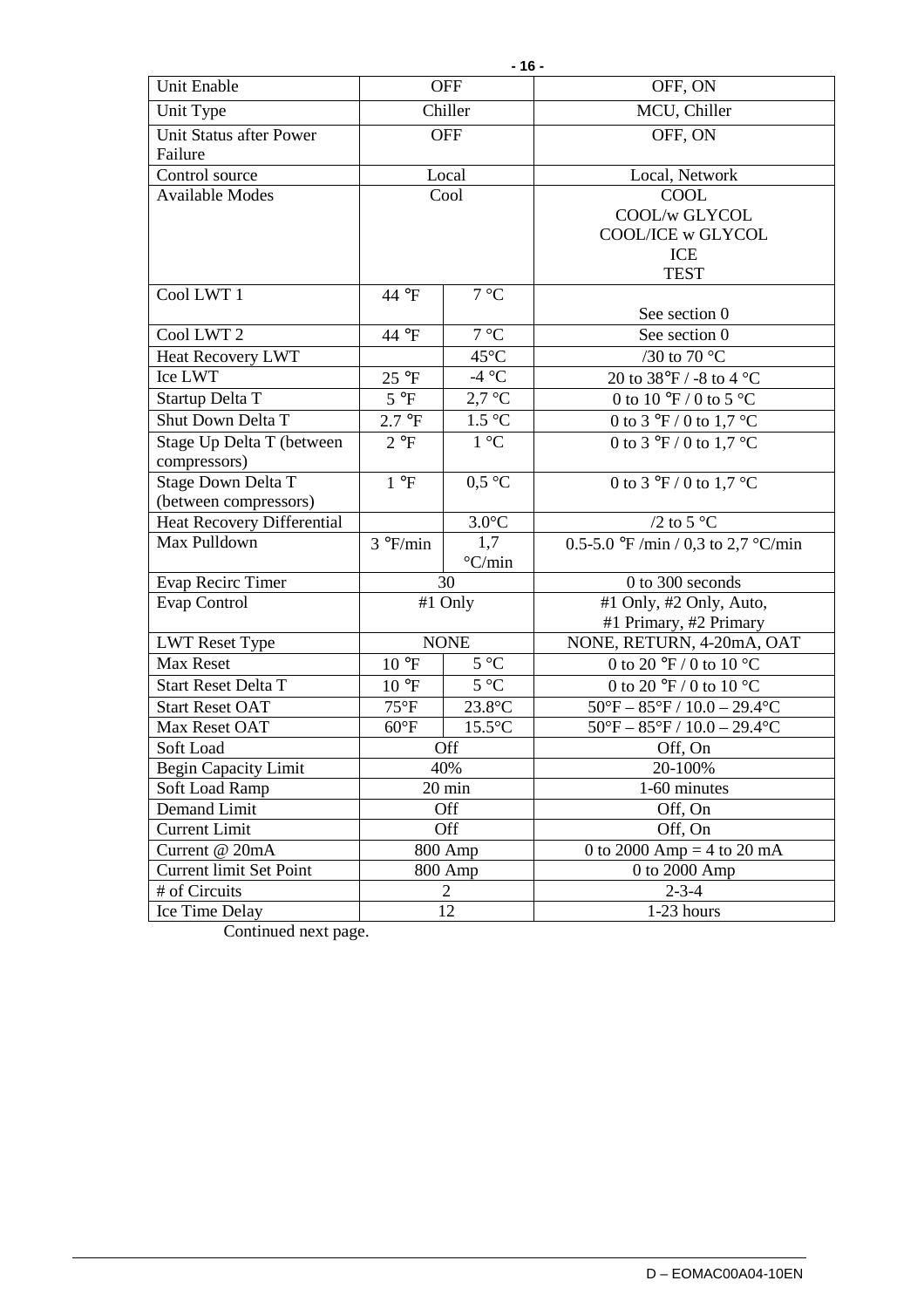| <b>Description</b>                                                                                                                                                                                                                                                                                                                                                                                                                                                                                                                                                                                                                                                         | <b>Default</b>                                                  |                                                                                                                                                                                         | Range                                                                                                                                                                                                                                                                                                                                                                                                   |  |
|----------------------------------------------------------------------------------------------------------------------------------------------------------------------------------------------------------------------------------------------------------------------------------------------------------------------------------------------------------------------------------------------------------------------------------------------------------------------------------------------------------------------------------------------------------------------------------------------------------------------------------------------------------------------------|-----------------------------------------------------------------|-----------------------------------------------------------------------------------------------------------------------------------------------------------------------------------------|---------------------------------------------------------------------------------------------------------------------------------------------------------------------------------------------------------------------------------------------------------------------------------------------------------------------------------------------------------------------------------------------------------|--|
| Unit                                                                                                                                                                                                                                                                                                                                                                                                                                                                                                                                                                                                                                                                       | Ft/Lb                                                           | <b>SI</b>                                                                                                                                                                               |                                                                                                                                                                                                                                                                                                                                                                                                         |  |
| Clear Ice Timer                                                                                                                                                                                                                                                                                                                                                                                                                                                                                                                                                                                                                                                            | No                                                              |                                                                                                                                                                                         | No, Yes                                                                                                                                                                                                                                                                                                                                                                                                 |  |
| <b>SSS</b> Communication                                                                                                                                                                                                                                                                                                                                                                                                                                                                                                                                                                                                                                                   | No                                                              |                                                                                                                                                                                         | No, Yes                                                                                                                                                                                                                                                                                                                                                                                                 |  |
| <b>PVM</b>                                                                                                                                                                                                                                                                                                                                                                                                                                                                                                                                                                                                                                                                 |                                                                 | Multi Point                                                                                                                                                                             | Single Point, Multi Point, None(SSS)                                                                                                                                                                                                                                                                                                                                                                    |  |
| Noise Reduction                                                                                                                                                                                                                                                                                                                                                                                                                                                                                                                                                                                                                                                            |                                                                 | Disabled                                                                                                                                                                                | Disabled, Enabled                                                                                                                                                                                                                                                                                                                                                                                       |  |
| Noise Reduction Start Time                                                                                                                                                                                                                                                                                                                                                                                                                                                                                                                                                                                                                                                 |                                                                 | 21:00                                                                                                                                                                                   | $18:00 - 23:59$                                                                                                                                                                                                                                                                                                                                                                                         |  |
| Noise Reduction End Time                                                                                                                                                                                                                                                                                                                                                                                                                                                                                                                                                                                                                                                   |                                                                 | 6:00                                                                                                                                                                                    | $5:00 - 9:59$                                                                                                                                                                                                                                                                                                                                                                                           |  |
| Noise Reduction Condenser                                                                                                                                                                                                                                                                                                                                                                                                                                                                                                                                                                                                                                                  | $10.0\text{ }^{\circ}F$                                         | $5^{\circ}C$                                                                                                                                                                            | 0.0 to 25.0 $^{\circ}$ F                                                                                                                                                                                                                                                                                                                                                                                |  |
| Offset                                                                                                                                                                                                                                                                                                                                                                                                                                                                                                                                                                                                                                                                     |                                                                 |                                                                                                                                                                                         |                                                                                                                                                                                                                                                                                                                                                                                                         |  |
| <b>BAS</b> Protocol                                                                                                                                                                                                                                                                                                                                                                                                                                                                                                                                                                                                                                                        |                                                                 | None                                                                                                                                                                                    | None, BACnet, LonWorks, Modbus                                                                                                                                                                                                                                                                                                                                                                          |  |
| Ident number                                                                                                                                                                                                                                                                                                                                                                                                                                                                                                                                                                                                                                                               |                                                                 | 1                                                                                                                                                                                       | $0-2222$                                                                                                                                                                                                                                                                                                                                                                                                |  |
| <b>Baud Rate</b>                                                                                                                                                                                                                                                                                                                                                                                                                                                                                                                                                                                                                                                           |                                                                 | 19200                                                                                                                                                                                   | 1200,2400,4800,9600,19200                                                                                                                                                                                                                                                                                                                                                                               |  |
| Evap LWT sensor offset                                                                                                                                                                                                                                                                                                                                                                                                                                                                                                                                                                                                                                                     | $0^{\circ}F$                                                    | $0^{\circ}C$                                                                                                                                                                            | -5.0 to $5.0^{\circ}$ C / -9.0 to $9.0^{\circ}$ F                                                                                                                                                                                                                                                                                                                                                       |  |
| Evap EWT sensor offset                                                                                                                                                                                                                                                                                                                                                                                                                                                                                                                                                                                                                                                     | $0^{\circ}F$                                                    | $0^{\circ}$ C                                                                                                                                                                           | -5.0 to $5.0^{\circ}$ C / -9.0 to $9.0^{\circ}$ F                                                                                                                                                                                                                                                                                                                                                       |  |
|                                                                                                                                                                                                                                                                                                                                                                                                                                                                                                                                                                                                                                                                            |                                                                 |                                                                                                                                                                                         |                                                                                                                                                                                                                                                                                                                                                                                                         |  |
|                                                                                                                                                                                                                                                                                                                                                                                                                                                                                                                                                                                                                                                                            |                                                                 |                                                                                                                                                                                         |                                                                                                                                                                                                                                                                                                                                                                                                         |  |
|                                                                                                                                                                                                                                                                                                                                                                                                                                                                                                                                                                                                                                                                            |                                                                 |                                                                                                                                                                                         |                                                                                                                                                                                                                                                                                                                                                                                                         |  |
|                                                                                                                                                                                                                                                                                                                                                                                                                                                                                                                                                                                                                                                                            |                                                                 |                                                                                                                                                                                         |                                                                                                                                                                                                                                                                                                                                                                                                         |  |
|                                                                                                                                                                                                                                                                                                                                                                                                                                                                                                                                                                                                                                                                            |                                                                 |                                                                                                                                                                                         |                                                                                                                                                                                                                                                                                                                                                                                                         |  |
|                                                                                                                                                                                                                                                                                                                                                                                                                                                                                                                                                                                                                                                                            |                                                                 |                                                                                                                                                                                         |                                                                                                                                                                                                                                                                                                                                                                                                         |  |
|                                                                                                                                                                                                                                                                                                                                                                                                                                                                                                                                                                                                                                                                            | 120 <sub>sec</sub>                                              |                                                                                                                                                                                         |                                                                                                                                                                                                                                                                                                                                                                                                         |  |
|                                                                                                                                                                                                                                                                                                                                                                                                                                                                                                                                                                                                                                                                            | 50%                                                             |                                                                                                                                                                                         |                                                                                                                                                                                                                                                                                                                                                                                                         |  |
|                                                                                                                                                                                                                                                                                                                                                                                                                                                                                                                                                                                                                                                                            | 50%                                                             |                                                                                                                                                                                         |                                                                                                                                                                                                                                                                                                                                                                                                         |  |
|                                                                                                                                                                                                                                                                                                                                                                                                                                                                                                                                                                                                                                                                            | $5 \ \mathrm{min}$                                              |                                                                                                                                                                                         |                                                                                                                                                                                                                                                                                                                                                                                                         |  |
|                                                                                                                                                                                                                                                                                                                                                                                                                                                                                                                                                                                                                                                                            | 3 min                                                           |                                                                                                                                                                                         |                                                                                                                                                                                                                                                                                                                                                                                                         |  |
|                                                                                                                                                                                                                                                                                                                                                                                                                                                                                                                                                                                                                                                                            | No                                                              |                                                                                                                                                                                         |                                                                                                                                                                                                                                                                                                                                                                                                         |  |
|                                                                                                                                                                                                                                                                                                                                                                                                                                                                                                                                                                                                                                                                            | $\overline{\mathcal{A}}$                                        |                                                                                                                                                                                         |                                                                                                                                                                                                                                                                                                                                                                                                         |  |
|                                                                                                                                                                                                                                                                                                                                                                                                                                                                                                                                                                                                                                                                            |                                                                 |                                                                                                                                                                                         |                                                                                                                                                                                                                                                                                                                                                                                                         |  |
|                                                                                                                                                                                                                                                                                                                                                                                                                                                                                                                                                                                                                                                                            |                                                                 |                                                                                                                                                                                         |                                                                                                                                                                                                                                                                                                                                                                                                         |  |
|                                                                                                                                                                                                                                                                                                                                                                                                                                                                                                                                                                                                                                                                            |                                                                 |                                                                                                                                                                                         |                                                                                                                                                                                                                                                                                                                                                                                                         |  |
|                                                                                                                                                                                                                                                                                                                                                                                                                                                                                                                                                                                                                                                                            |                                                                 |                                                                                                                                                                                         |                                                                                                                                                                                                                                                                                                                                                                                                         |  |
|                                                                                                                                                                                                                                                                                                                                                                                                                                                                                                                                                                                                                                                                            |                                                                 |                                                                                                                                                                                         |                                                                                                                                                                                                                                                                                                                                                                                                         |  |
|                                                                                                                                                                                                                                                                                                                                                                                                                                                                                                                                                                                                                                                                            |                                                                 |                                                                                                                                                                                         |                                                                                                                                                                                                                                                                                                                                                                                                         |  |
|                                                                                                                                                                                                                                                                                                                                                                                                                                                                                                                                                                                                                                                                            |                                                                 |                                                                                                                                                                                         |                                                                                                                                                                                                                                                                                                                                                                                                         |  |
|                                                                                                                                                                                                                                                                                                                                                                                                                                                                                                                                                                                                                                                                            |                                                                 |                                                                                                                                                                                         |                                                                                                                                                                                                                                                                                                                                                                                                         |  |
|                                                                                                                                                                                                                                                                                                                                                                                                                                                                                                                                                                                                                                                                            | 10 seconds                                                      |                                                                                                                                                                                         |                                                                                                                                                                                                                                                                                                                                                                                                         |  |
|                                                                                                                                                                                                                                                                                                                                                                                                                                                                                                                                                                                                                                                                            | 50 seconds                                                      |                                                                                                                                                                                         |                                                                                                                                                                                                                                                                                                                                                                                                         |  |
|                                                                                                                                                                                                                                                                                                                                                                                                                                                                                                                                                                                                                                                                            |                                                                 |                                                                                                                                                                                         |                                                                                                                                                                                                                                                                                                                                                                                                         |  |
|                                                                                                                                                                                                                                                                                                                                                                                                                                                                                                                                                                                                                                                                            |                                                                 |                                                                                                                                                                                         |                                                                                                                                                                                                                                                                                                                                                                                                         |  |
|                                                                                                                                                                                                                                                                                                                                                                                                                                                                                                                                                                                                                                                                            |                                                                 |                                                                                                                                                                                         |                                                                                                                                                                                                                                                                                                                                                                                                         |  |
|                                                                                                                                                                                                                                                                                                                                                                                                                                                                                                                                                                                                                                                                            |                                                                 |                                                                                                                                                                                         |                                                                                                                                                                                                                                                                                                                                                                                                         |  |
|                                                                                                                                                                                                                                                                                                                                                                                                                                                                                                                                                                                                                                                                            |                                                                 |                                                                                                                                                                                         |                                                                                                                                                                                                                                                                                                                                                                                                         |  |
|                                                                                                                                                                                                                                                                                                                                                                                                                                                                                                                                                                                                                                                                            |                                                                 |                                                                                                                                                                                         |                                                                                                                                                                                                                                                                                                                                                                                                         |  |
|                                                                                                                                                                                                                                                                                                                                                                                                                                                                                                                                                                                                                                                                            |                                                                 |                                                                                                                                                                                         |                                                                                                                                                                                                                                                                                                                                                                                                         |  |
|                                                                                                                                                                                                                                                                                                                                                                                                                                                                                                                                                                                                                                                                            | 27.5 PSI                                                        | 190 kPa                                                                                                                                                                                 |                                                                                                                                                                                                                                                                                                                                                                                                         |  |
| Oil Press Delay                                                                                                                                                                                                                                                                                                                                                                                                                                                                                                                                                                                                                                                            |                                                                 |                                                                                                                                                                                         | 10-180 sec                                                                                                                                                                                                                                                                                                                                                                                              |  |
| OAT sensor offset<br><b>Compressors-Global</b><br>Start-start timer<br>Stop-start timer<br><b>Pumpdown Pressure</b><br>Pumpdown Time Limit<br>Light Load Stg Dn Point<br>Load Stg Up Point<br><b>Stage Up Delay</b><br><b>Stage Down Delay</b><br><b>Stage Delay Clear</b><br>Max # Comps Running<br>Sequence # Cir 1<br>Sequence # Cir 2<br>Sequence # Cir 3<br>Number of Pulses 10% to<br>50%<br>Slide Load Delay Mininum<br>Slide Load Delay<br>Maximum<br>Slide Unload Delay<br>Minimum<br>Slide Unload Delay<br>Maximum<br>Liquid Injection Activation<br>Liquid Line Solenoid<br>Valves<br><b>Alarm Limits</b><br>Low Evap Pressure-Unload<br>Low Evap Pressure-Hold | $0^{\circ}F$<br>Ft/Lb<br>14,3 PSI<br>$185^{\circ}F$<br>23.2 PSI | $0^{\circ}C$<br><b>SI</b><br>$20 \text{ min}$<br>5 min<br>100 kPa<br>$\mathbf{1}$<br>$\mathbf{1}$<br>$\mathbf{1}$<br>10<br>30 seconds<br>150 seconds<br>85°C<br>No<br>160 kPa<br>30 sec | -5.0 to $5.0^{\circ}$ C / -9.0 to $9.0^{\circ}$ F<br>15-60 minutes<br>3-20 minutes<br>10 to 40 PSI / 70 to 280 kPa<br>$0$ to 180 sec<br>20 to 50%<br>50 to 100%<br>$0$ to $60$ min<br>3 to 30 min<br>No, Yes<br>$1-4$<br>$1-4$<br>$1-4$<br>$1-4$<br>10 to 20<br>10 to 60 seconds<br>60 to 300 seconds<br>5 to 20 seconds<br>30 to 75 seconds<br>75 to 90°C<br>No, Yes<br>See section 0<br>See section 0 |  |

Continued next page.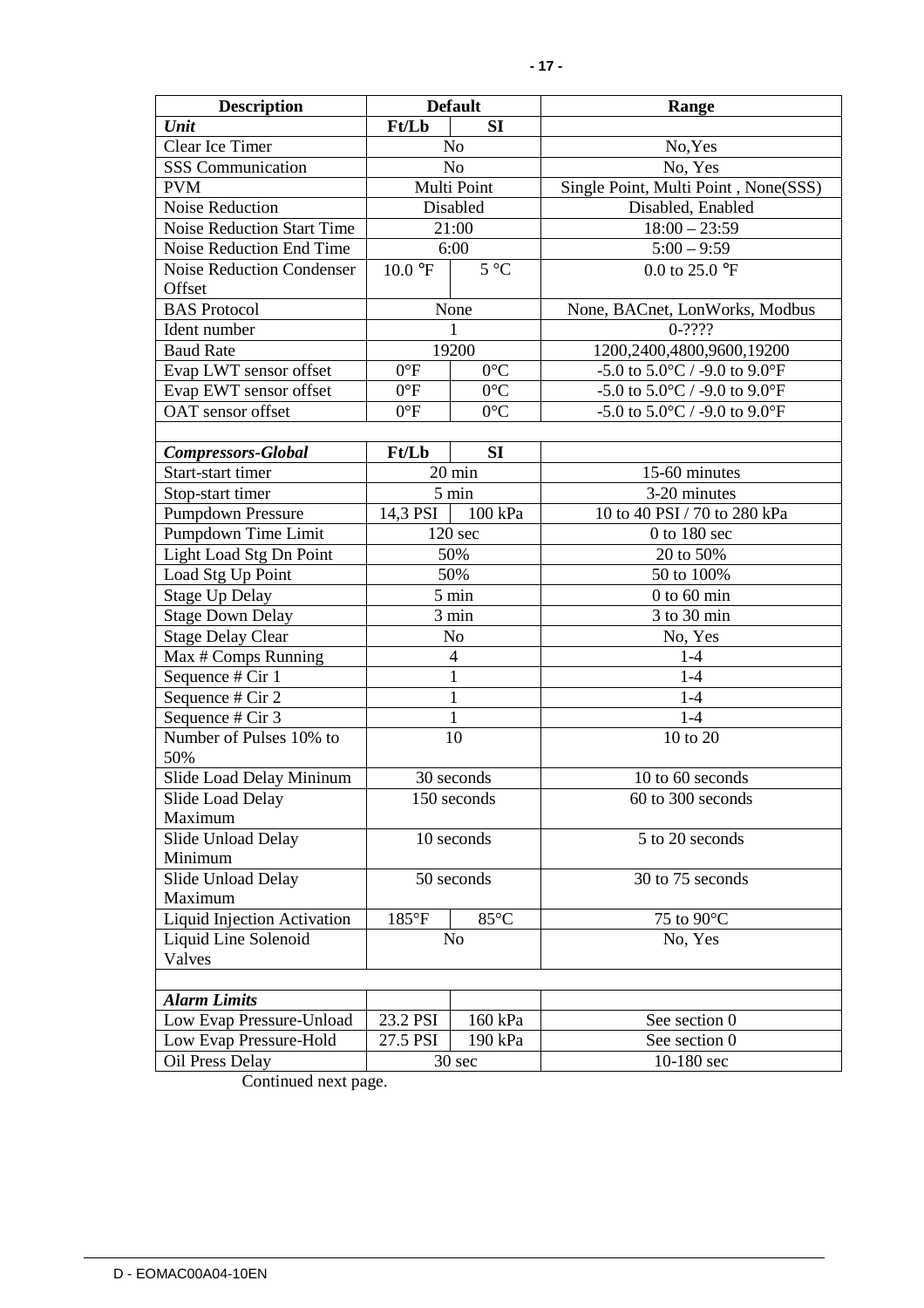| <b>Description</b>              |                                   | <b>Default</b>    | Range                                            |  |
|---------------------------------|-----------------------------------|-------------------|--------------------------------------------------|--|
| Unit                            | <b>Ft/Lb</b>                      | <b>SI</b>         |                                                  |  |
| Oil Press Differential          | 35 PSI                            | 250 kPa           | 0-60 PSI / 0 to 415 kPa                          |  |
| Low Oil Level Delay             |                                   | $120 \text{ sec}$ | 10 to 180 sec                                    |  |
| High Discharge Temperat.        | 230 °F                            | 110 °C            | 150 to 230 $\mathrm{P}$ / 65 to 110 $\mathrm{C}$ |  |
| <b>High Lift Pressure Delay</b> |                                   | 5 sec             | $0$ to 30 sec                                    |  |
| Low Pressure Ratio Delay        | $90 \text{ sec}$                  |                   | 30-300 sec                                       |  |
| <b>Start Time Limit</b>         |                                   | $60 \text{ sec}$  | 20 to 180 sec                                    |  |
| <b>Evaporator Water Freeze</b>  | $2.2 \text{ °C}$<br>$36^{\circ}F$ |                   | See section 0                                    |  |
| <b>Evaporator Flow Proof</b>    | $15 \text{ sec}$                  |                   | 5 to 15 sec                                      |  |
| <b>Recirculate Timeout</b>      | 3 min                             |                   | $1$ to $10$ min                                  |  |
| Low Ambient Lockout             | Disable                           |                   | Disable, Enable                                  |  |
| Enable                          |                                   |                   |                                                  |  |
| Low Ambient Lockout             | 55 $\mathrm{^{\circ}F}$           | $12^{\circ}$ C    | See section 0                                    |  |

The following set points exist individually for each circuit:

Fan Stage Up Deadband 0 5 °F 2.5 °C<br>
Fan Stage Up Deadband 1 5 °F 2.5 °C

Fan Stage Up Deadband 1 5 °F 2.5 °C<br>Fan Stage Up Deadband 2 8 °F 4 °C

Fan Stage Up Deadband 2  $\begin{array}{|c|c|c|c|c|} \hline \end{array}$  8 °F  $\begin{array}{|c|c|c|c|c|c|} \hline \end{array}$  4 °C

Fan Stage Up Deadband  $3$  10 °F 5 °C

Fan Stage Up Deadband 4  $\begin{array}{|c|c|c|c|c|c|c|c|c|} \hline \end{array}$  4 °C

Fan Stage Up Deadband  $5 \qquad 8 \degree F \qquad 4 \degree C$ 

| <b>Description</b>              | <b>Default</b> |                        | Range                              | <b>PW</b>               |
|---------------------------------|----------------|------------------------|------------------------------------|-------------------------|
|                                 | Ft/Lb          | <b>SI</b>              |                                    |                         |
| Circuit mode                    |                | Enable                 | Disable, enable, test              | S                       |
| <b>Compressor Size</b>          |                | To be Verified         |                                    | M                       |
| <b>Heat Recovery Enable</b>     |                | Disable                | Disable, enable                    | S                       |
| Economizer                      |                | Enable                 | Disable, enable                    | M                       |
| Capacity Control                |                | Auto                   | Auto, Manual                       | ${\bf S}$               |
| Manual Capacity                 |                | See note 1 below table | 0 to 100%                          | $\overline{s}$          |
| <b>Clear Cycle Timers</b>       |                | N <sub>o</sub>         | No, yes                            | M                       |
| <b>EXV</b> control              |                | Auto                   | Auto, manual                       | S                       |
| <b>EXV</b> position             |                | See note 2 below table | 0% to 100%                         | ${\bf S}$               |
| <b>EXV</b> model                |                | Danfoss ETS250         | ETS50, ETS100, ETS250, ETS400,     | $\overline{S}$          |
|                                 |                |                        | E2VA, E2VP, E4V, E6V, E7V,         |                         |
|                                 |                |                        | SER, SEI25, Sex50-250, CUSTOM      |                         |
| Oil Sump Check                  |                | Enable                 | Enable, Disable                    | ${\bf S}$               |
| Service Pumpdown                |                | N <sub>o</sub>         | No, Yes                            | $\overline{S}$          |
| Evap pressure offset            | 0PSI           | 0kPa                   | -14.5 to 14.5 PSI /-100 to 100 kPa | $\overline{\mathbf{S}}$ |
| Cond pressure offset            | 0PSI           | 0kPa                   | -14.5 to 14.5 PSI /-100 to 100 kPa | $\overline{S}$          |
| Oil pressure offset             | 0PSI           | 0kPa                   | -14.5 to 14.5 PSI /-100 to 100 kPa | $\overline{\mathbf{S}}$ |
| Suction temp offset             | $0^{\circ}F$   | $0^{\circ}C$           | $-5.0$ to $5.0$ deg                | $rac{S}{S}$             |
| Discharge temp offset           | $0^{\circ}F$   | $0^{\circ}C$           | $-5.0$ to $5.0$ deg                |                         |
|                                 |                |                        |                                    |                         |
| <b>Fans</b>                     |                |                        |                                    |                         |
| Fan VFD enable                  |                | On                     | Off, On                            | M                       |
| Number of fans                  |                | 5                      | 5 to 12                            | M                       |
| <b>Saturated Condenser Temp</b> | 90 °F          | $32^{\circ}$ C         | 80.0-110.0 °F / 26.0 to 43.0 °C    | M                       |
| <b>Target Min</b>               |                |                        |                                    |                         |
| <b>Saturated Condenser Temp</b> | $110^{\circ}F$ | 43°C                   | 90.0-120.0 °F / 32.0 to 50 °C      | M                       |
| <b>Target Max</b>               |                |                        |                                    |                         |
| <b>Heat Recovery Saturated</b>  |                | $50^{\circ}$ C         | / 44 to 58 °C                      | M                       |
| Condenser Temp Target Min       |                |                        |                                    |                         |
| <b>Heat Recovery Saturated</b>  |                | $56^{\circ}$ C         | / 44 to 58 °C                      | M                       |
| Condenser Temp Target Max       |                |                        |                                    |                         |

 $1-20 \degree F / 1-10 \degree C$  M

 $1-20 \text{ °F} / 1-10 \text{ °C}$  M

 $1-20 \text{ }^{\circ}\text{F}$  /  $1-10 \text{ }^{\circ}\text{C}$  M

 $1-20 \text{ °F} / 1-10 \text{ °C}$  M

 $1-20 \text{ °F} / 1-10 \text{ °C}$  M

 $1-20 \text{ }^{\circ}\text{F}$  /  $1-10 \text{ }^{\circ}\text{C}$  M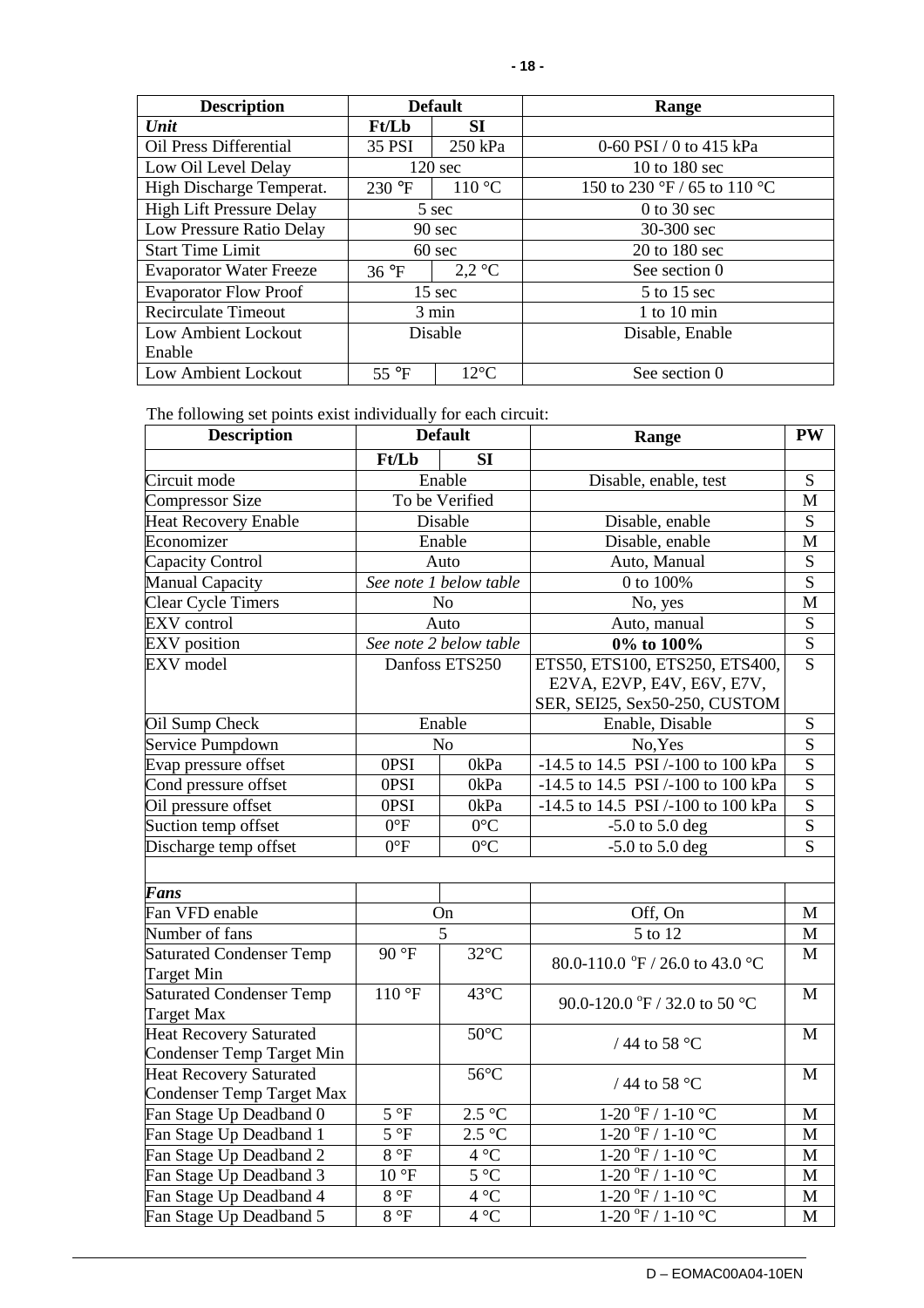|                           |              | $-19-$           |                                     |   |
|---------------------------|--------------|------------------|-------------------------------------|---|
| Fan Stage Down Deadband 2 | 8 °F         | $4^{\circ}C$     | $1-25 \text{ °F} / 1-13 \text{ °C}$ | M |
| Fan Stage Down Deadband 3 | 7 °F         | $3.5^{\circ}$ C  | $1-25 \text{ °F} / 1-13 \text{ °C}$ | M |
| Fan Stage Down Deadband 4 | $6^{\circ}F$ | $3^{\circ}C$     | $1-25 \text{ °F} / 1-13 \text{ °C}$ | M |
| Fan Stage Down Deadband 5 | $5^{\circ}F$ | $2.5^{\circ}C$   | $1-25 \text{ °F} / 1-13 \text{ °C}$ | M |
| Fan Stage Down Deadband 6 | $5^{\circ}F$ | $2.5 \text{ °C}$ | $1-25 \text{ °F} / 1-13 \text{ °C}$ | M |
| VFD Max Speed             |              | 100%             | 90 to 110%                          | M |
| <b>VFD Min Speed</b>      |              | 25%              | 20 to 60%                           | M |

Note  $1$  – This value will follow the actual capacity while Capacity Control = Auto.

Note 2 – This value will follow the actual EXV position while EXV Control = Auto.

## **Auto Adjusted Ranges**

Some settings have different ranges of adjustment based on other settings. **Cool LWT 1 and Cool LWT 2** 

|                                  | <b>000 LW LIGHT COULLWILL</b> |                               |  |  |  |  |
|----------------------------------|-------------------------------|-------------------------------|--|--|--|--|
| <b>Available Mode Selection</b>  | Range Imp.                    | <b>Range SI</b>               |  |  |  |  |
| Without Glycol                   | $40$ to $60^{\circ}$ F        | 4 to 15 $\degree$ C           |  |  |  |  |
| With Glycol                      | 25 to $60^{\circ}$ F          | -4 to 15 $\mathrm{^{\circ}C}$ |  |  |  |  |
| <b>Evaporator Water Freeze</b>   |                               |                               |  |  |  |  |
| <b>Available Mode Selection</b>  | Range Imp.                    | <b>Range SI</b>               |  |  |  |  |
| <b>Without Glycol</b>            | 36 to 42°F                    | 2 to 6 $^{\circ}$ C           |  |  |  |  |
| With Glycol                      | 0 to $42^{\circ}$ F           | -18 to 6 $\mathrm{^{\circ}C}$ |  |  |  |  |
| Low Evaporator Pressure - Hold   |                               |                               |  |  |  |  |
| <b>Available Mode Selection</b>  | Range Imp.                    | <b>Range SI</b>               |  |  |  |  |
| <b>Without Glycol</b>            | 28 to 45                      | 195 to 310 kPa                |  |  |  |  |
|                                  | <b>PSIG</b>                   |                               |  |  |  |  |
| With Glycol                      | $0$ to 45 PSIG                | 0 to 310 kPa                  |  |  |  |  |
| Low Evaporator Pressure - Unload |                               |                               |  |  |  |  |
| <b>Available Mode Selection</b>  | Range Imp.                    | <b>Range SI</b>               |  |  |  |  |
| <b>Without Glycol</b>            | $26$ to $45$ Psig             | 180 to 310 kPa                |  |  |  |  |
| With Glycol                      | 0 to 45 $\text{Psig}$         | 0 to 410 kPa                  |  |  |  |  |
| <b>Low Ambient Lockout</b>       |                               |                               |  |  |  |  |
| Fan VFD                          | Range Imp.                    | <b>Range SI</b>               |  |  |  |  |
| $=$ no for all circuits          | 35 to $60^{\circ}$ F          | 2 to 15 $^{\circ}$ C          |  |  |  |  |
| $=$ yes on any circuit           | $-10$ to $60^{\circ}F$        | -23 to 15 $\degree$ C         |  |  |  |  |

## **Dynamic Default Values**

The fan staging dead bands have different default values based on the VFD enable setpoint. When the VFD enable setpoint is changed, a set of default values for the fan staging dead bands is loaded as follows:

| <b>Setpoint</b>      | Default w/ $VFD$ ( $°C$ ) | Default w/o VFD $(^{\circ}C)$ |
|----------------------|---------------------------|-------------------------------|
| Stage 0 On Deadband  | 2.5                       |                               |
| Stage 1 On Deadband  | 2.5                       |                               |
| Stage 2 On Deadband  |                           | 5.5                           |
| Stage 3 On Deadband  | 5                         | 6                             |
| Stage 4 On Deadband  |                           | 6.5                           |
| Stage 5 On Deadband  | 4                         | 6.5                           |
|                      |                           |                               |
| Stage 2 Off Deadband |                           | 10                            |
| Stage 3 Off Deadband | 3.5                       | 8                             |
| Stage 4 Off Deadband | 3                         | 5.5                           |
| Stage 5 Off Deadband | 2.5                       |                               |
| Stage 6 Off Deadband | 2.5                       |                               |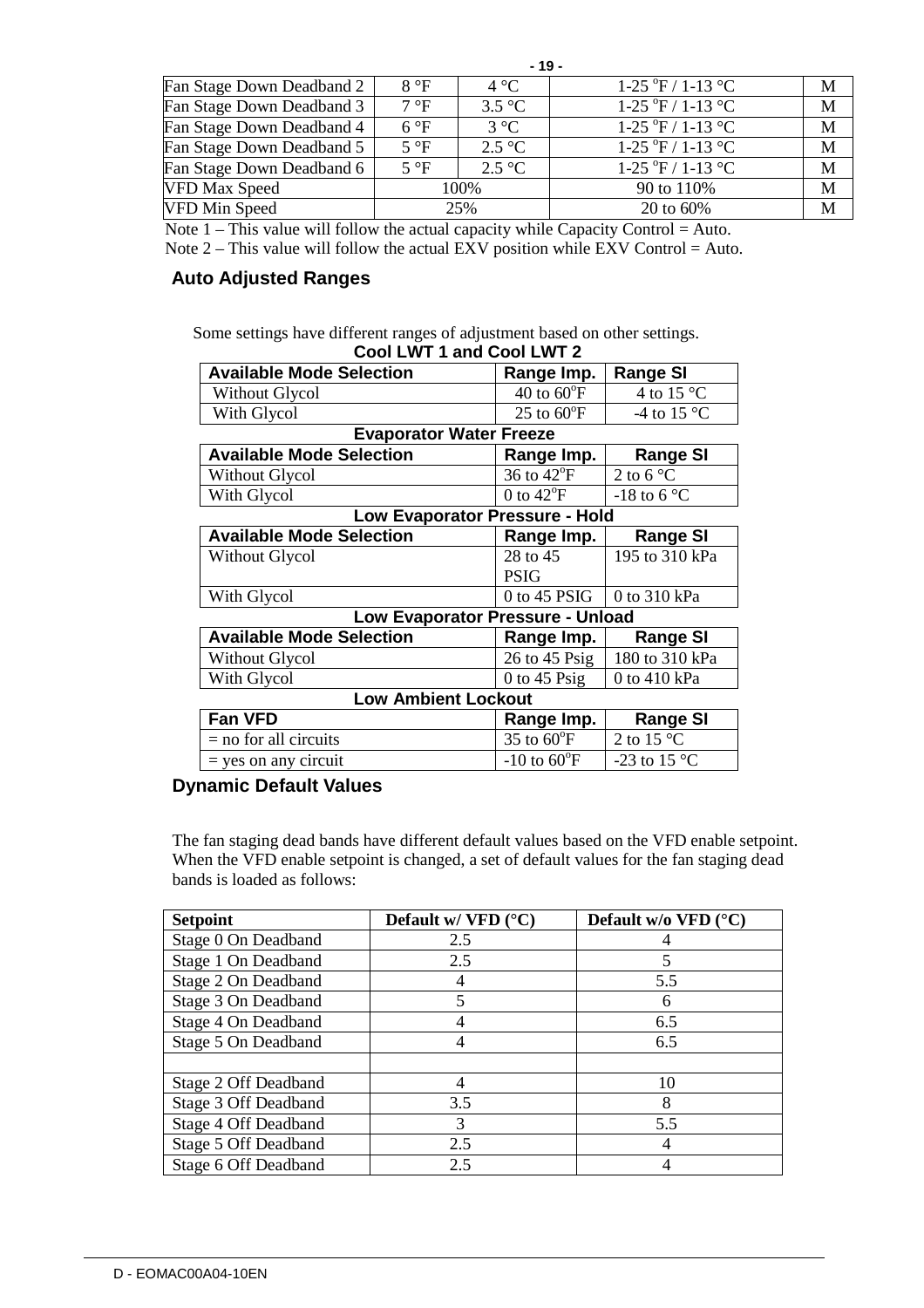## **Calculations**

## **LWT Slope**

LWT slope is calculated such that the slope represents the change in LWT over a time frame of one minute with at least five samples per minute.

## **Pulldown Rate**

The slope value calculated above will be a negative value as the water temperature is dropping. For use in some control functions, the negative slope is converted to a positive value by multiplying by  $-1$ .

## **Unit Type**

A unit can be configured as Chiller or MCU (motocondensing unit). When the unit is configured as MCU the EXV control logic and all the related variables and alarms are disabled,

## **Unit Enable**

Enabling and disabling the chiller is accomplished using set points and inputs to the chiller. The unit switch, remote switch input, and Unit Enable Set Point all are required to be on for the unit to be enabled when the control source is set to local. The same is true if the control source is set to network, with the additional requirement that the BAS request must be on.

Unit is enabled according to the following table. **NOTE**: An x indicates that the value is ignored.

| <b>Unit</b><br><b>Switch</b> | <b>Control</b><br><b>Source Set</b><br>Point | Remote<br><b>Switch Input</b> | <b>Unit Enable</b><br><b>Set Point</b> | <b>BAS</b><br><b>Request</b> | Unit<br><b>Enable</b> |
|------------------------------|----------------------------------------------|-------------------------------|----------------------------------------|------------------------------|-----------------------|
| Off                          | x                                            | х                             | х                                      | X                            | Off                   |
| x                            | X                                            | x                             | Off                                    | X                            | Off                   |
| х                            |                                              | Off                           | х                                      | x                            | Off                   |
| On                           | Local                                        | On                            | On                                     | х                            | On                    |
| x                            | <b>Network</b>                               | х                             | х                                      | Off                          | Off                   |
| On                           | <b>Network</b>                               | Jn                            | Dη                                     |                              |                       |

All of the methods for disabling the chiller, discussed in this section, will cause a normal shutdown (pumpdown) of any running circuits.

When the controller is powered up, the Unit Enable Set Point will be initialized to 'off' if the Unit Status After Power Failure Set Point is set to 'off'.

## **Unit Mode Selection**

The operating mode of the unit is determined by setpoints and inputs to the chiller. The Available Modes Set Point determines what modes of operation can be used. This setpoint also determines whether the unit is configured for glycol use. The Control Source Set Point determines where a command to change modes will come from. A digital input switches between cool mode and ice mode if they are available and the control source is set to local. The BAS mode request switches between cool mode and ice mode if they are both available and the control source is set to network.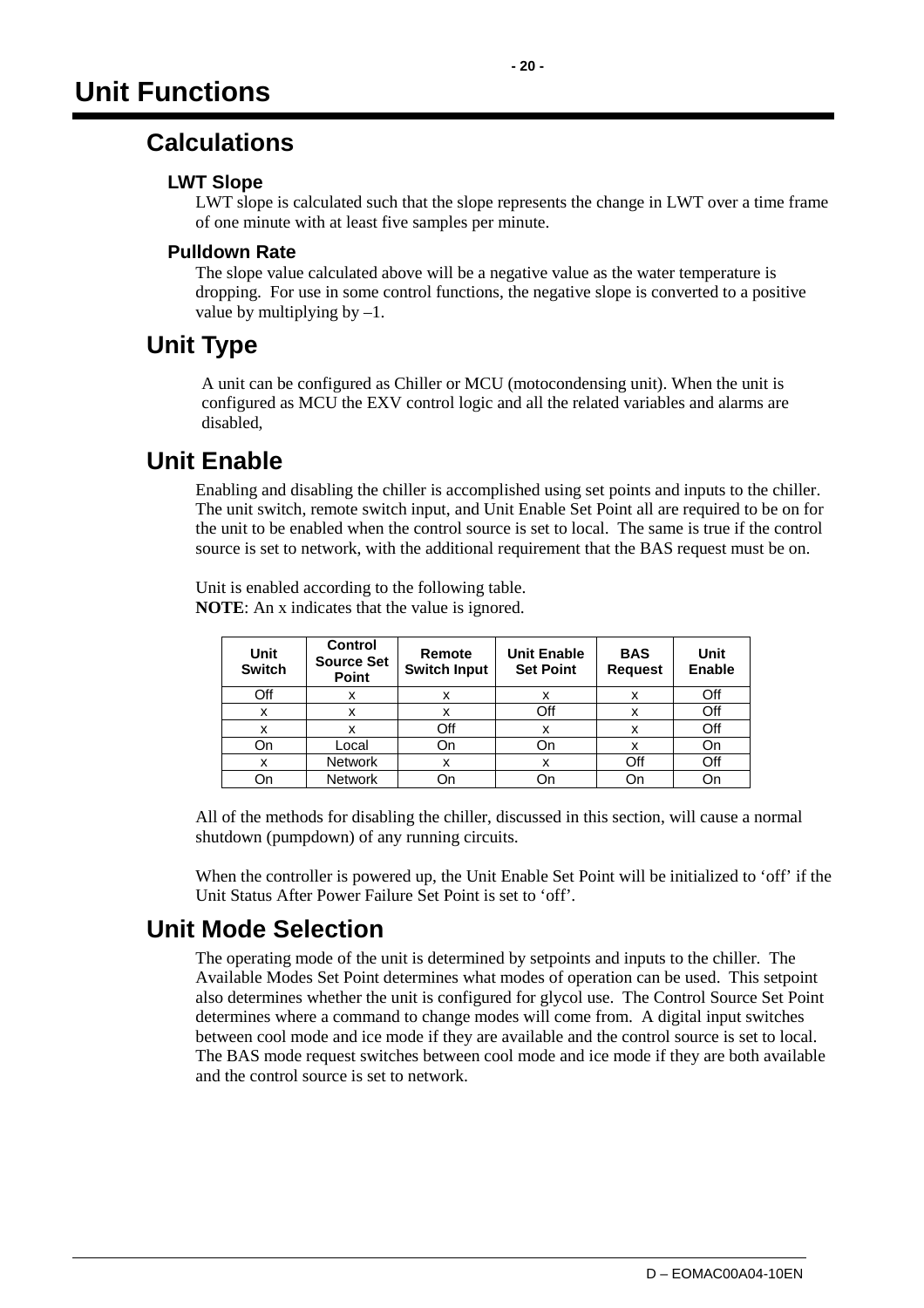The Available Modes Set Point must only be changed when the unit switch is off. This is to avoid changing modes of operation inadvertently while the chiller is running.

| <b>Control Source</b><br><b>Set Point</b> | Mode<br>Input | <b>BAS</b><br><b>Request</b> | <b>Available Modes</b><br><b>Set Point</b> | <b>Unit Mode</b> |
|-------------------------------------------|---------------|------------------------------|--------------------------------------------|------------------|
| x                                         | х             | x                            | Cool                                       | Cool             |
| x                                         | x             | x                            | Cool w/Glycol                              | Cool             |
| Local                                     | Off           | x                            | Cool/Ice w/Glycol                          | Cool             |
| Local                                     | On            | x                            | Cool/Ice w/Glycol                          | lce              |
| <b>Network</b>                            | x             | Cool                         | Cool/Ice w/Glycol                          | Cool             |
| <b>Network</b>                            | x             | lce                          | Cool/Ice w/Glycol                          | lce              |
| x                                         | x             | x                            | Ice w/Glycol                               | lce              |
| x                                         | x             | x                            | Test                                       | Test             |

Unit Mode is set according to the following table. **NOTE**: An "x" indicates that the value is ignored.

## **Glycol Configuration**

If the Available Modes Set Point is set to an option w/Glycol, then glycol operation is enabled for the unit. Glycol operation must be disabled only when the Available Modes Set Point is set to Cool.

## **Unit Control States**

The unit will always be in one of three states:

- Off Unit is not enabled to run.
- Auto Unit is enabled to run.
- Pumpdown Unit is doing a normal shutdown.

The unit will be in the Off state if any of the following are true:

- A manual reset unit alarm is active
- All circuits are unavailable to start (cannot start even after any cycle timers have expired)
- The unit mode is ice, all circuits are off, and the ice mode delay is active

The unit will be in the Auto state if any of the following are true:

- Unit enabled based on settings and switches
- If unit mode is ice, the ice timer has expired
- No manual reset unit alarms are active
- At least one circuit is enabled and available to start
- Low OAT Lockout is not active

The unit will be in Pumpdown until all running compressors finish pumping down if any of the following are true:

- Unit is disabled via settings and/or inputs in section 0
- Low OAT Lockout is triggered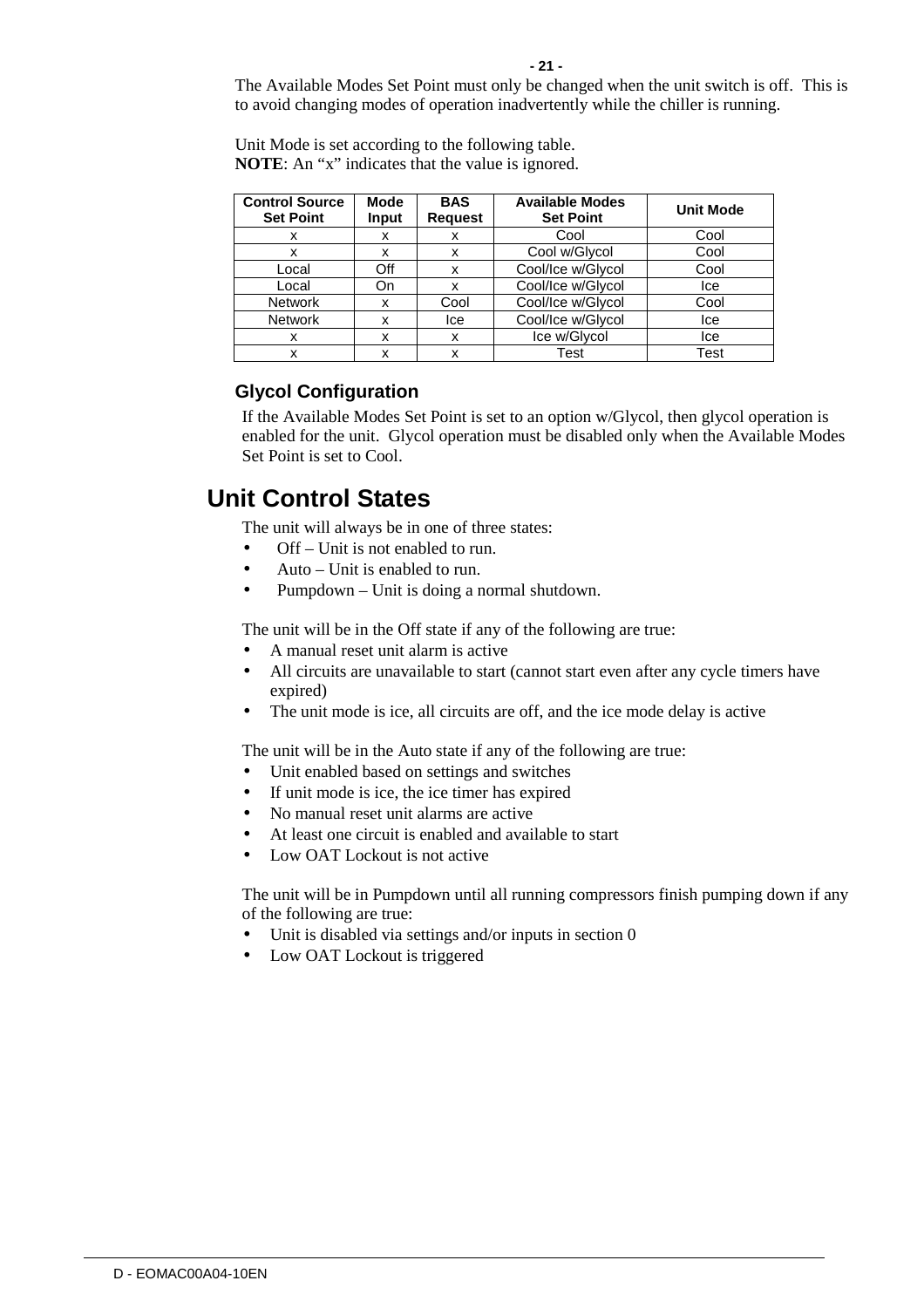The displayed unit status is determined by the conditions in the following table:

| Enum           | <b>Status</b>             | <b>Conditions</b>                                                                                    |
|----------------|---------------------------|------------------------------------------------------------------------------------------------------|
| 0              | Auto                      | Unit State = $Auto$                                                                                  |
| 1              | Off:Ice Mode Timer        | Unit State = Off, Unit Mode = Ice, and Ice Delay =<br>Active                                         |
| $\overline{2}$ | Off:OAT Lockout           | Unit State = Off and Low OAT Lockout is active                                                       |
| 3              | Off:All Cir Disabled      | Unit State $=$ Off and all compressors unavailable                                                   |
| 4              | Off:Emergency Stop        | Unit State = Off and Emergency Stop Input is open                                                    |
| $\overline{5}$ | Off: Unit Alarm           | Unit State = Off and Unit Alarm active                                                               |
| 6              | Off:Keypad Disable        | Unit State = Off and Unit Enable Set Point = Disable                                                 |
| $\overline{7}$ | Off:Remote Switch         | Unit State = Off and Remote Switch is open                                                           |
| 8              | Off:BAS Disable           | Unit State = Off, Control Source = Network, and BAS<br>$Enable = false$                              |
| 9              | Off: Unit Switch          | Unit State = Off and Unit Switch = Disable                                                           |
| 10             | Off:Test Mode             | Unit State = Off and Unit Mode = Test                                                                |
| 11             | Auto:Noise Reduction      | Unit State = Auto and Noise Reduction is active                                                      |
| 12             | Auto: Wait for load       | Unit State = Auto, no circuits running, and LWT is<br>less than the active set point + startup delta |
| 13             | Auto: Evap Recirc         | Unit State = Auto and Evaporator State = Start                                                       |
| 14             | Auto: Wait for flow       | Unit State = Auto, Evaporator State = Start, and Flow<br>Switch is open                              |
| 15             | Auto:Pumpdown             | Unit State = Pumpdown                                                                                |
| 16             | Auto:Max Pulldown         | Unit State = Auto, max pulldown rate has been met or<br>exceeded                                     |
| 17             | Auto: Unit Cap Limit      | Unit State = Auto, unit capacity limit has been met or<br>exceeded                                   |
| 18             | <b>Auto:Current Limit</b> | Unit State = Auto, unit current limit has been met or<br>exceeded                                    |

## **Ice Mode Start Delay**

An adjustable start-to-start ice delay timer will limit the frequency with which the chiller may start in Ice mode. The timer starts when the first compressor starts while the unit is in ice mode. While this timer is active, the chiller cannot restart in Ice mode. The time delay is user adjustable.

The ice delay timer may be manually cleared to force a restart in ice mode. A set point specifically for clearing the ice mode delay is available. In addition, cycling the power to the controller will clear the ice delay timer.

# **Evaporator Pump Control**

Three evaporator pump control states for control of the evaporator pumps:

- Off No pump on.
- Start Pump is on, water loop is being recirculated.
- Run Pump is on, water loop has been recirculated.

The control state is Off when all of the following are true:

- Unit state is Off
- LWT is higher than the Evap Freeze set point or LWT sensor fault is active
- EWT is higher than the Evap Freeze set point or EWT sensor fault is active

The control state is Start when any of the following are true:

- The unit state is auto
- LWT is less than the Evap Freeze set point minus  $0.6\degree$ C and LWT sensor fault isn't active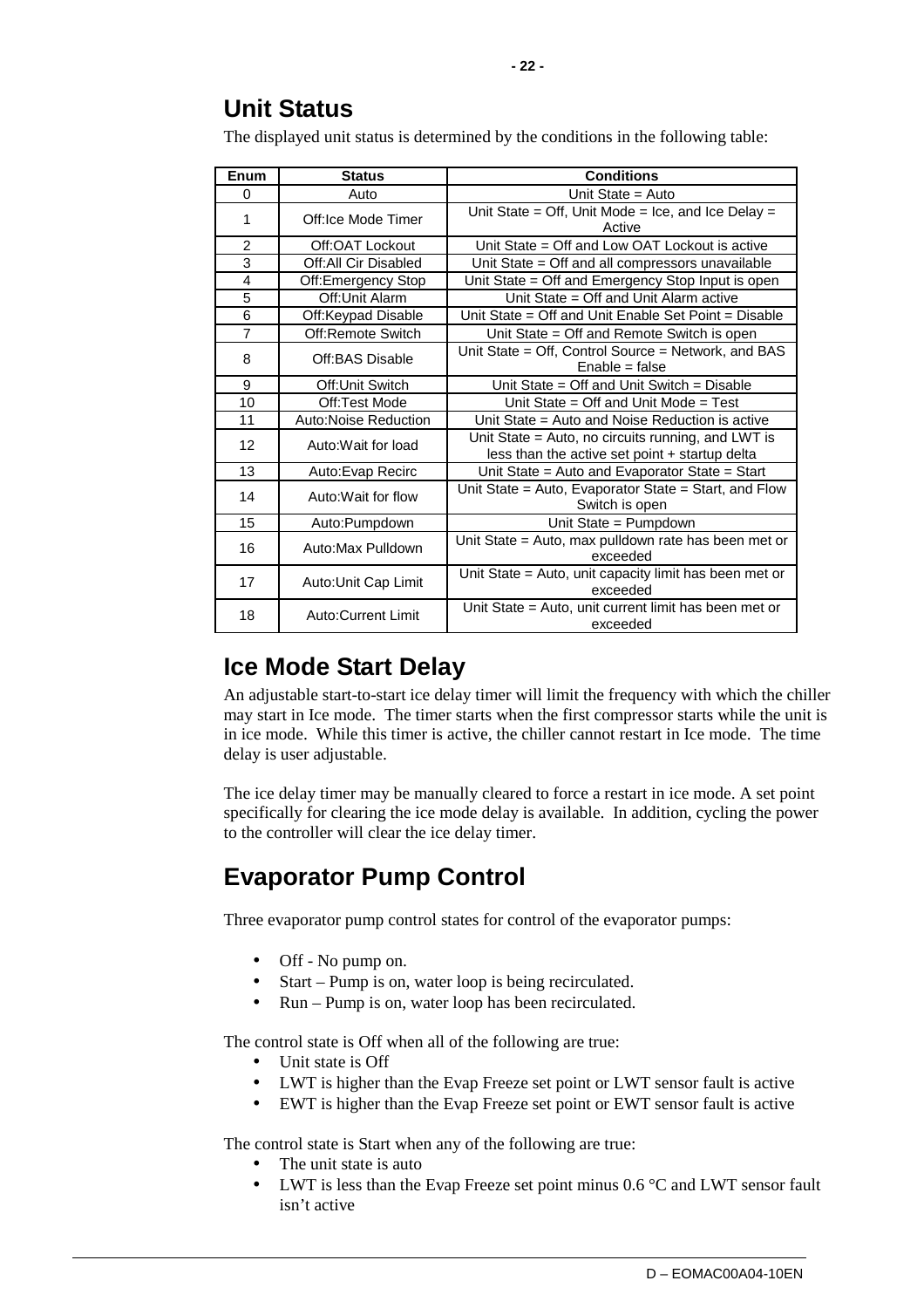EWT is less than the Evap Freeze set point minus  $0.6^{\circ}$ C and EWT sensor fault isn't active

The control state is Run when the flow switch input has been closed for a time greater than the Evaporator Recirculate set point.

## **Pump Selection**

The pump output used is determined by the Evap Pump Control set point. This setting allows the following configurations:

- #1 only Pump 1 will always be used
- #2 only Pump 2 will always be used
- Auto The primary pump is the one with the least run hours, the other is used as a backup
- #1 Primary Pump 1 is used normally, with pump 2 as a backup
- #2 Primary Pump 2 is used normally, with pump 1 as a backup

## **Primary/Standby Pump Staging**

The pump designated as primary will start first. If the evaporator state is start for a time greater than the recirculate timeout set point and there is no flow, then the primary pump will shut off and the standby pump will start. When the evaporator is in the run state, if flow is lost for more than half of the flow proof set point value, the primary pump will shut off and the standby pump will start. Once the standby pump is started, the flow loss alarm logic will apply if flow cannot be established in the evaporator start state, or if flow is lost in the evaporator run state.

## **Auto Control**

If auto pump control is selected, the primary/standby logic above is still used. When the evaporator is not in the run state, the run hours of the pumps will be compared. The pump with the least hours will be designated as the primary at this time.

## **Noise Reduction**

Noise Reduction is enabled only when the Noise Reduction set point is enable. Noise Reduction is in effect when enabled via the set point, the unit mode is cool, and the unit controller clock time is between the Noise Reduction start time and end time. When Noise Reduction is in effect, the Maximum Reset is applied to the cool LWT set point. However, if any reset type is selected, that reset will continue to be used rather than the maximum reset. Also, the saturated condenser target for each circuit will be offset by the Noise Reduction Condenser Target Offset.

## **Leaving Water Temperature (LWT) Reset**

## **LWT Target**

The LWT Target varies based on settings and inputs and is selected as follows:

| <b>Control Source</b><br><b>Set Point</b> | Mode<br><b>Input</b> | <b>BAS</b><br><b>Request</b> | <b>Available Modes</b><br><b>Set Point</b> | <b>Base LWT Target</b>    |
|-------------------------------------------|----------------------|------------------------------|--------------------------------------------|---------------------------|
| Local                                     | <b>OFF</b>           | х                            | COOL                                       | Cool Set Point 1          |
| Local                                     | ON                   | X                            | COOL                                       | Cool Set Point 2          |
| <b>Network</b>                            | х                    | X                            | COOL                                       | <b>BAS Cool Set Point</b> |
| Local                                     | <b>OFF</b>           | X                            | COOL w/Glycol                              | Cool Set Point 1          |
| Local                                     | ON                   | X                            | COOL w/Glycol                              | Cool Set Point 2          |
| <b>Network</b>                            | X                    | X                            | COOL w/Glycol                              | <b>BAS Cool Set Point</b> |
| Local                                     | <b>OFF</b>           | x                            | COOL/ICE w/Glycol                          | Cool Set Point 1          |
| Local                                     | ON                   | x                            | COOL/ICE w/Glycol                          | Ice Set Point             |
| <b>Network</b>                            | x                    | COOL                         | COOL/ICE w/Glycol                          | <b>BAS Cool Set Point</b> |
| <b>Network</b>                            | x                    | ICE.                         | COOL/ICE w/Glycol                          | <b>BAS Ice Set Point</b>  |
| Local                                     | x                    | x                            | ICE w/Glycol                               | Ice Set Point             |
| <b>Network</b>                            | x                    | x                            | ICE w/Glycol                               | <b>BAS Ice Set Point</b>  |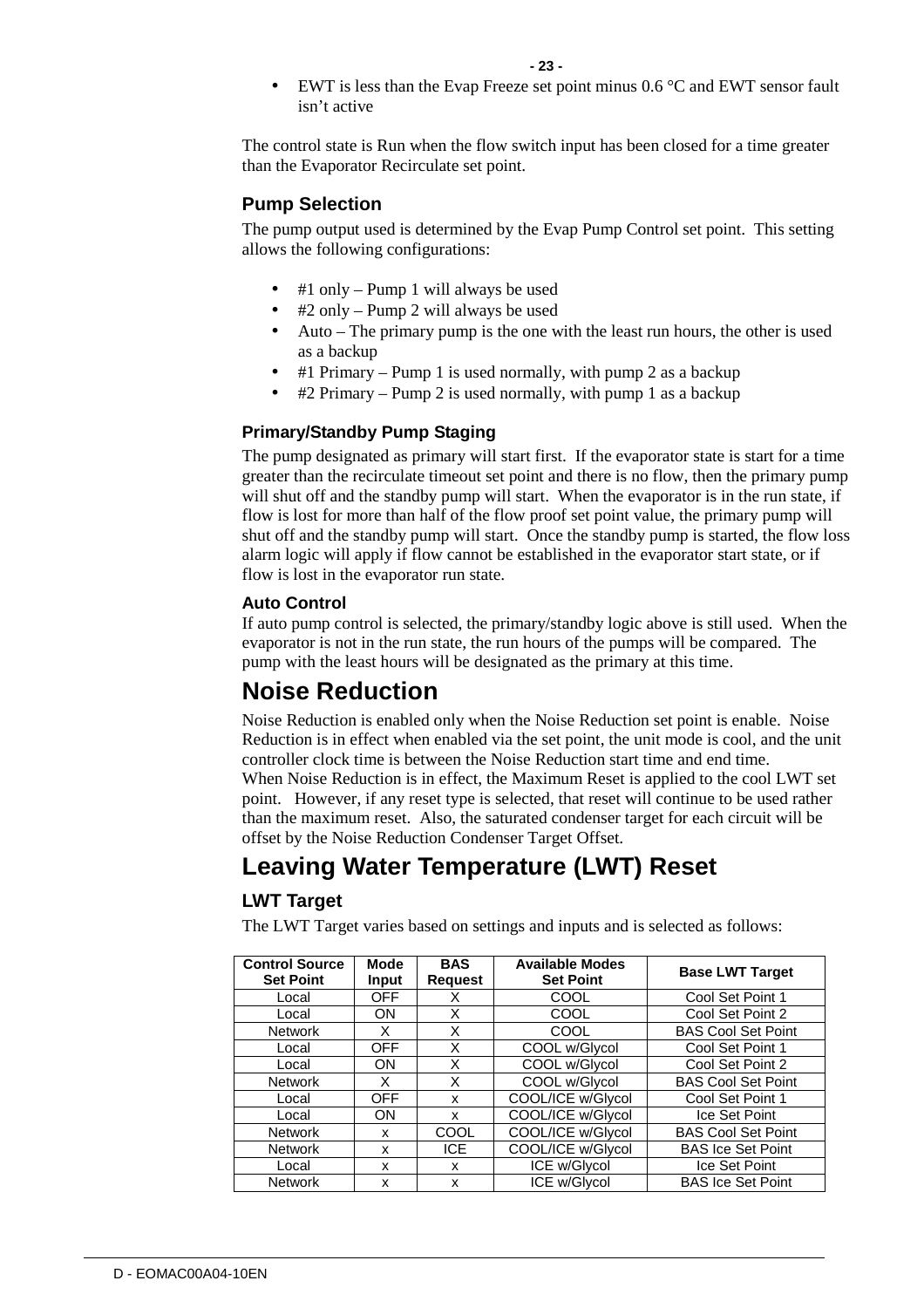## **Leaving Water Temperature (LWT) Reset**

The base LWT target may be reset if the unit is in Cool mode and it is configured for a reset. The type of reset to be used is determined by the LWT Reset Type set point.

When the active reset increases, the Active LWT Target is changed at a rate of 0.1 degrees F every 10 seconds. When the active reset decreases, the Active LWT Target is changed all at once.

After resets are applied, the LWT target can never exceed a value of 60°F. **Reset Type – None** 

The Active Leaving Water variable is set equal to the current LWT set point. **Reset Type – Return** 

The Active Leaving Water variable is adjusted by the return water temperature.



**Return Reset**

Evap Delta T (°F)

The active set point is reset using the following parameters:

- 1. Cool LWT set point
- 2. Max Reset set point
- 3. Start Reset Delta T set point
- 4. Evap Delta T

Reset varies from 0 to Max Reset set point as the Evaporator EWT – LWT (Evap delta t) varies from the Start Reset Delta T set-point to 0.

## **4-20 mA External Signal Reset**

The Active Leaving Water variable is adjusted by the 4 to 20 mA reset analog input.

Parameters used:

- 1. Cool LWT set point
- 2. Max Reset set point
- 3. LWT Reset signal

Reset is 0 if the reset signal is less than or equal to 4 mA. Reset is equal to the Max Reset Delta T set point if the reset signal equals or exceeds 20 mA. The amount of reset will vary linearly between these extremes if the reset signal is between 4 mA and 20 mA. An example of the operation of 4-20 reset in Cool mode follows.



#### **4-20 mA Reset - Cool Mode**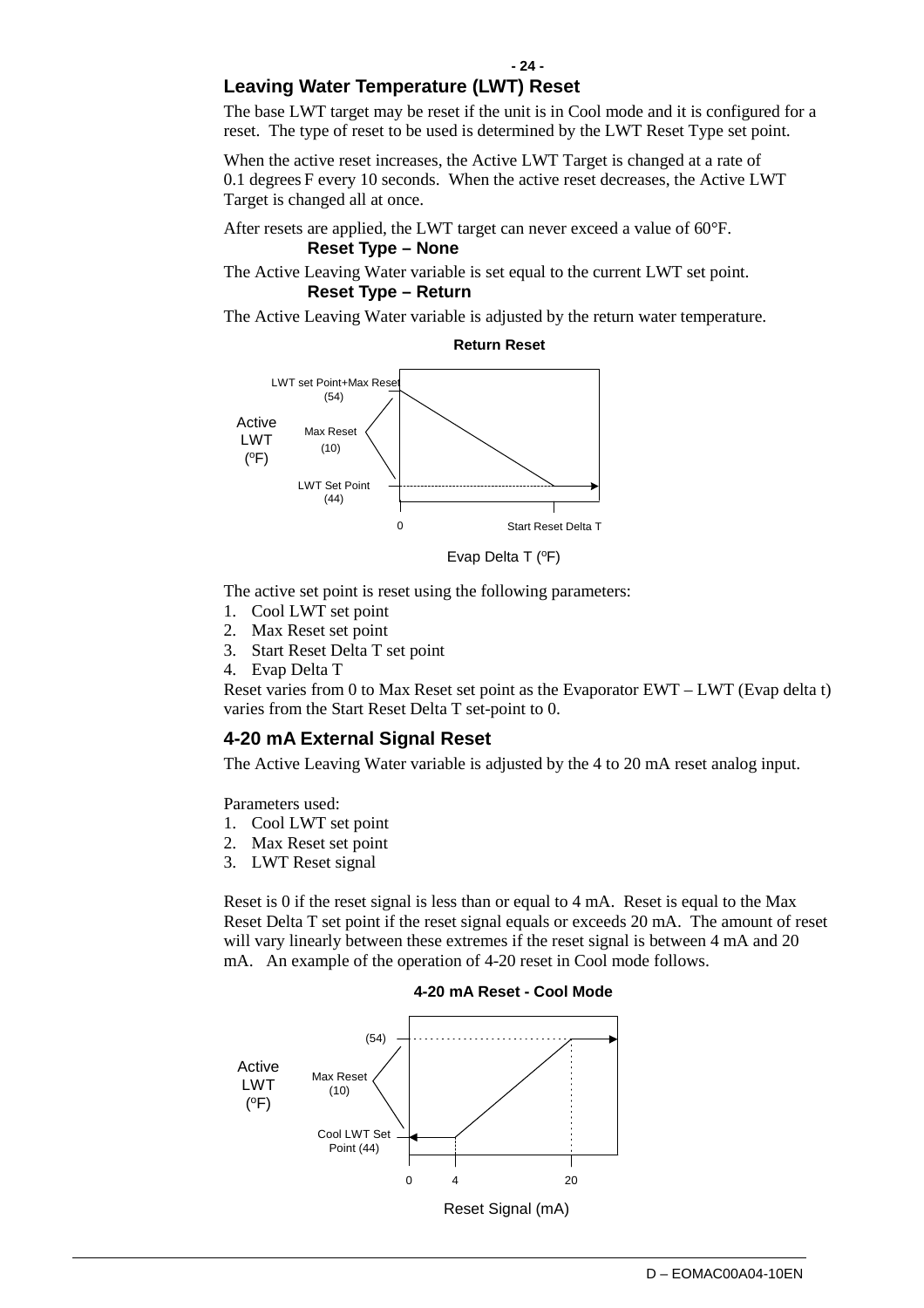## **Outside Air Temperature (OAT) Reset**

The Active Leaving Water variable is reset based on the outdoor ambient temperature. Parameters used:

- 1. Cool LWT set point
- 2. Max Reset set point
- 3. OAT

Reset is 0 if the outdoor ambient temperature is greater than Start Reset OAT set point. From Start Reset OAT set point down to Max Reset OAT the reset varies linearly from no reset to the max reset at Max Reset OAT set point. At ambient temperatures less than Max Reset OAT set point, reset is equal to the Max Reset set point.



## **Unit Capacity Control**

Unit capacity control is performed as described in this section.

## **Compressor Staging in Cool Mode**

The first compressor on the unit is started when evaporator LWT is higher than the target plus the Startup Delta T set point.

An additional compressor is started when Evaporator LWT is higher than the target plus the Stage Up Delta T set point.

When multiple compressors are running, one will shut down if evaporator LWT is lower than the target minus the Stage Down Delta T set point.

The last compressor running will shut down when the evaporator LWT is lower than the target minus the Shut Down Delta T set point.

#### **Stage Up Delay**

A minimum amount of time will pass between compressors starting, which is defined by the Stage Up Delay set point. This delay will only apply when at least one compressor is running. If the first compressor starts and quickly fails on an alarm, another compressor will start without this minimum time passing.

#### **Required Load For Stage Up**

An additional compressor will not be started until all running compressors are at a capacity higher than the Load Stage Up set point, or running in a limited state.

#### **Light Load Stage Down**

When multiple compressors are running, one will shut down if all running compressors are at a capacity lower than the Load Stage Down set point and the evaporator LWT is less than the target plus the Stage Up Delta T set point. A minimum amount of time will pass between compressors stopping as a result of this logic, which is defined by the Stage Down Delay set point.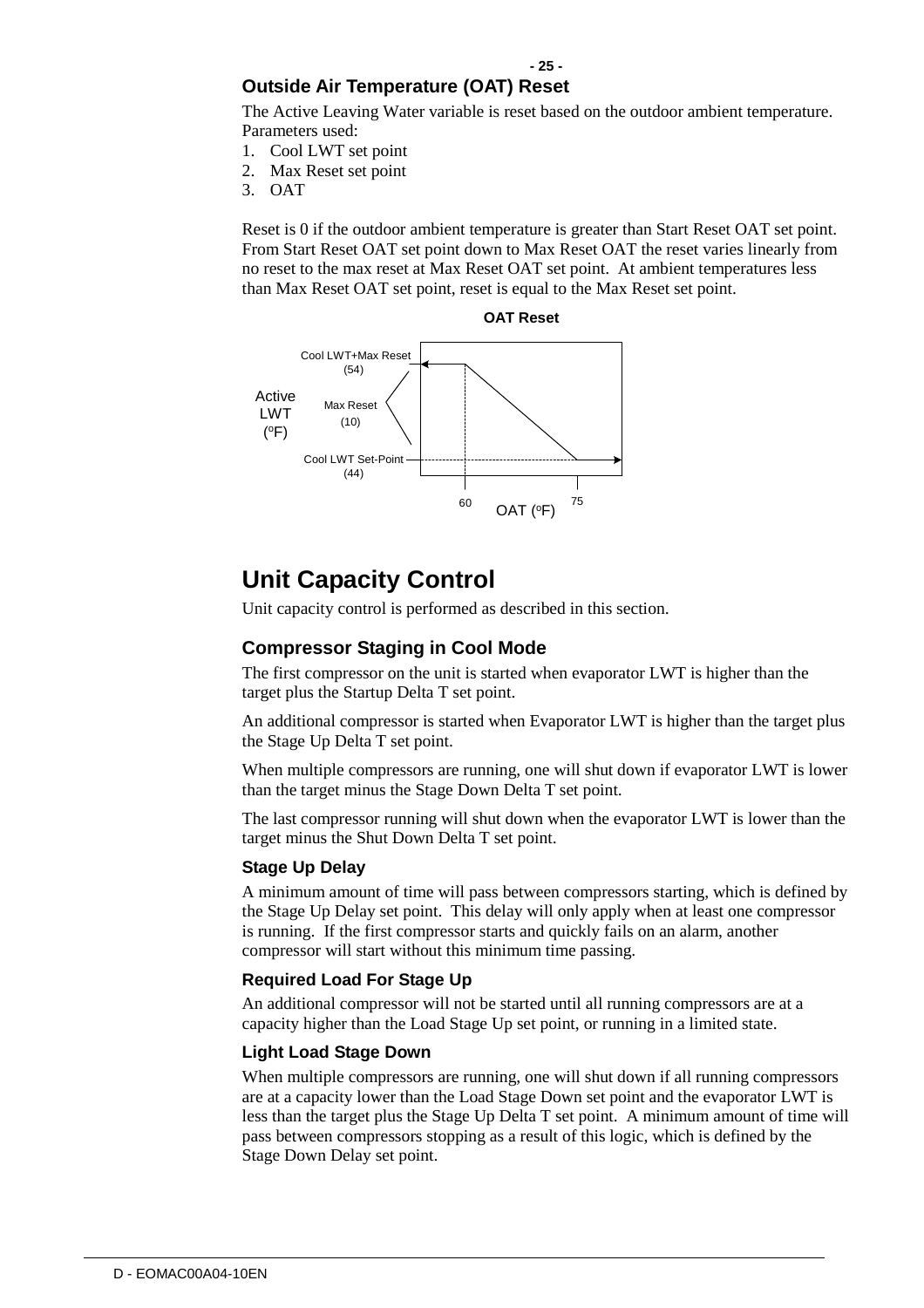#### **Maximum Circuits Running**

If the number of compressors running is equal to the Max Circuits Running set point, no additional compressors will be started.

When multiple compressors are running, one will shut down if the number of compressors running is more than the Max Circuits Running set point.

## **Compressor Staging in Ice Mode**

The first compressor will start when evaporator LWT is higher than the target plus the Startup Delta T set point.

When at least one compressor is running, the other compressors will start only when evaporator LWT is higher than the target plus the Stage Up Delta T set point.

All compressors will be staged off when evaporator LWT is less than the target.

#### **Stage Up Delay**

A fixed stage up delay of one minute between compressor starts is used in this mode. When at least one compressor is running, the other compressors will start as quickly as possible with respect to the stage up delay.

## **Staging Sequence**

This section defines which compressor is the next one to start or stop. In general, compressors with fewer starts will normally start first, and compressors with more run hours will normally stop first. Compressor staging sequence can also be determined by an operator defined sequence via setpoints.

## **Next To Start**

The next compressor to start must meet the following requirements:

Lowest sequence number of those compressors available to start

- -if sequence numbers are equal, it must have the least starts
- -if starts are equal, it must have least run hours
- -if run hours are equal, it must be the lowest numbered compressor

#### **Next To Stop**

The next compressor to shut down must meet the following requirements:

Lowest sequence number of the compressors that are running

- -if sequence numbers are equal, it must have the most run hours
- -if run hours are equal, it must be the lowest numbered compressor

## **Compressor Capacity Control In Cool Mode**

In Cool mode, evaporator LWT is controlled to within **0.4 degrees Fxxx** of the target under constant flow conditions by controlling capacity of the individual compressors.

Compressors are loaded with a fixed step scheme. The rate of capacity adjustment is determined by the time between capacity changes. The farther away from the target, the faster compressors will be loaded or unloaded.

The logic projects ahead to avoid overshoot, such that the overshoot does not cause the unit to shut off due to evaporator LWT dropping below the target minus the Shutdown Delta T set point while there is still a load on the loop at least equal to the minimum unit capacity.

Capacity of the compressors is controlled so that when possible their capacities are balanced.

Circuits that are running in manual capacity control or running with active capacity limiting events are not considered in the capacity control logic.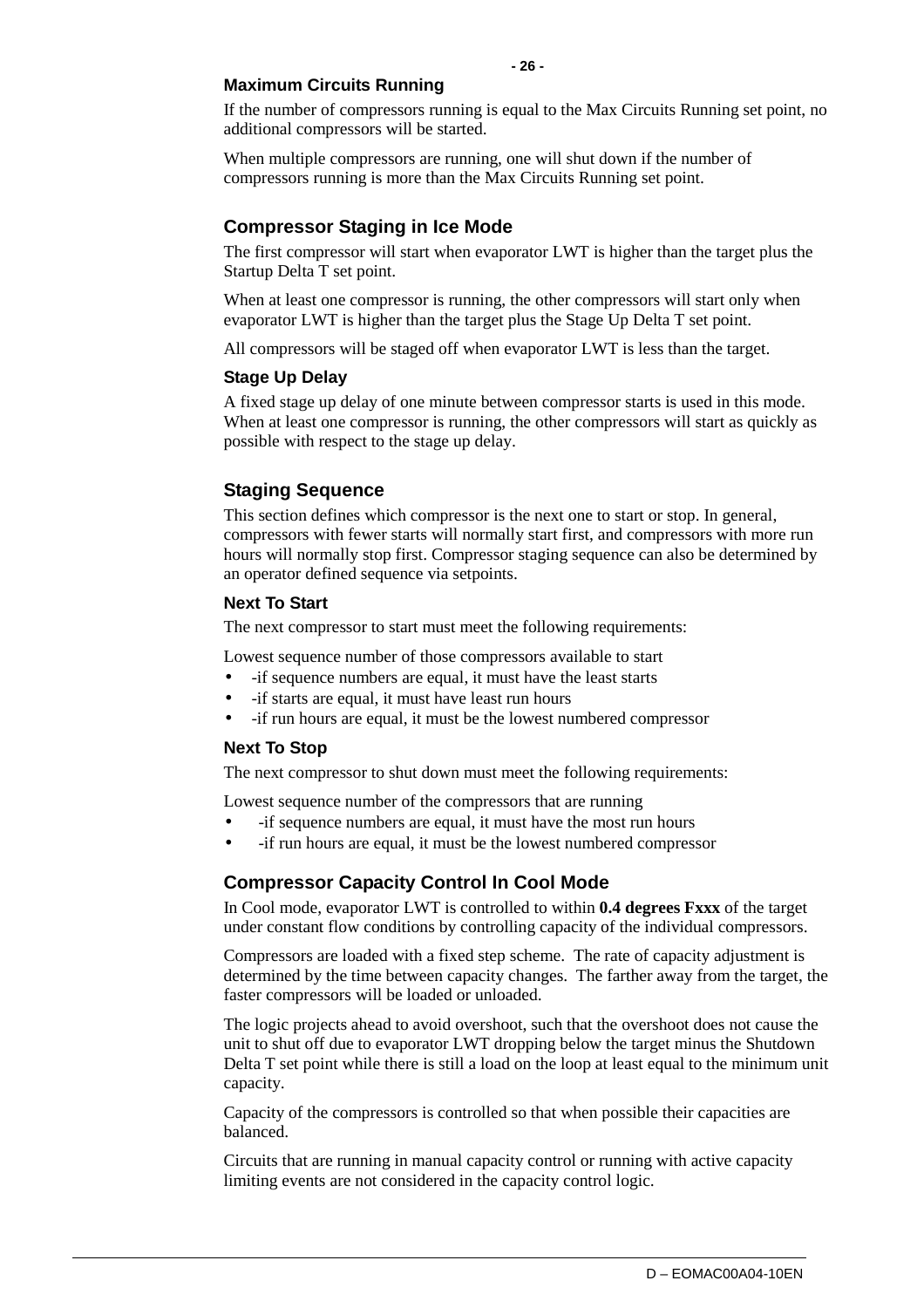The compressor capacities are adjusted one at a time while maintaining a capacity imbalance that does not exceed 12.5%.

## **Load/Unload Sequence**

This section defines which compressor is the next one to load or unload.

#### **Next To Load**

The next compressor to load meets the following requirements:

Lowest capacity of the running compressors that can load up

- if capacities are equal, it must have the highest sequence number of the compressors that are running
- if the sequence numbers are equal, it must have the least run hours
- if run hours are equal, it must have the most starts
- if starts are equal, it must be the highest numbered compressor

#### **Next To Unload**

The next compressor to unload must meet the following requirements:

Highest capacity of the running compressors

- if capacities are equal, it must have the lowest sequence number of the compressors that are running
- if sequence numbers are equal, it must have the most run hours
- if run hours are equal, it must have the least starts
- if starts are equal, it must be the lowest numbered compressor

## **Compressor Capacity Control In Ice Mode**

In Ice mode, running compressors are loaded up simultaneously at the maximum possible rate that allows for stable operation of the individual circuits.

## **Unit Capacity Overrides**

Unit capacity limits can be used to limit total unit capacity in Cool mode only. Multiple limits may be active at any time, and the lowest limit is always used in the unit capacity control.

Soft load, demand limit, and network limit use a deadband around the actual limit value, such that unit capacity increase is not allowed within this deadband. If unit capacity is above the deadband, capacity is decreased until it is back within the deadband.

- For 2 circuit units, the deadband is 7%.
- For 3 circuit units, the deadband is 5%.
- For 4 circuit units, the deadband is 4%.

## **Soft Load**

Soft Loading is a configurable function used to ramp up the unit capacity over a given time. The set points that control this function are:

- Soft Load (ON/OFF)
- Begin Capacity Limit (Unit %)
- Soft Load Ramp (seconds)

The Soft Load Unit Limit increases linearly from the Begin Capacity Limit set-point to 100% over the amount of time specified by the Soft Load Ramp set-point. If the option is turned off, the soft load limit is set to 100%.

## **Demand Limit**

The maximum unit capacity can be limited by a 4 to 20 mA signal on the Demand Limit analog input at the unit controller. This function is only enabled if the Demand Limit set point is set to ON.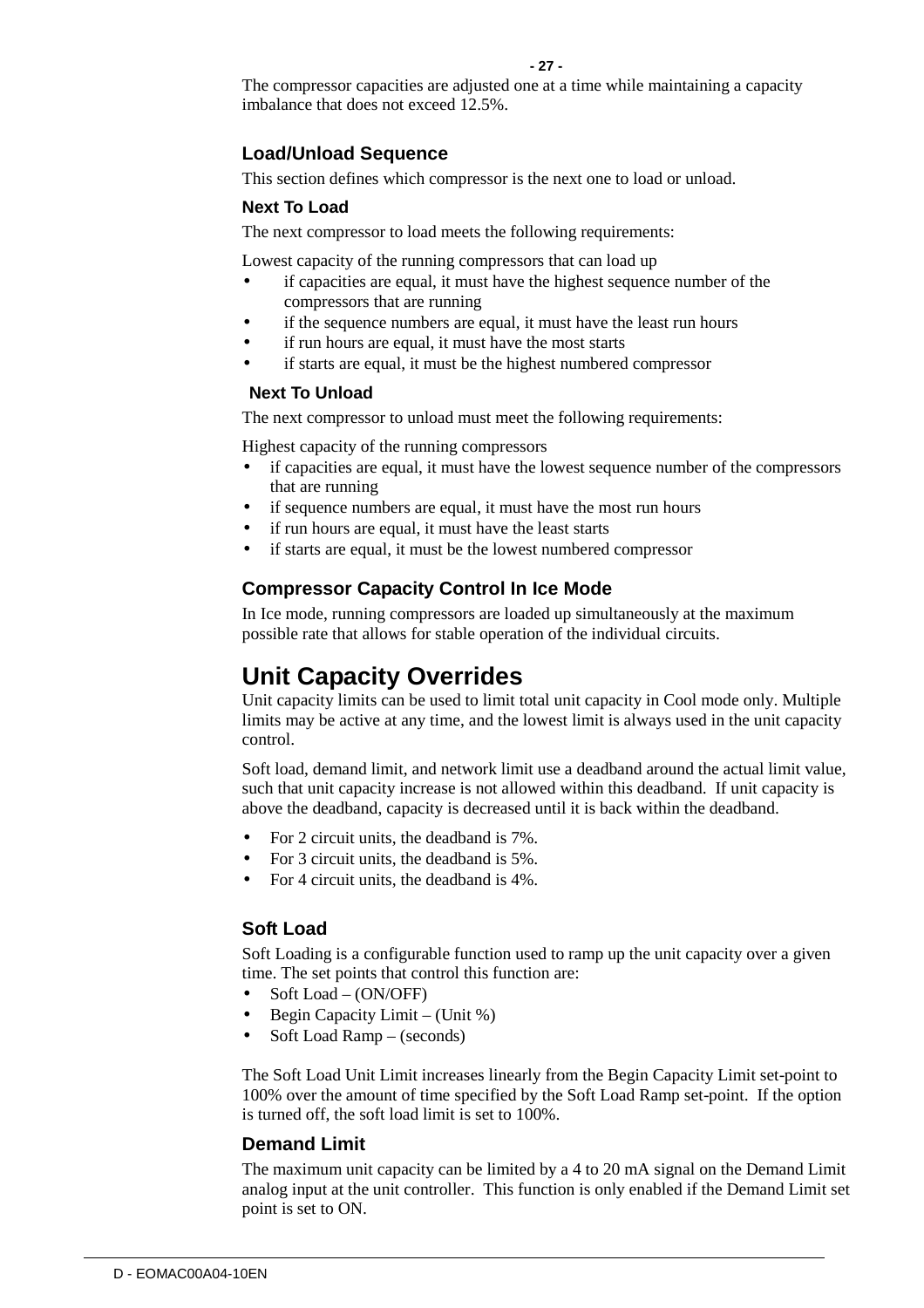As the signal varies from 4 mA up to 20 mA, the maximum unit capacity changes by steps of 1% from 100% to 0%. The unit capacity is adjusted as needed to meet this limit, except that the last running compressor cannot be turned off to meet a limit lower than the minimum unit capacity.

#### **Network Limit**

The maximum unit capacity can be limited by a network signal. This function is only enabled if the unit control source is set to network. The signal will be received through the BAS interface on the unit controller.

As the signal varies from 0% up to 100%, the maximum unit capacity changes from 0% to 100%. The unit capacity is adjusted as needed to meet this limit, except that the last running compressor cannot be turned off to meet a limit lower than the minimum unit capacity.

#### **Current Limit**

Current Limit control is enabled only when the current limit enable input is closed.

Unit current is calculated based on the 4-20 mA input that receives a signal from an external device. The current at 4 mA is assumed to be 0, and the current at 20 mA is defined by a set point. As the signal varies from 4 to 20 mA, the calculated unit current varies linearly from 0 amps to the amp value defined by the set point.

The current limit uses a deadband centered around the actual limit value, such that unit capacity increase is not allowed when current is within this deadband. If unit current is above the deadband, capacity is decreased until it is back within the deadband. The current limit deadband is 10% of the current limit.

## **Maximum LWT Pulldown Rate**

The maximum rate at which the leaving water temperature can drop is limited by the Maximum Rate set point, only when the LWT is less than 60°F (15°C).

If the pulldown rate is too fast, the unit capacity is reduced until the rate is less than the Maximum Pulldown Rate set point.

## **High Water Temperature Capacity Limit**

If the evaporator LWT exceeds 65°F, compressor load will be limited to a maximum of 75%. Compressors will unload to 75% or less if running at greater than 75% load when the LWT exceeds the limit. This feature is to keep the circuit running within the capacity of the condenser coil.

A dead-band placed below the limit set-point will be used to increase function stability. If the actual capacity is in the band, unit loading will be inhibited.

## **Heat Recovery**

When the Heat Recovery switch is set to Enable and at least one circuit has Heat Recovery option enabled Heat Recovery operations are initiated on the running circuits. The control will control the Heat Recovery heat exchanger leaving water temperature to the setpoint (50°C). When the Heat Recovery leaving water temperature exceeds the setpoint by a differential  $(3^{\circ}C)$  the recovery function is disabled until the temperature drops below the setpoint.

Heat Recovery function is disabled if the Heat Recovery heat exchanger entering water temperature is below a minimum allowed value (25°C).

Three Heat Recovery states are possible:

- Off Heat Recovery operations Off
- Start: Heat Recovery water is being recirculated
- Run: Heat Recovery is On

The Heat Recovery state is Off when one of the following is true:

• Heat Recovery Switch is set to Disable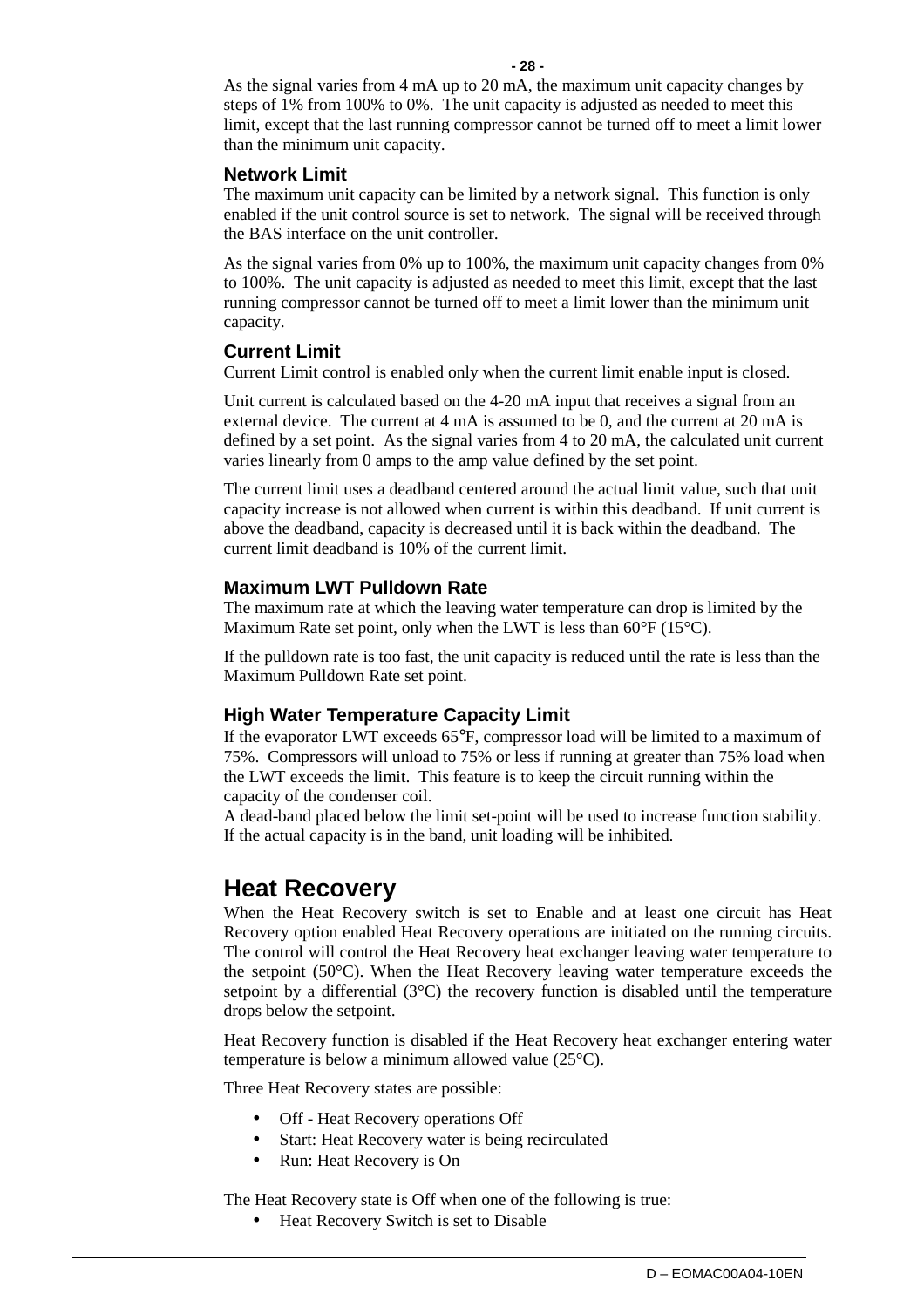- Heat Recovery option is not installed on at least one of the circuits available
- Heat Recovery entering water temperature is below the minimum allowed temperature
- Heat Recovery EWT sensor is out of range
- Heat Recovery LWT sensor is out of range

The Heat Recovery state is start if all of the following are true:

- Heat Recovery option is installed on any of the circuits available
- Heat Recovery entering water temperature is above the minimum allowed temperature
- Heat Recovery EWT sensor is in range
- Heat Recovery LWT sensor is in range
- Heat Recovery LWT is higher than Setpoint + Differential

The Heat Recovery state is Run if all of the following are true:

- Heat Recovery option is installed on at least one of the circuits available
- Heat Recovery entering water temperature is above the minimum allowed temperature
- Heat Recovery EWT sensor is in range
- Heat Recovery LWT sensor is in range
- Heat Recovery LWT is lower than Setpoint,

## **Heat Recovery Pump**

Two Heat Recovery Pump control states are possible for control the Heat Recovery Pump:

- Off Pump Off.
- Run Pump is on.

The control state is Off if all of the following are true:

- Heat Recovery state is Off
- Heat Recovery EWT is higher than the Evap Freeze set point and Heat Recovery EWT sensor fault is not active
- Heat Recovery LWT is higher than the Evap Freeze set point and Heat Recovery LWT sensor fault is not active

The control state is Run when any of the following is true

- Heat Recovery state is Start or Run
- Heat Recovery EWT is lower than the Evap Freeze set point or Heat Recovery EWT sensor fault is active
- Heat Recovery LWT is lower than the Evap Freeze set point or Heat Recovery LWT sensor fault is active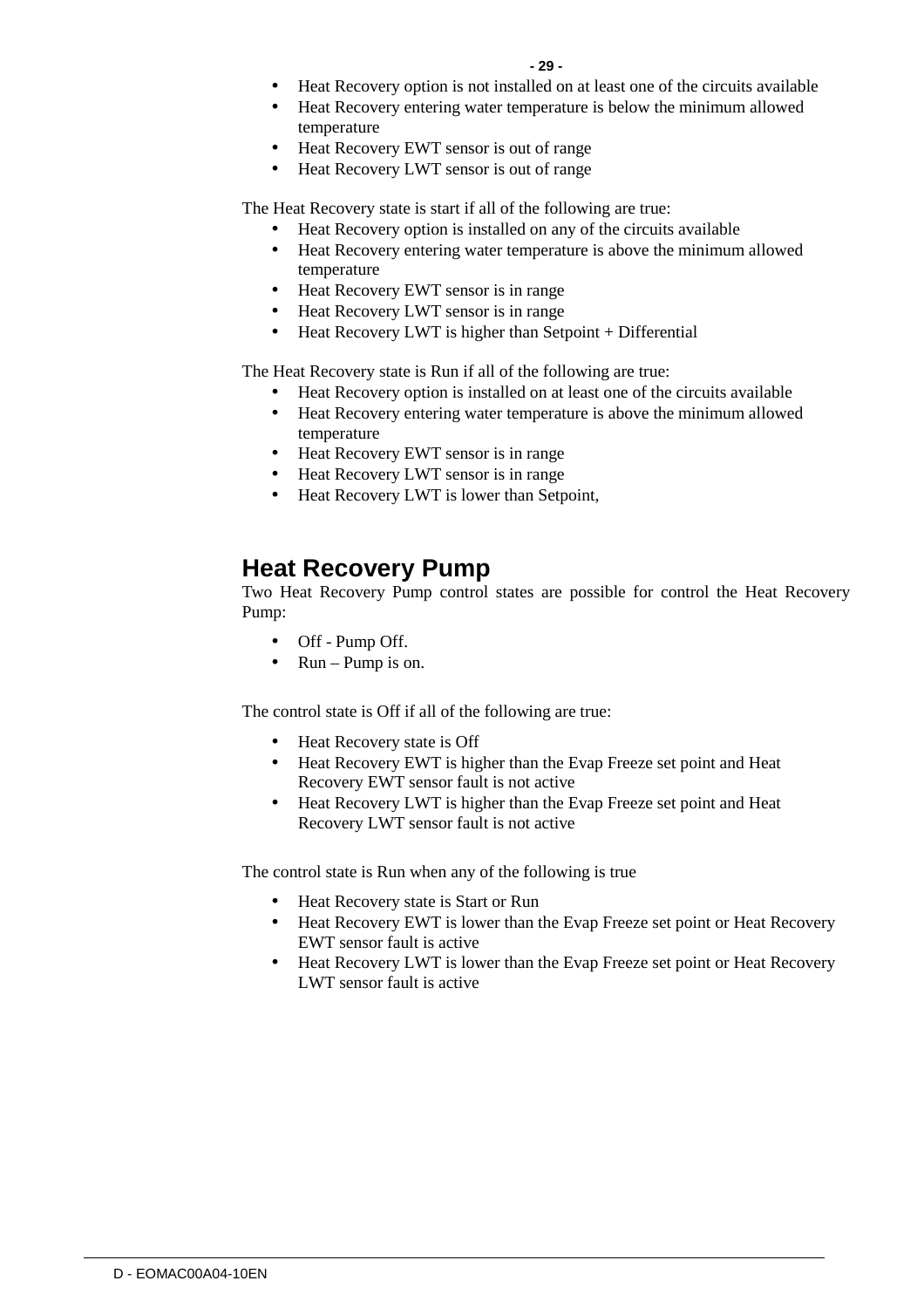## **Refrigerant Saturated Temperature**

Refrigerant saturated temperature is calculated from the pressure sensor readings for each circuit. A function provides the converted value of temperature to match values published data for R134a

-within 0.1 C for pressure inputs from 0 kPa to 2070kPa,

-within 0.2 C for pressure inputs from -80 kPa to 0 kPa.

## **Evaporator Approach**

The evaporator approach is calculated for each circuit. The equation is as follows:

Evaporator Approach = LWT – Evaporator Saturated Temperature

## **Suction Superheat**

Suction superheat is calculated for each circuit using the following equation:

Suction superheat = Suction Temperature – Evaporator Saturated Temperature

## **Discharge Superheat**

Discharge superheat is calculated for each circuit using the following equation:

Discharge superheat = Discharge Temperature – Condenser Saturated Temperature

## **Oil Differential Pressure**

Oil Differential Pressure is calculated for each circuit with this equation:

Oil Differential Pressure = Condenser Pressure - Oil Pressure

## **Maximum Saturated Condenser Temperature**

The maximum saturated condenser temperature calculation is modeled after the compressor operational envelope. Its value is 68.3°C basically but it can change when saturated evaporator temperature decreases below 0°C.

## **High Saturated Condenser – Hold Value**

High Cond Hold Value = Max Saturated Condenser Value –  $2.78^{\circ}$ C

## **High Saturated Condenser – Unload Value**

High Cond Unload Value = Max Saturated Condenser Value  $-1.67^{\circ}$ C

## **Condenser Saturated Temperature Target**

The saturated condenser temperature target is calculated to maintain the proper pressure ratio, to keep the compressor lubricated and to have the maximum circuit performances. The calculated target value is limited to a range defined by the Condenser Saturated Temperature Target min and max set points. These set points simply cut off the value to a working range, and this range can be limited to a single value if the two set points are set to the same value.

## **Heat Recovery Condenser Saturated Temperature Target**

When Heat Recovery mode is enabled the condenser saturated temperature target is calculated in order to produce additional heat rejection at the condenser coils to heat the water to the desired temperature. To increase the efficiency of the chiller the target depends on the evaporator LWT so that the closer to the LWT setpoint the higher the amount of heat recovered to the water.

The target is limited to a range defined by the Heat Recovery Saturated Temperature Target min and max set points. These setpoints simply cut off the value to a working range, and this range can be limited to a single value if the two set points are set to the same value.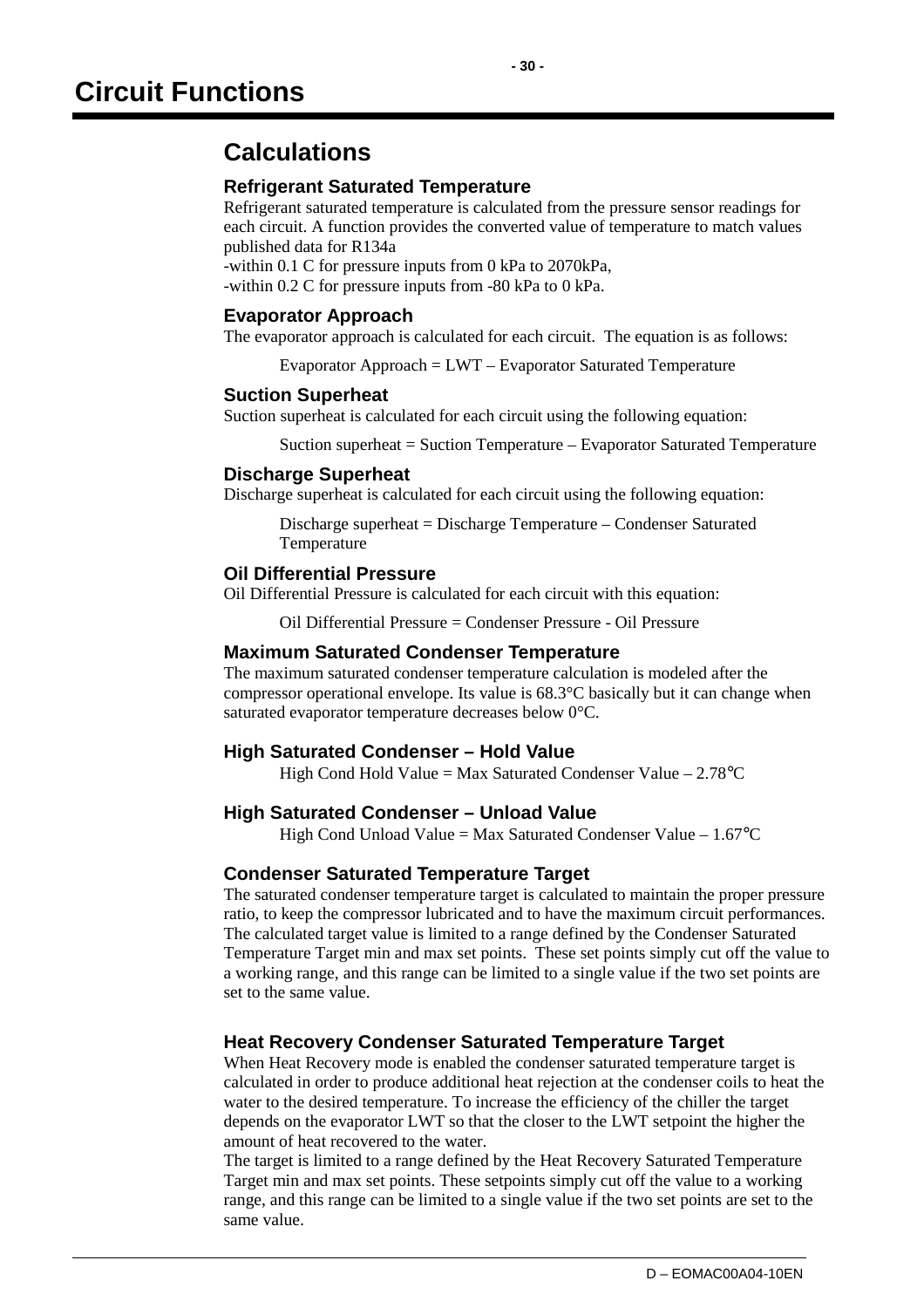# **Circuit Control Logic**

## **Circuit Availability**

A circuit is available to start if the following conditions are true:

- Circuit switch is closed
- No circuit alarms are active
- Circuit Mode set point is set to Enable
- BAS Circuit Mode set point is set to Auto
- No cycle timers are active
- Discharge Temperature is at least 5°C higher than Oil Saturated Temperature

## **Starting**

The circuit will start if all these conditions are true:

- Adequate pressure in the evaporator and condenser (see No Pressure At Start Alarm)
- Circuit Switch is closed
- Circuit Mode set point is set to Enable
- BAS Circuit Mode set point is set to Auto
- No cycle timers are active
- No alarms are active
- Staging logic requires this circuit to start
- Unit state is Auto
- Evaporator pump state is Run

## **Circuit Startup Logic**

Circuit startup is the time period following the starting of the compressor on a circuit. During the startup, the low evaporator pressure alarm logic is ignored. When the compressor has been running at least 20 seconds and the evaporator pressure rises above the low evaporator pressure unload set point, the startup is complete.

If the pressure does not rise above the unload set point and the circuit has been running longer than the Startup Time set point, then the circuit is turned off and an alarm triggered. If the evaporator pressure drops below the absolute low pressure limit then the circuit is turned off and the same alarm triggered.

## **Low OAT Restart Logic**

Low OAT restart logic allows multiple start attempts in low ambient conditions. If the condenser saturated temperature is less than 60°F when the compressor starts, the startup is considered to be a 'low OAT start'. If a low OAT start is not successful the circuit is shut down, but no alarm is triggered for the first two attempts of the day. If a third low OAT start attempt fails, then the circuit is shut down and the Low OAT Restart Alarm is triggered.

The restart counter is reset when a startup is successful, the Low OAT Restart alarm is triggered, or the unit time clock shows that a new day has started.

## **Stopping**

## **Normal Shutdown**

A normal shutdown requires the circuit to pumpdown before the compressor is turned off. This is done by closing the EXV, and closing the liquid line solenoid (if present) while the compressor is running.

The circuit will do a normal shutdown (pumpdown) if any of the following are true:

- Staging logic requires this circuit to stop
- Unit State is Pumpdown
- A pumpdown alarm occurs on the circuit
- Circuit switch is open
- Circuit Mode set point is set to Disable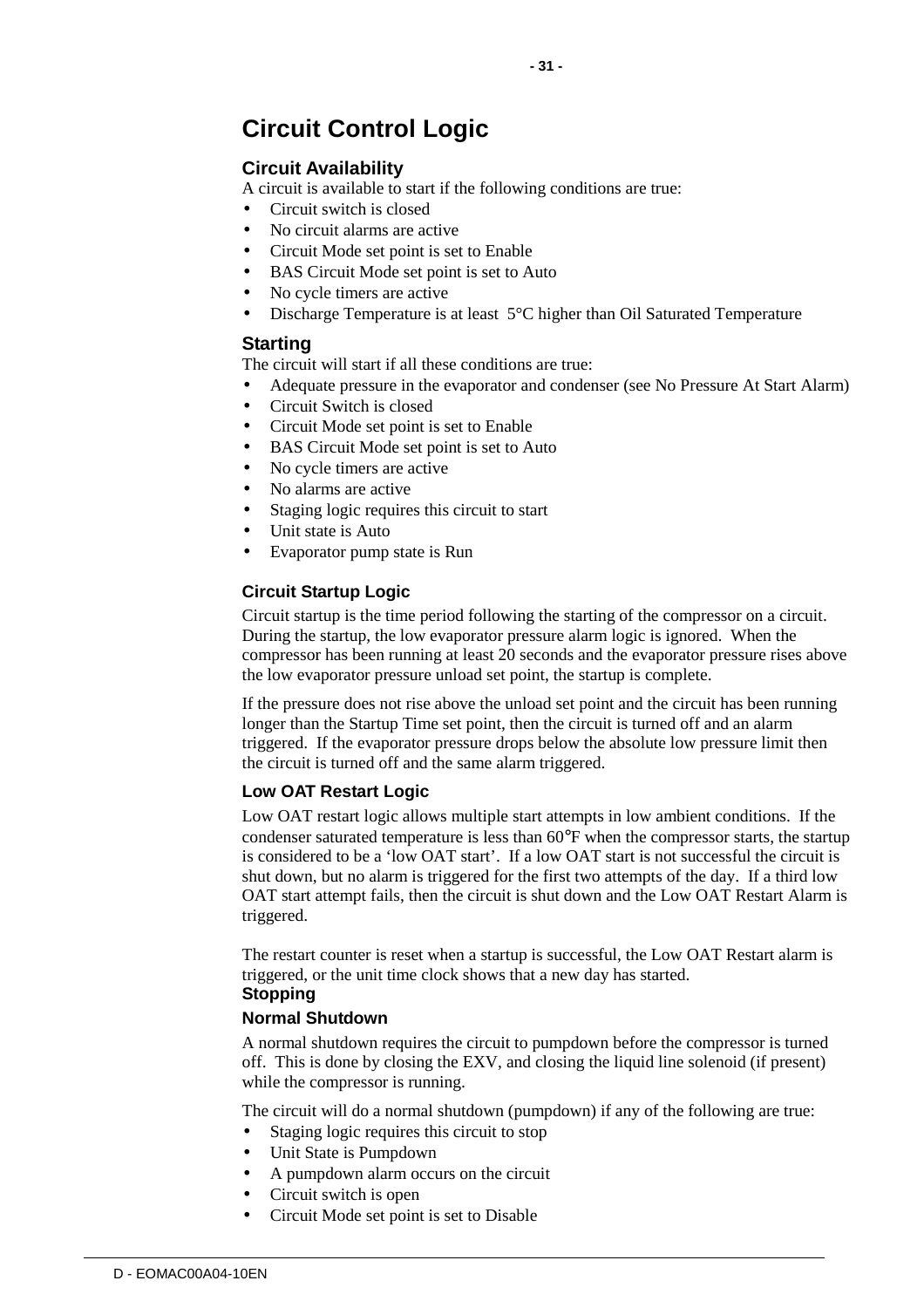BAS Circuit Mode set point is set to Off

The normal shutdown is complete when any of the following are true:

- Evaporator Pressure is less than the Pumpdown Pressure set point
- Service Pumpdown set point is set to Yes and Evaporator Pressure is less than 5 psi
- Circuit has been pumping down for longer than the Pumpdown Time Limit setpoint

#### **Rapid Shutdown**

A rapid shutdown requires the compressor to stop and the circuit to go to the Off state immediately.

The circuit will do a rapid shutdown if either of these conditions occurs at any time:

- Unit State is Off
- A rapid stop alarm occurs on the circuit

## **Circuit Status**

The displayed circuit status is determined by the conditions in the following table:

| Enum            | <b>Status</b>        | <b>Conditions</b>                                                                                      |
|-----------------|----------------------|--------------------------------------------------------------------------------------------------------|
| 0               | Off:Ready            | Circuit is ready to start when needed.                                                                 |
| 1               | Off:Stage Up Delay   | Circuit is off and cannot start due to stage up delay.                                                 |
| 2               | Off:Cycle Timer      | Circuit is off and cannot start due to active cycle timer.                                             |
| 3               | Off:Keypad Disable   | Circuit is off and cannot start due to keypad disable.                                                 |
| 4               | Off:Circuit Switch   | Circuit is off and circuit switch is off.                                                              |
| 5               | Off:Refr In Oil Sump | Circuit is off and Discharge Temperature – Oil<br>Saturated Temperature at gas pressure $\leq 5^\circ$ |
| 6               | Off:Alarm            | Circuit is off and cannot start due to active circuit alarm.                                           |
| $\overline{7}$  | Off:Test Mode        | Circuit is in test mode.                                                                               |
| 8               | <b>EXV Preopen</b>   | Circuit is in preopen state.                                                                           |
| 9               | Run:Pumpdown         | Circuit is in pumpdown state.                                                                          |
| 10              | Run:Normal           | Circuit is in run state and running normally.                                                          |
| 11              | Run:Disc SH Low      | Circuit is running and cannot load due to low discharge<br>superheat.                                  |
| 12 <sup>2</sup> | Run: Evap Press Low  | Circuit is running and cannot load due to low evaporator<br>pressure.                                  |
| 13              | Run:Cond Press High  | Circuit is running and cannot load due to high<br>condenser pressure.                                  |

## **Compressor Control**

The compressor will run only when the circuit is in a run or pumpdown state. This means the compressor should not be running any time the circuit is off or during preopening the EXV.

#### **Cycle Timers**

A minimum time between starts of the compressor and a minimum time between shutdown and start of the compressor will be enforced. The time values are set by global circuit set points.

These cycle timers are enforced even through cycling of power to the chiller.

These timers may be cleared via a setting on the controller.

#### **Compressor Run Timer**

When a compressor starts, a timer will start and run as long as the compressor runs. This timer is used in the alarm log.

#### **Compressor Capacity Control**

After starting, the compressor will be unloaded to the minimum physical capacity and no attempt to increase compressor capacity is made until the differential between evaporator pressure and oil pressure meets a minimum value.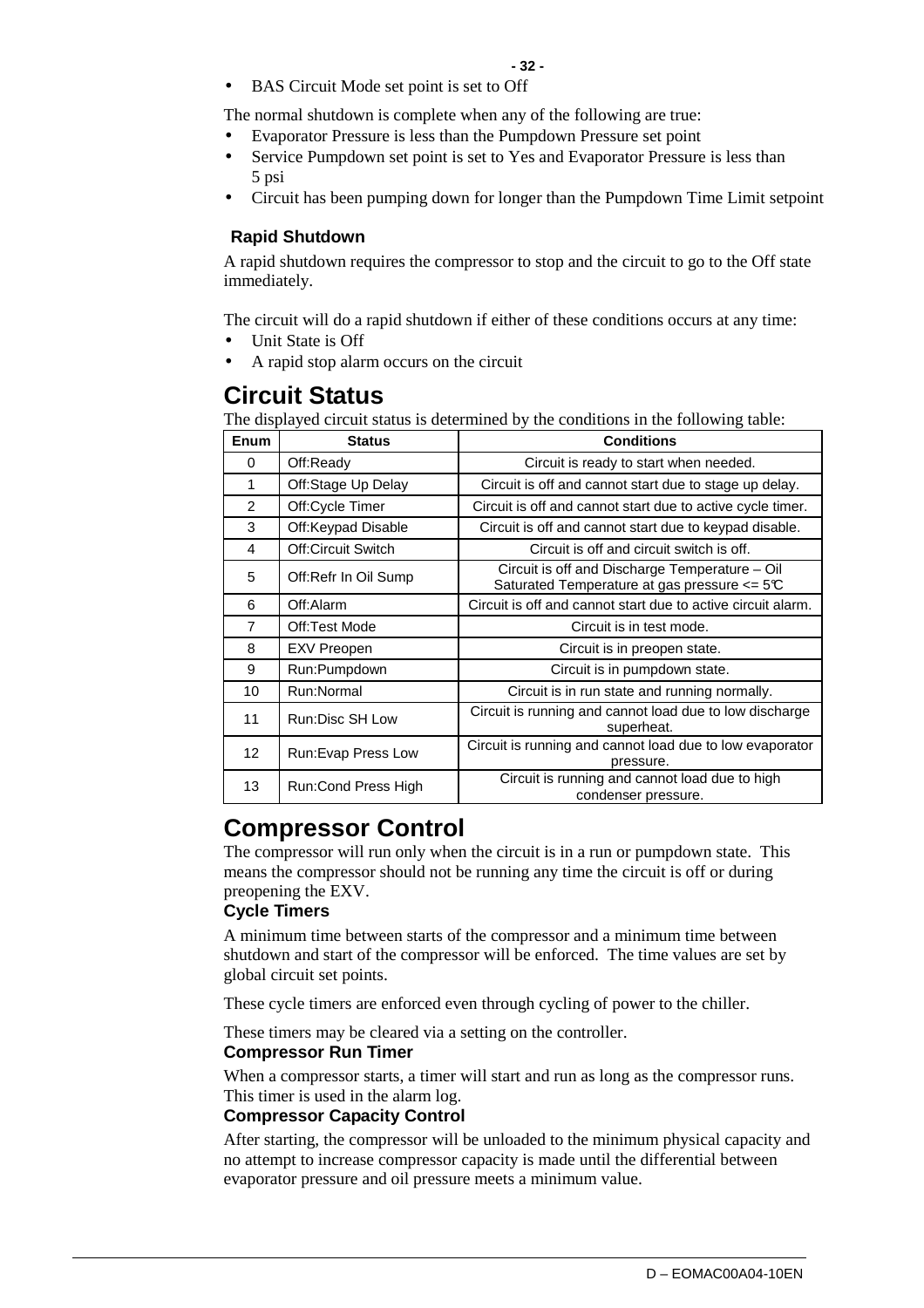**- 33 -**

Compressor capacity will always be limited to a minimum of 25% while it is running, except for the time after compressor start when the differential pressure is being built and except when changes to capacity are performed as needed to meet unit capacity requirements (see unit capacity control section).

Capacity will not be increased above 25% until discharge superheat has been at least 12°C for a time of at least 30 seconds.

#### **Manual capacity control**

The capacity of the compressor can be controlled manually. Manual capacity control is enabled via a set point with choices of auto or manual. Another set point allows setting the compressor capacity from 25% to 100%.

The compressor capacity is controlled to the manual capacity set point. Changes will be made at a rate equal to the maximum rate that allows stable circuit operation.

Capacity control reverts back to automatic control if either:

- the circuit shuts down for any reason
- capacity control has been set to manual for four hours

## **Slide Control Solenoids (Asymmetric compressors)**

This section applies to the following compressor models (asymmetric):

| <b>Model</b> | Name plate    |
|--------------|---------------|
| F3AS         | <b>HSA192</b> |
| F3AL         | <b>HSA204</b> |
| F3BS         | <b>HSA215</b> |
| F3BL         | <b>HSA232</b> |
| F4AS         | <b>HSA241</b> |
| FAAI         | <b>HSA263</b> |

The required capacity is achieved by controlling one modulating slide and one nonmodulating slide. The modulating slide can control 10% to 50% of the total compressor capacity, infinitely variable. The non-modulating slide can control either 0% or 50% of the total compressor capacity.

Either the load or the unload solenoid for the non-modulating slide is on any time the compressor is running. For compressor capacity from 10% up to 50%, the nonmodulating slide unload solenoid is on to keep that slide in the unloaded position. For capacity from 60% to 100%, the non-modulating slide load solenoid is on to keep that slide in the loaded position.

The modulating slide is moved by pulsing of the load and unload solenoids to achieve the required capacity.

An additional solenoid is controlled to assist in moving the modulating slide in certain conditions. This solenoid is activated when the pressure ratio (condenser pressure divided by evaporator pressure) is less than or equal to 1.2 for at least 5 seconds. It is deactivated when pressure ratio is more than 1.2.

## **Slide Control Solenoids (Symmetric compressors)**

This section applies to the following compressor models (asymmetric):

| Model | Name plate    |
|-------|---------------|
| F4221 | <b>HSA205</b> |
| F4222 | <b>HSA220</b> |
| F4223 | <b>HSA235</b> |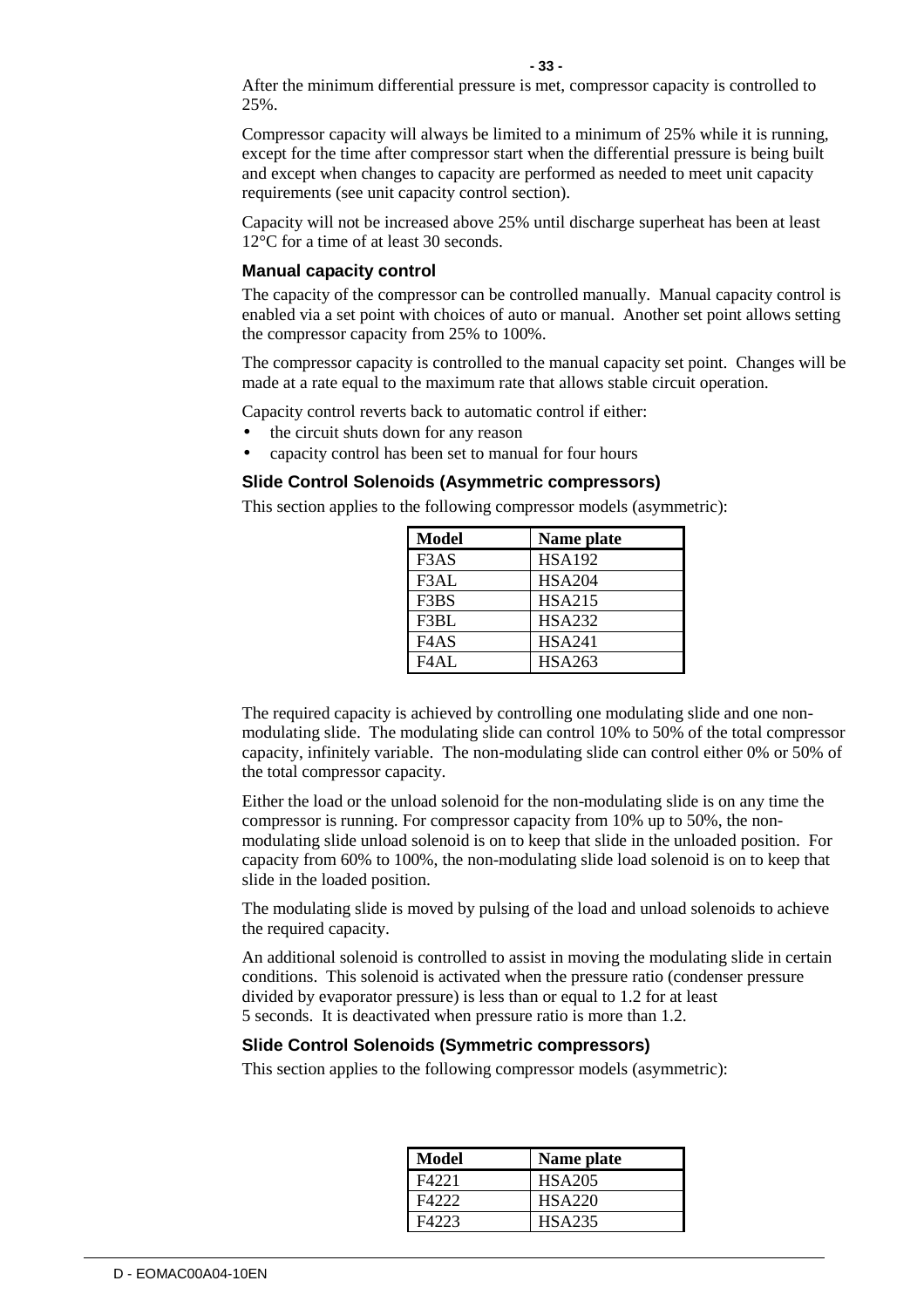|       | - 34 -         |
|-------|----------------|
| F4224 | <b>HSA243</b>  |
| F3216 | <b>HSA167</b>  |
| F3218 | <b>HSA179</b>  |
| F3220 | <b>HSA197</b>  |
| F3221 | <b>HSA203</b>  |
| F3118 | <b>HSA3118</b> |
| F3120 | <b>HSA3120</b> |
| F3121 | <b>HSA3121</b> |
| F3122 | HSA3122        |
| F3123 | HSA3123        |

The required capacity is achieved by controlling one modulating slide. The modulating slide can control 25% to 100% of the total compressor capacity, infinitely variable.

The modulating slide is moved by pulsing of the load and unload solenoids to achieve the required capacity.

#### **Capacity Overrides – Limits of Operation**

The following conditions override automatic capacity control when the chiller is in COOL mode. These overrides keep the circuit from entering a condition in which it is not designed to run.

#### **Low Evaporator Pressure**

If the Low Evaporator Pressure Hold event is triggered, the compressor will not be allowed to increase in capacity.

If the Low Evaporator Pressure Unload event is triggered, the compressor will begin reducing capacity.

The compressor will not be allowed to increase in capacity until the Low Evaporator Pressure Hold event has cleared.

See the Circuit Events section for details on triggering, reset, and unloading action. **High Condenser Pressure** 

If the High Condenser Pressure Hold event is triggered, the compressor will not be allowed to increase capacity.

If the High Condenser Pressure Unload event is triggered, the compressor will begin reducing capacity.

The compressor will not be allowed to increase in capacity until the High Condenser Pressure Hold event has cleared.

See the Circuit Events section for details on triggering, reset, and unloading action.

## **Condenser Fan Control**

The compressor must be running in order to stage fans on. All running fans will turn off when compressor goes to the off state.

## **Saturated Condenser Temperature Target**

The condenser fan control logic attempts to control the saturated condenser temperature to a calculated target. A base condenser target is calculated based on evaporator saturated temperature

This value is then limited to a maximum and minimum determined by the Condenser Target Maximum and Minimum set points. If these set points are both set to the same value, then the saturated condenser temperature target will be locked at that value.

#### **Heat Recovery Saturated Condenser Temperature Target**

When Heat Recovery operation is initiated the condenser temperature target is changed respect to normal operation. When the LWT Error changes between 2 and 8°C the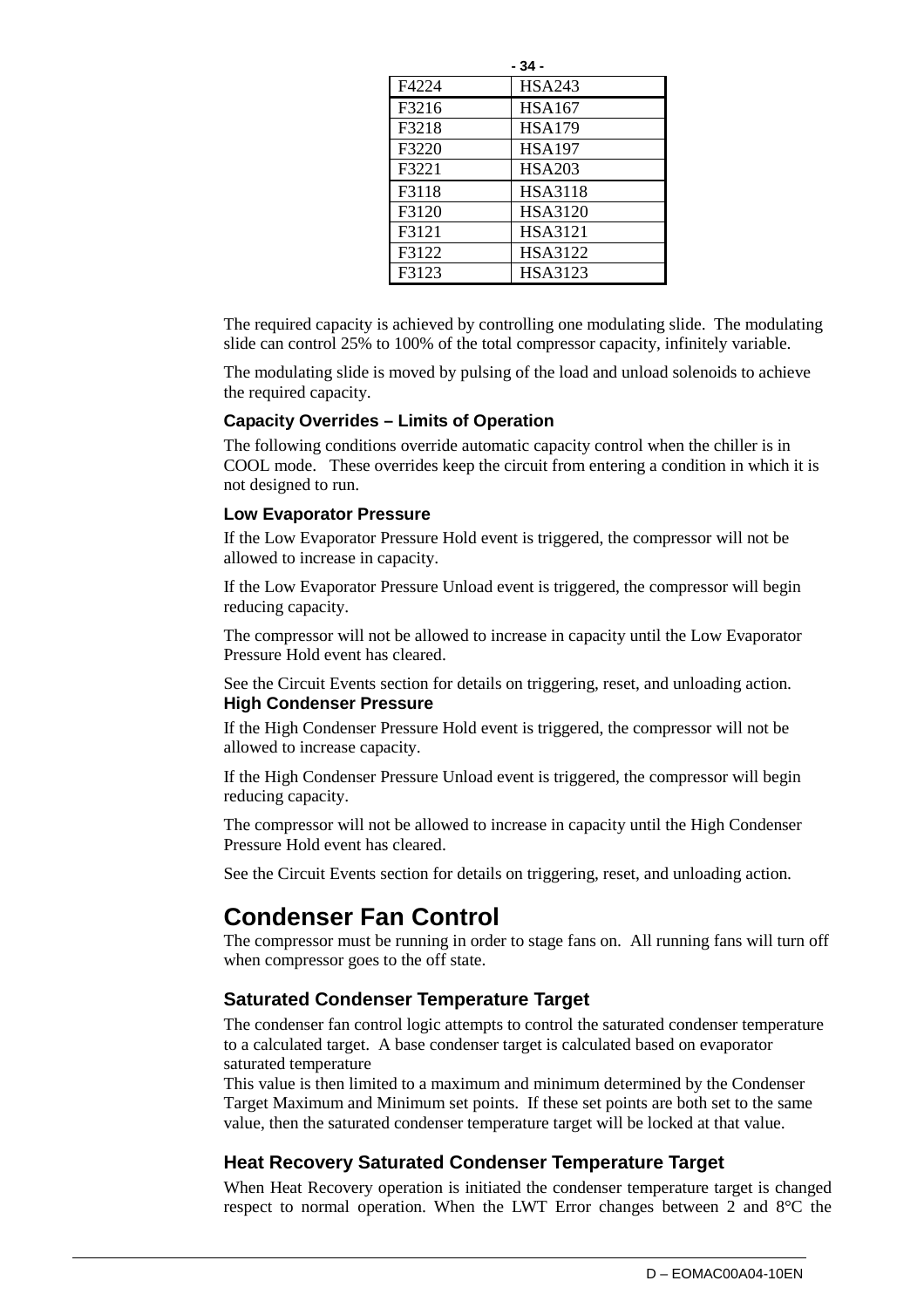condenser temperature target is changed between Heat Recovery Saturated Condeneser Temperature Max and Min respectively. This allows the circuit to recover more when the LWT is close to the temperature target.

#### **Fan Staging**

The fan stage is adjusted in steps of 1 fan. The only exception is to accommodate forced fan staging at compressor start.

Fan staging will accommodate anywhere from 5 to 12 fans according to the table below:

| <b>Output Number</b> |   |    |    |     | # of fans |    |
|----------------------|---|----|----|-----|-----------|----|
|                      | 2 | 3  | 4  | 5   | 6         |    |
| ₩                    | ₩ | ** | ₩  |     |           | 5  |
| ₩                    | ₩ | ** | ** |     |           | 6  |
| ₩                    | ₩ | ** | ** | ₩   |           |    |
| ₩                    | ₩ | ** | ** | **  |           | 8  |
| ₩                    | ₩ | ** | ** | *** |           | 9  |
| ₩                    | ₩ | ** | ** | *** | ₩         | 10 |
| ₩                    | ₩ | ** | ** | *** | **        | 11 |
| ₩                    | ∗ | ** | ** | *** | ***       | 12 |

## **Staging Up**

Six stage-up deadbands are used. Stages one through five use their respective dead bands. Stages six through twelve all use the sixth stage up dead band.

When the saturated condenser temperature is above the Target + the active deadband, a Stage Up error is accumulated.

The Stage Up Error Step is added to Stage Up Accumulator. When Stage Up Error Accumulator exceeds a limit another stage is added.

Under specific conditions the Accumulator is reset to zero to avoid Accumulator saturation.

#### **Staging Down**

Five stage down dead bands are used. Stages two through five use their respective dead bands. Stages six through twelve all use the stage six dead band.

When the saturated condenser refrigerant temperature is below the Target – the active deadband, a Stage Down error is accumulated.

The Stage Down Error Step is added to Stage Down Accumulator. When the Stage Down Error exceeds a limit another stage of condenser fans is removed.

When one fan is running, a fixed point is used in place of a deadband...

Under specific conditions the Accumulator is reset to zero to avoid Accumulator saturation.

#### **VFD**

Condenser pressure trim control is accomplished using an optional VFD on the first fan. This VFD control varies the fan speed to drive the saturated condenser temperature to a target value. The target value is normally the same as the saturated condenser temperature target.

#### **VFD State**

The VFD speed signal is always 0 when the fan stage is 0. When the fan stage is greater than 0, the VFD speed signal is enabled and controls the speed as needed.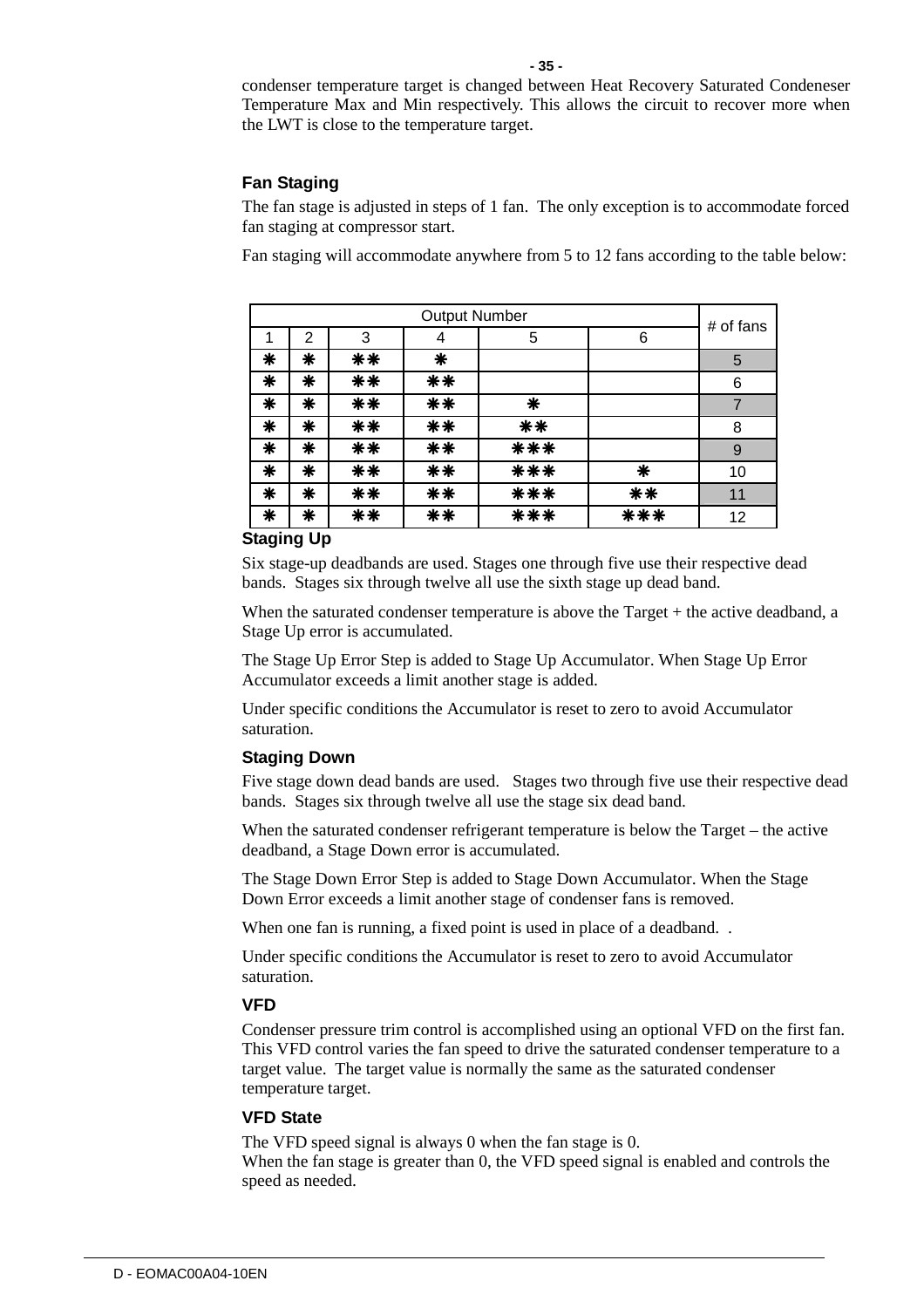## **Stage Up Compensation**

In order to create a smoother transition when another fan is staged on, the VFD compensates by slowing down initially. This is accomplished by adding the new fan stage up deadband to the VFD target. The higher target causes the VFD logic to decrease fan speed. Then, every 5 seconds, 0.1°F is subtracted from the VFD target until it is equal to the saturated condenser temperature target set point. This will allow the VFD to slowly bring the saturated condenser temperature back down.

**- 36 -**

## **EXV Control (for chiller units)**

The control is able to support different valve models from different vendors. When a model is selected, all the operational data for that valves are set including phase and hold currents, total steps, motor speed and extrasteps.

The EXV is moved at a rate which depends on the valve model, with a total range of steps. Positioning is determined as described in the following sections, with adjustments made in increments of 0.1% of the total range.

## **Preopen Operation**

The EXV control includes a preopen operation that is used only when the unit has optional liquid line solenoids. The unit is configured for use with or without liquid line solenoids via a set point.

When a circuit start is required, the EXV opens before the compressor starts. The preopen position is defined by a set point. The time allowed for this preopen operation is at least enough time for the EXV to open to the preopen position based on the programmed movement rate of the EXV.

## **Startup Operation**

When the compressor starts (if no liquid line solenoid valve is installed), the EXV will start to open to an initial position that allows a safe start up. The value of LWT will determine if it is possible to enter the normal operation. If it is higher than **68°F** then a pressostatic (constant pressure) control will start to keep the compressor into the envelope. It goes in normal operation as soon as the suction superheat drops below a value equal to the suction superheat setpoint.

## **Normal Operation**

Normal operation of the EXV is used when the circuit has completed startup operation of the EXV and is not in a slide transition conditions.

During normal operation, the EXV controls suction superheat to a target that can vary in a pre-defined range

The EXV controls the suction superheat within **1.5 degrees F**xxx during stable operating conditions (stable water loop, static compressor capacity, and stable condensing temperature).

The target value is adjusted as needed to maintain discharge superheat within a range from **27 degrees F to 45 degrees F**xxx.

## **Maximum Operating Pressures**

The EXV control maintains the evaporator pressure in the range defined by the maximum operating pressure.

If the leaving water temperature is higher than **68°F**xxx at startup or if the pressure becomes higher than **50.8 psi**xxx during normal operations, then a pressostatic (constant pressure) control will be started to keep the compressor in the envelope.

Maximum operating pressure is **50.8 psi**xxx. It switches back to normal operation as soon as the suction superheat drops below a pre-defined value.

## **Response to Compressor Capacity Change**

The logic will consider transition from 50% to 60% and from 60% to 50% as special conditions. When a transition is entered the valve opening will change to adapt to the new capacity, this new calculated position will be kept for 60 seconds. The valve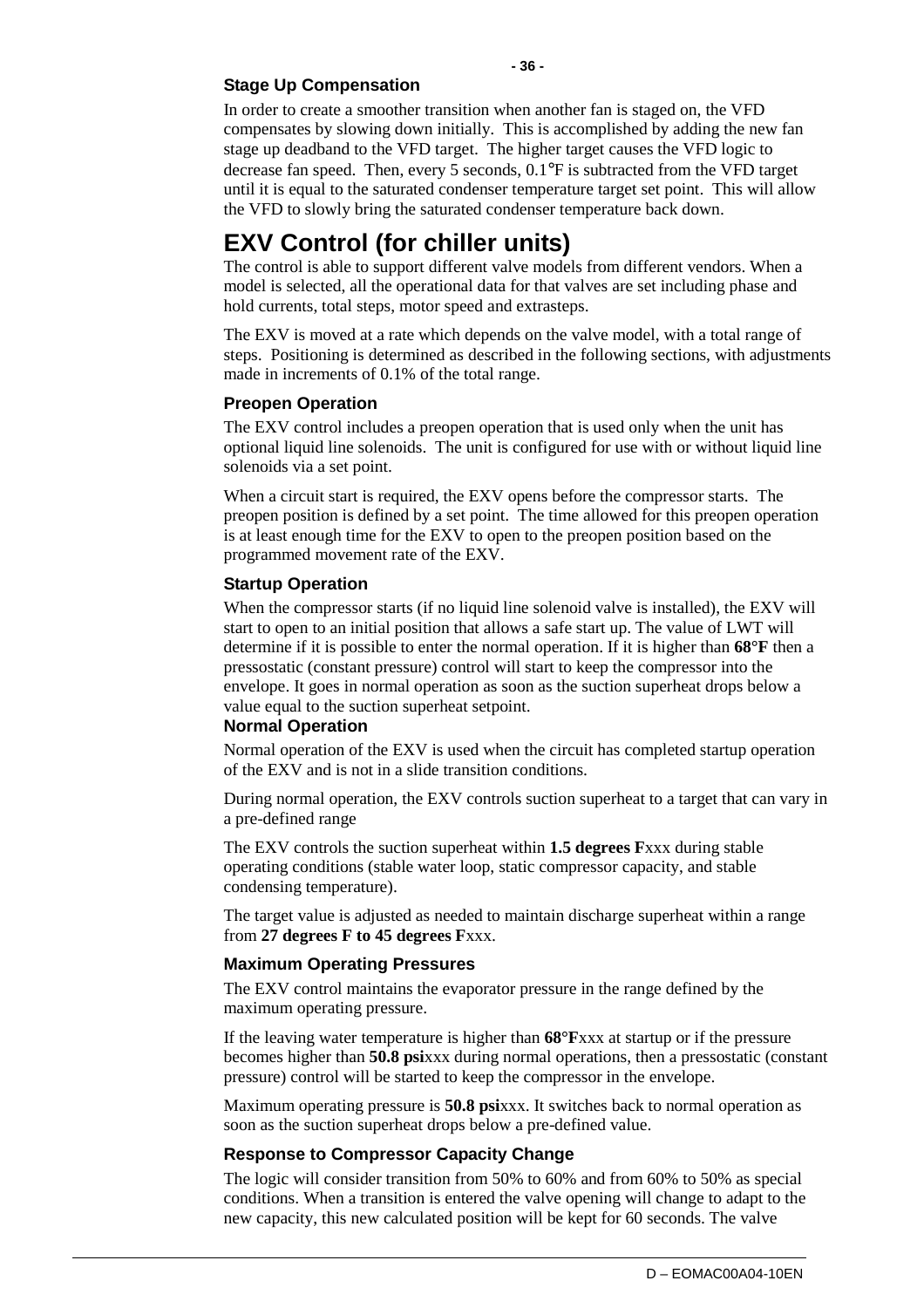opening will be increased during 50% to 60% transition and decreased in 60% to 50% transition.

Purpose of this logic is to limit liquid flood back when changing from 50% to 60% if the capacity increases above 60% due to slides movement.

#### **Manual Control**

The EXV position can be set manually. Manual control can only be selected when the EXV state is Pressure or Superheat control. At any other time, the EXV control set point is forced to auto.

When EXV control is set to manual, the EXV position is equal to the manual EXV position setting. If set to manual when the circuit state transitions from run to another state, the control setting is automatically set back to auto. If EXV control is changed from manual back to auto while the circuit state remains run, the EXV state goes back to the normal operations if possible or to pressure control to limit maximum operating pressure.

## **Transitions Between Control States**

Whenever EXV control changes between Startup Operation, Normal Operation, or Manual Control, the transition is smoothed by gradually changing the EXV position rather than changing all at once. This transition prevents the circuit from becoming unstable and resulting in a shutdown due to alarm trip.

## **Economizer Control**

The economizer is activated when a circuit is in a run state and capacity exceeds 95%.

It turns off when the load drops below 60% or the circuit is no longer in a run state.

## **Subcooler Control**

The subcooler is always activated when a circuit is in a run state and the economizer is not installed, to grant the proper compressor suction feeding during heat recovery operation if present.

## **Liquid Injection**

Liquid injection is activated when the circuit is in a run state and the discharge temperature rises above the Liquid Injection Activation set point.

Liquid injection is turned off when the discharge temperature decreases below the activation set point by a differential of 10°C.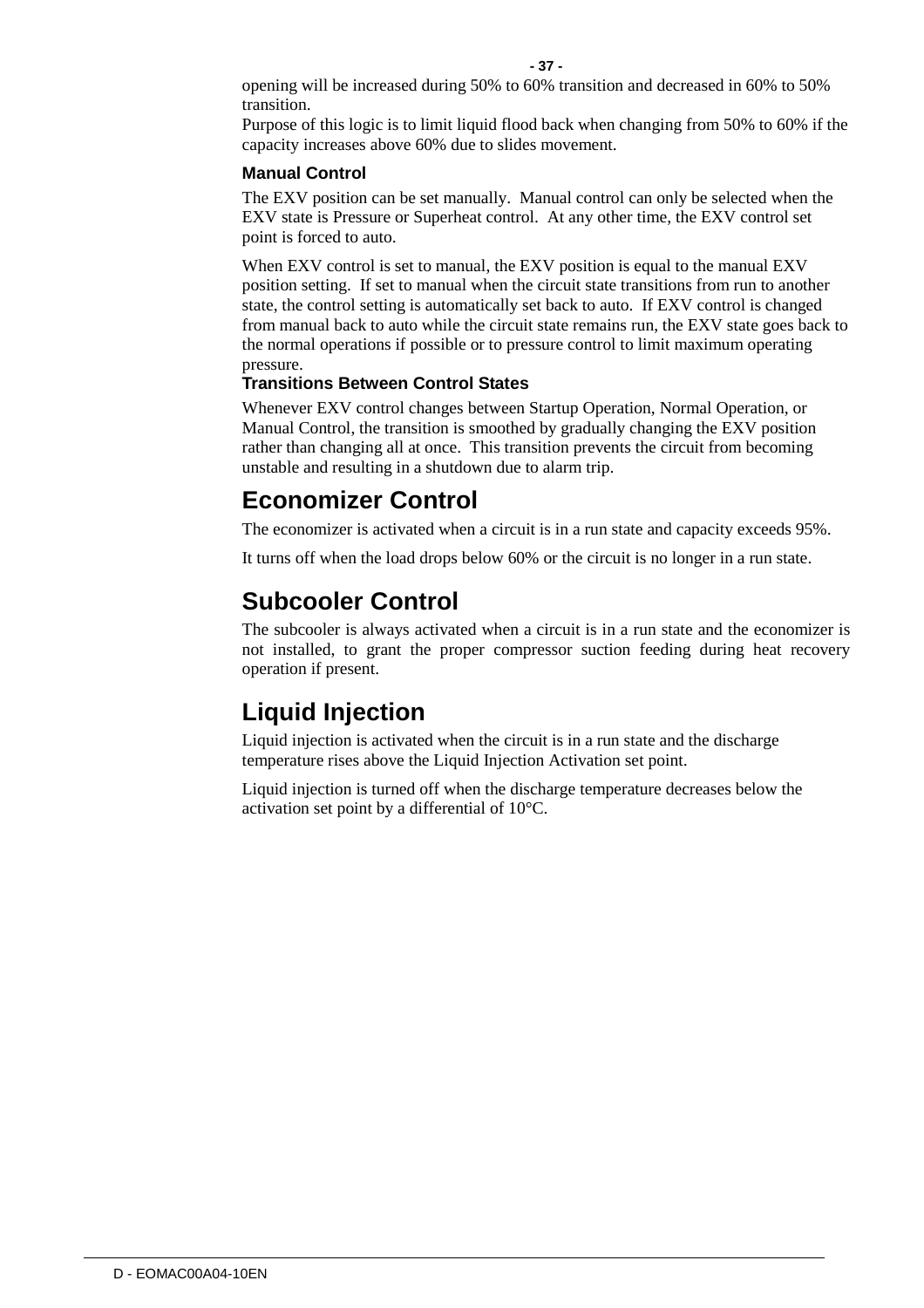Situations may arise that require some action from the chiller or that should be logged for future reference. A condition that requires a shutdown and/or lockout is an alarm. Alarms may cause a normal stop (with pumpdown) or a rapid stop. Most alarms require manual reset, but some reset automatically when the alarm condition is corrected. Other conditions can trigger what is known as an event, which may or may not cause the chiller to respond with a specific action in response. All alarms and events are logged.

## **Signaling Alarms**

The following actions will signal that an alarm has occurred:

- 1. The unit or a circuit will execute a rapid or pumpdown shutoff.
- 2. An alarm bell icon  $\ominus$  will be displayed in the upper right-hand corner of all controller screens including the optional remote user interface panel's screens.
- 3. An optional field supplied and wired remote alarm device will be activated.

## **Clearing Alarms**

Active alarms can be cleared through the keypad/display or a BAS network. Alarms are automatically cleared when controller power is cycled. Alarms are cleared only if the conditions required to initiate the alarm no longer exist. All alarms and groups of alarms can be cleared via the keypad or network via LON using nviClearAlarms and via BACnet using the ClearAlarms object

To use the keypad, follow the Alarm links to the Alarms screen, which will show Active Alarms and Alarm Log. Select Active Alarm and press the wheel to view the Alarm List (list of current active alarms). They are in order of occurrence with the most recent on top. The second line on the screen shows Alm Cnt (number of alarms currently active) and the status of the alarm clear function. Off indicates that the Clear function is off and the alarm is not cleared. Press the wheel to go to the edit mode. The Alm Clr (alarm clear) parameter will be highlighted with OFF showing. To clear all alarms, rotate the wheel to select ON and enter it by pressing the wheel.

An active password is not necessary to clear alarms.

If the problem(s) causing the alarm have been corrected, the alarms will be cleared, disappear from the Active Alarm list and be posted in the Alarm Log. If not corrected, the On will immediately change back to OFF and the unit will remain in the alarm condition.

## **Remote Alarm Signal**

The unit is configured to allow field wiring of a alarm devices. See **Errore. L'origine riferimento non è stata trovata.** on page **Errore. Il segnalibro non è definito.** for field wiring information.

## **Description of Alarms**

## **Phase Volts Loss/GFP Fault**

**Alarm description (as shown on screen):** Unit PVM/GFP Fault

**Trigger:** PVM set point is set to Single Point and PVM/GFP input is low

**Action Taken:** Rapid stop all circuits

**Reset:** Auto reset when PVM input is high or PVM set point does not equal single point for at least 5 seconds.

## **Evaporator Flow Loss**

**Alarm description (as shown on screen):** Evap Water Flow Loss

## **Trigger:**

1: Evaporator Pump State = Run AND Evaporator Flow Digital Input = No Flow for time > Flow Proof Set Point AND at least one compressor running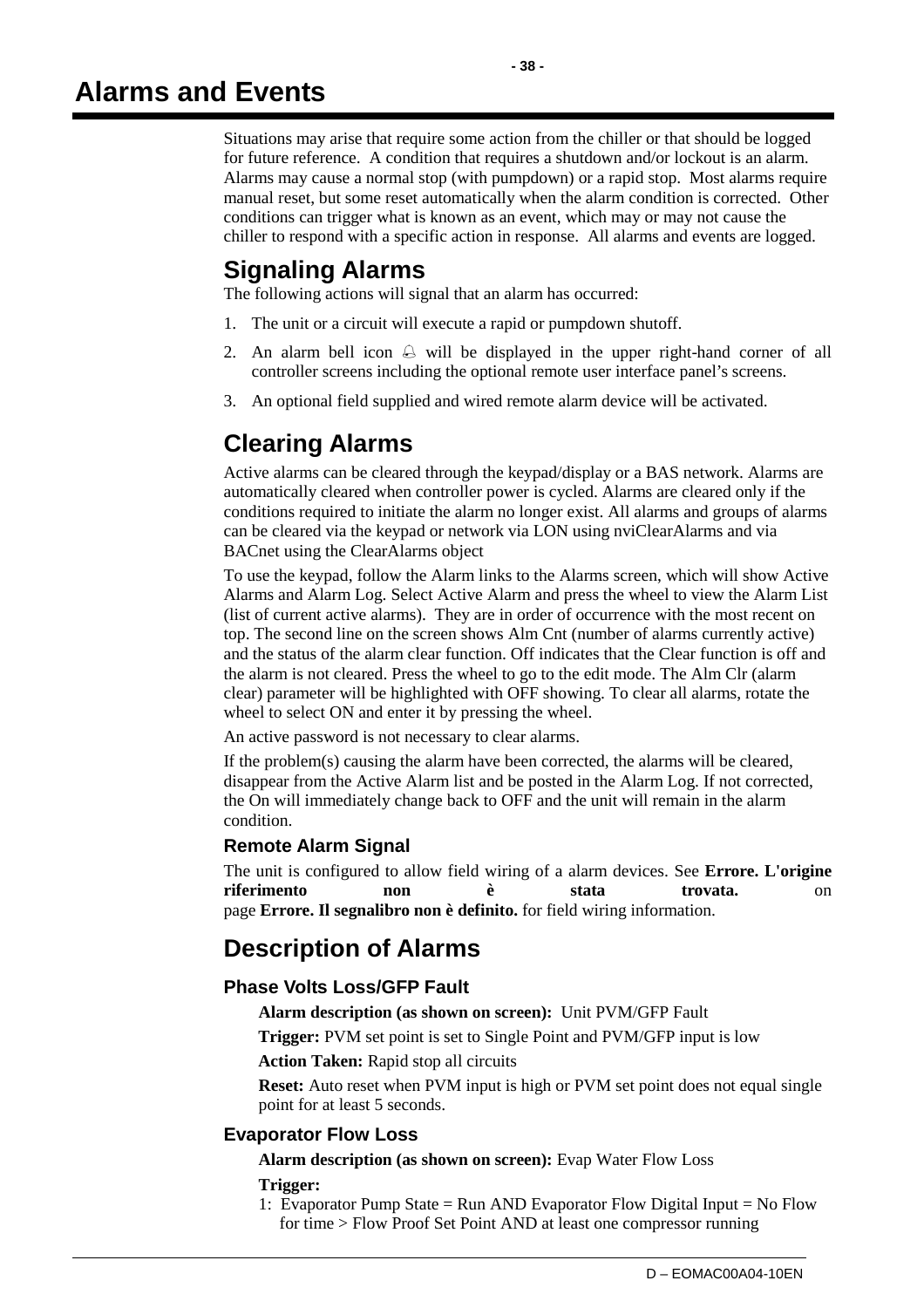2: Evaporator Pump State = Start for time greater than Recirc Timeout Set Point and all pumps have been tried

**Action Taken:** Rapid stop all circuits

#### **Reset:**

This alarm can be cleared at any time manually via the keypad or via the BAS clear alarm signal.

If active via trigger condition 1:

When the alarm occurs due to this trigger, it can auto reset the first two times each day, with the third occurrence being manual reset.

For the auto reset occurrences, the alarm will reset automatically when the evaporator state is Run again. This means the alarm stays active while the unit waits for flow, then it goes through the recirculation process after flow is detected. Once the recirculation is complete, the evaporator goes to the Run state which will clear the alarm. After three occurrences, the count of occurrences is reset and the cycle starts over if the manual reset flow loss alarm is cleared.

If active via trigger condition 2:

If the flow loss alarm has occurred due to this trigger, it is always a manual reset alarm.

## **Evaporator Water Freeze Protect**

**Alarm description (as shown on screen):** Evap Water Freeze

**Trigger:** Evaporator LWT or EWT drops below evaporator freeze protect set point. If the sensor fault is active for either LWT or EWT, then that sensor value cannot trigger the alarm.

**Action Taken:** Rapid stop all circuits

**Reset:** This alarm can be cleared manually via the keypad or via the BAS clear alarm signal, but only if the alarm trigger conditions no longer exist.

## **Evaporator #1 Water Freeze Protect**

Alarm description (as shown on screen): Evap#1 Water Freeze

**Trigger:** Evaporator LWT read from Evaporator #1 LWT probe drops below evaporator freeze protect set point AND sensor fault is not active.

**Action Taken:** Rapid stop of circuits #1 and #2

**Reset:** This alarm can be cleared manually via the keypad or via the BAS clear alarm signal, but only if the alarm trigger conditions no longer exist.

## **Evaporator #2 Water Freeze Protect**

**Alarm description (as shown on screen):** Evap#2 Water Freeze

**Trigger:** Evaporator LWT read from Evaporator #2 LWT probe drops below evaporator freeze protect set point AND sensor fault is not active

**Action Taken:** Rapid stop of circuits #3 and #4

**Reset:** This alarm can be cleared manually via the keypad or via the BAS clear alarm signal, but only if the alarm trigger conditions no longer exist.

#### **Evaporator Water Temperatures Inverted**

**Alarm description (as shown on screen):** Evap Water Inverted

**Trigger:** Evap EWT < Evap LWT - 1 deg C AND at least one circuit is running AND EWT sensor fault not active AND LWT sensor fault not active] for 30 seconds

**Action Taken:** Pumpdown stop on all circuits

**Reset:** This alarm can be cleared manually via the keypad.

## **Leaving Evaporator Water Temperature Sensor Fault**

**Alarm description (as shown on screen):** Evap LWT Sens Fault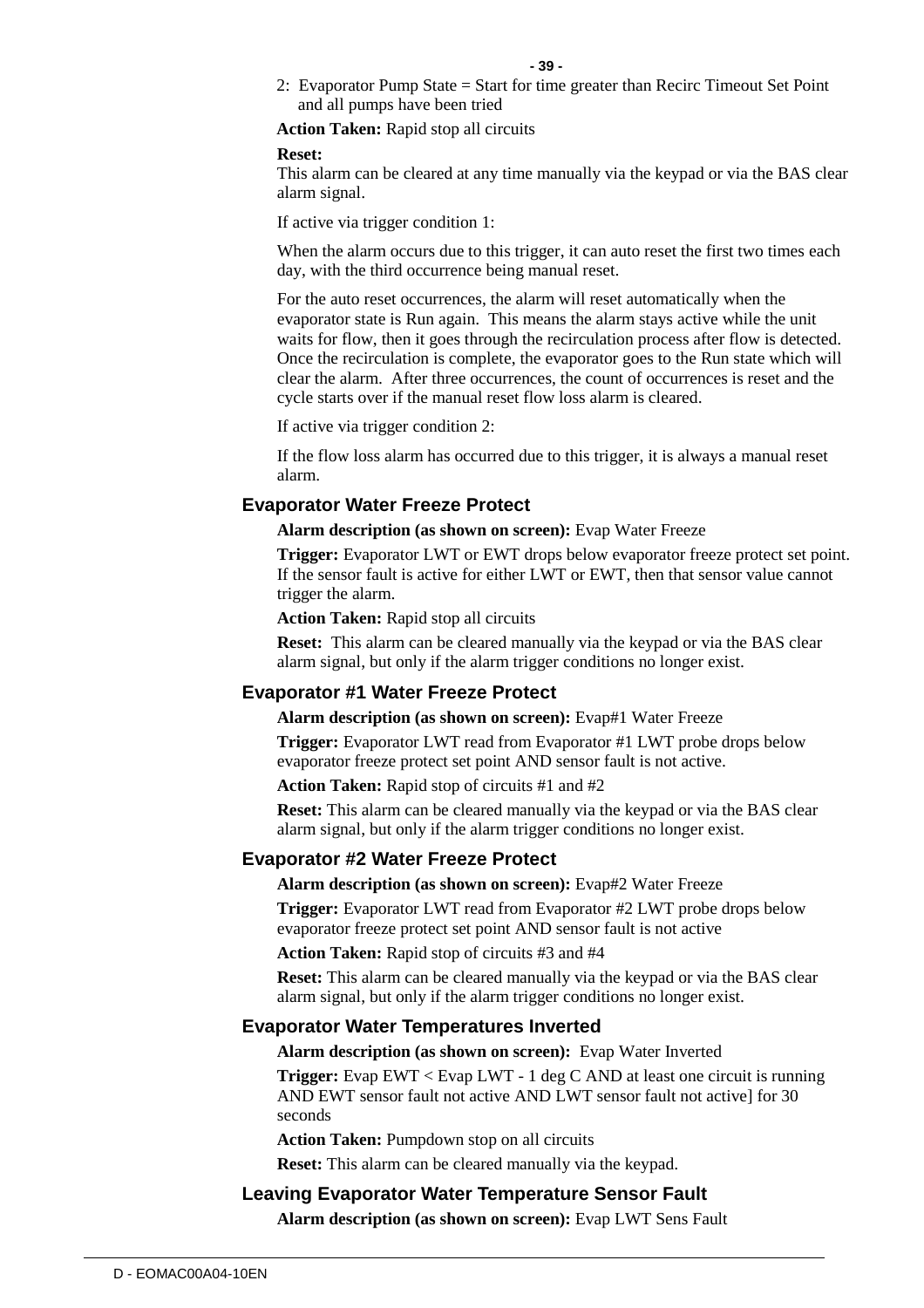**Trigger:** Sensor shorted or open

**Action Taken:** Rapid stop all circuits

**Reset:** This alarm can be cleared manually via the keypad, but only if the sensor is back in range.

#### **Leaving Evaporator Water Temperature Sensor Fault #1**

**Alarm description (as shown on screen):** Evap LWT Sens#1 Fault

**Trigger:** Sensor shorted or open

**Action Taken:** Rapid stop of circuits 1 and 2

**Reset:** This alarm can be cleared manually via the keypad, but only if the sensor is back in range.

#### **Leaving Evaporator Water Temperature Sensor Fault #2**

**Alarm description (as shown on screen):** Evap LWT Sens#2 Fault

**Trigger:** Sensor shorted or open

**Action Taken:** Rapid stop of circuits 3 and 4

**Reset:** This alarm can be cleared manually via the keypad, but only if the sensor is back in range.

#### **AC Comm Failure**

#### **Alarm description (as shown on screen):** AC Comm. Fail

**Trigger:** Communication with the I/O extension module has failed. Section 3.1 indicates the expected type of module and the address for each module.

**Action Taken:** Rapid stop of all running circuits.

**Reset:** This alarm can be cleared manually via the keypad when communication between main controller and the extension module is working for 5 seconds.

#### **Outdoor Air Temperature Sensor Fault**

**Alarm description (as shown on screen):** OAT Sensor Fault

**Trigger:** Sensor shorted or open and Low Ambient Lockout is enabled.

**Action Taken:** Normal shutdown of all circuits.

**Reset:** This alarm can be cleared manually via the keypad if the sensor is back in range or Low Ambient Lockout is disabled.

#### **External Alarm**

#### **Alarm description (as shown on screen):** External Alarm

**Trigger:** External Alarm/Event input is open for at least 5 seconds and external fault input is configured as an alarm.

**Action Taken:** Rapid stop of all circuits.

**Reset:** Auto clear when digital input is closed.

#### **Emergency Stop Alarm**

**Alarm description (as shown on screen):** Emergency Stop Switch

**Trigger:** Emergency Stop input is open.

**Action Taken:** Rapid stop of all circuits.

**Reset:** This alarm can be cleared manually via the keypad if the switch is closed.

## **Unit Events**

The following unit events are logged in the event log with a time stamp.

#### **Entering Evaporator Water Temperature Sensor Fault**

**Event description (as shown on screen):** EWT Sensor Fail

**Trigger:** Sensor shorted or open

**Action Taken:** Return water reset cannot be used.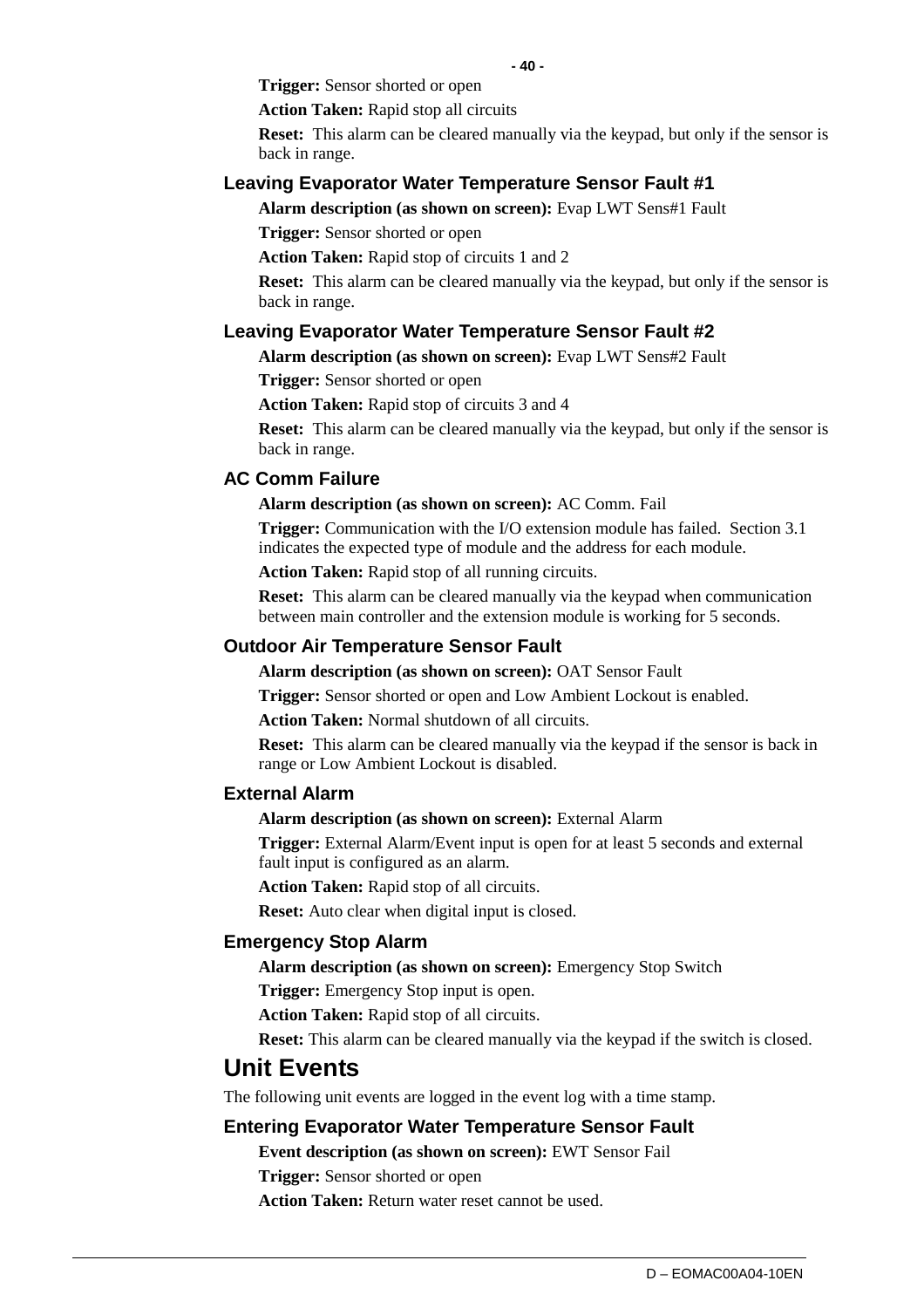**- 41 -**

**Reset:** Auto reset when sensor is back in range.

## **Unit Power Restore**

**Event description (as shown on screen):** Unit Power Restore

**Trigger:** Unit controller is powered up.

**Action Taken:** none

**Reset:** none

#### **External Event**

#### **Alarm description (as shown on screen)**: External Event

**Trigger:** External Alarm/Event input is open for at least 5 seconds and external fault is configured as an event.

**Action Taken:** None

**Reset:** Auto clear when digital input is closed.

#### **Low Ambient Lockout**

#### **Alarm description (as shown on screen):** Low Ambient Lockout

**Trigger:** The OAT drops below the low ambient lockout set point and low ambient lockout is enabled.

**Action Taken:** Normal shutdown of all running circuits.

**Reset:** The lockout will clear when OAT rises to the lockout set point plus 2.5<sup>o</sup>C, or when low ambient lockout is disabled.

## **Option Alarms**

## **Heat Recovery Water Freeze Protect**

**Alarm description (as shown on screen):** HeatRecFrz

**Trigger:** Heat Recovery LWT or EWT drops below evaporator freeze protect set point. If the sensor fault is active for either LWT or EWT, then that sensor value cannot trigger the alarm.

**Action Taken:** Heat Recovery is disabled, the Heat Recovery water pump contact is activated.

**Reset:** This alarm can be cleared manually via the keypad or via the BAS clear alarm signal, but only if the alarm trigger conditions no longer exist.

#### **Heat Recovery Leaving Water Temperature Sensor Fault**

**Alarm description (as shown on screen):** HeatRecLwtSenf

**Trigger:** Sensor shorted or open

**Action Taken:** Heat Recovery is disabled.

**Reset:** This alarm can be cleared manually via the keypad, but only if the sensor is back in range.

#### **Option Comm Failure**

**Alarm description (as shown on screen):** OptionExtFault

**Trigger:** Communication with the I/O extension module has failed. Section 3.1 indicates the expected type of module and the address for each module.

**Action Taken:** Heat Recovery is disabled.

**Reset:** This alarm can be cleared manually via the keypad when communication between main controller and the extension module is working for 5 seconds.

## **Option Events**

#### **Heat Recovery Entering Water Temperature Sensor Fault**

**Event description (as shown on screen):** HeatRecEwtSenf

**Trigger:** Sensor shorted or open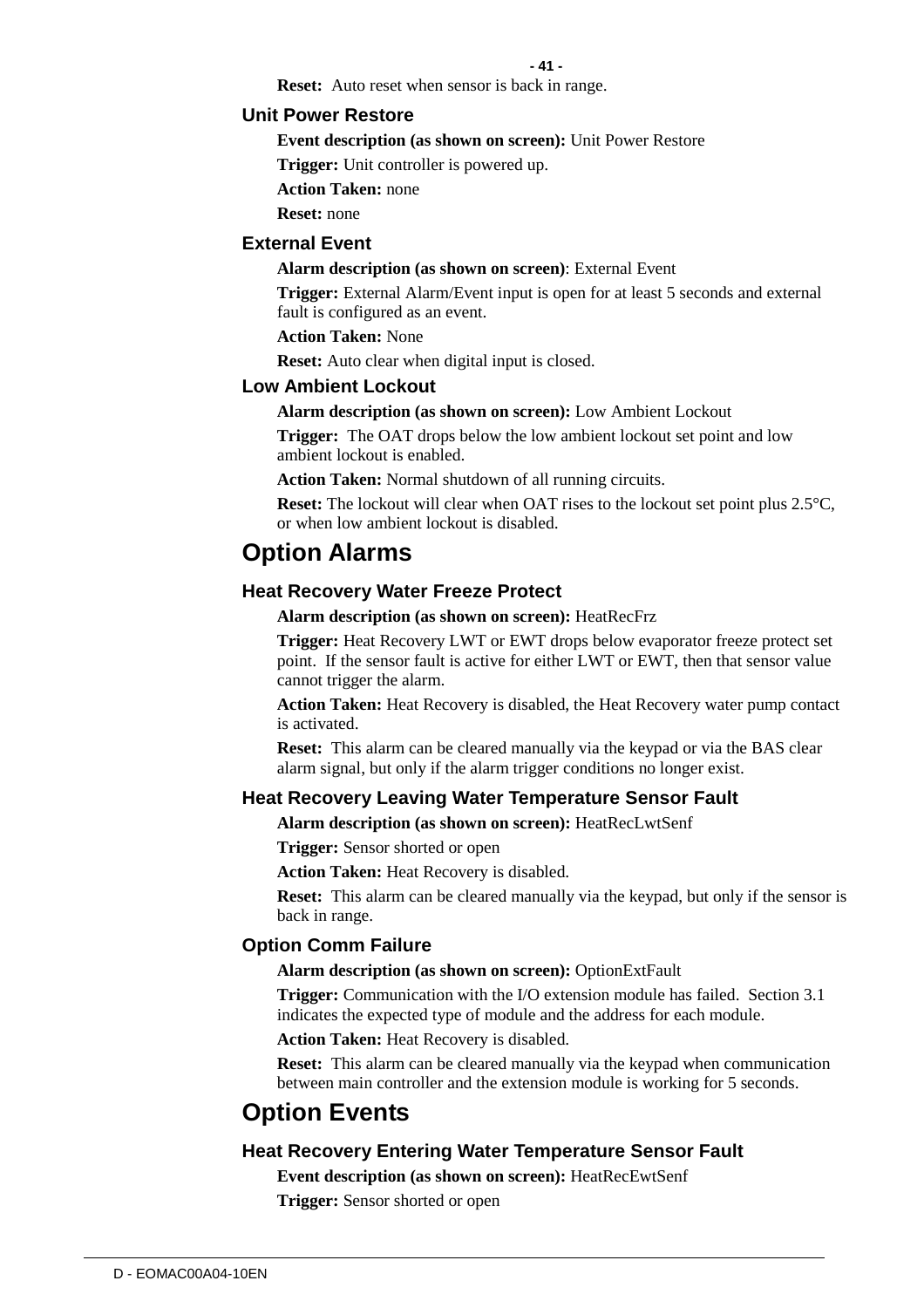**Action Taken:** None.

**Reset:** Auto reset when sensor is back in range.

## **Low Heat Recovery Entering Water Temperature Lockout**

**Alarm description (as shown on screen):** HeatRecEwtLow

**Trigger:** The Heat Recovery EWT drops below the Heat Recovery lockout set point.

**- 42 -**

**Action Taken: None**.

**Reset:** The lockout will clear when Heat Recovery EWT rises to the lockout set point plus 0.5°C.

## **Circuit Stop Alarms**

All circuit stop alarms require shutdown of the circuit on which they occur. Rapid stop alarms do not do a pumpdown before shutting off. All other alarms will do a pumpdown.

When one or more circuit alarms are active and no unit alarms are active, the alarm output will be switched on and off on 5 second intervals.

Alarm descriptions apply to all circuits, the circuit number is represented by 'N' in the description.

## **Phase Volts Loss/GFP Fault**

**Alarm description (as shown on screen):** PVM/GFP Fault N

**Trigger:** PVM input is low and PVM set point = Multi Point

**Action Taken:** Rapid stop circuits

**Reset:** Auto reset when PVM input is high or PVM set point does not equal multi point for at least 5 seconds.

## **Low Evaporator Pressure**

**Alarm description (as shown on screen):** Evap Press Low N

**Trigger:** [Freezestat trip AND Circuit State = Run] OR Evaporator Press < -10 psi Freezestat logic allows the circuit to run for varying times at low pressures. The lower the pressure, the shorter the time the compressor can run. This time is calculated as follows:

*Freeze error* = Low Evaporator Pressure Unload – Evaporator Pressure *Freeze time* = 70 – 6.25 x freeze error, limited to a range of 20-70 seconds

When the evaporator pressure goes below the Low Evaporator Pressure Unload set point, a timer starts. If this timer exceeds the freeze time, then a freezestat trip occurs. If the evaporator pressure rises to the unload set point or higher, and the freeze time has not been exceeded, the timer will reset.

The alarm cannot trigger if the evaporator pressure sensor fault is active.

**Action Taken:** Rapid stop circuit

**Reset:** This alarm can be cleared manually if the evaporator pressure is above  $-10$ psi.

## **Low Pressure Start Fail**

**Alarm description (as shown on screen):** LowPressStartFail N

**Trigger:** Circuit state = start for time greater than Startup Time set point. **Action Taken:** Rapid stop circuit

**Reset:** This alarm can be cleared manually via the Unit Controller keypad

## **Mechanical Low Pressure Switch**

**Alarm description (as shown on screen):** Mech Low Pressure Sw N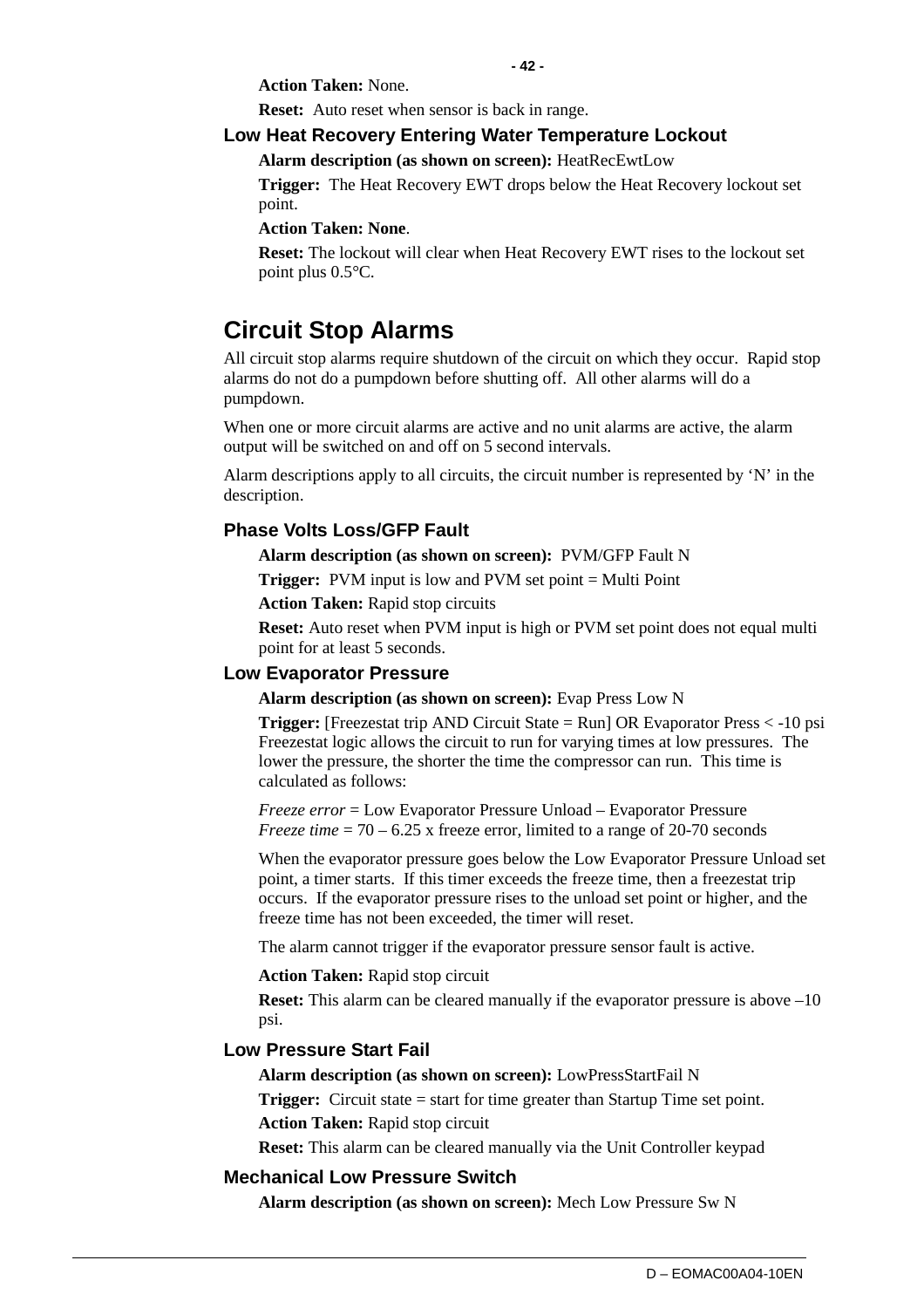**Trigger:** Mechanical Low Pressure switch input is low

**Action Taken:** Rapid stop circuit

**Reset:** This alarm can be cleared manually via the Unit Controller keypad if the MLP switch input is high.

#### **High Condenser Pressure**

**Alarm description (as shown on screen):** Cond Pressure High N

**Trigger:** Condenser Saturated Temperature > Max Saturated Condenser Value for time > High Cond Delay set point.

**Action Taken:** Rapid stop circuit

**Reset:** This alarm can be cleared manually via the Unit Controller keypad

#### **Low Pressure Ratio**

#### **Alarm description (as shown on screen):** Low Pressure Ratio N

**Trigger:** Pressure ratio < calculated limit for a time > Low Pressure Ratio Delay set point after circuit startup has completed. The calculated limit will vary from 1.4 to 1.8 as the compressor's capacity varies from 25% to 100%.

**Action Taken:** Normal shutdown of circuit

**Reset:** alarm can be cleared manually via the Unit Controller keypad

#### **Mechanical High Pressure Switch**

**Alarm description (as shown on screen):** Mech High Pressure Sw N

**Trigger:** Mechanical High Pressure switch input is low AND Emergency Stop Alarm is not active.

(opening emergency stop switch kills power to MHP switches)

**Action Taken:** Rapid stop circuit

**Reset:** This alarm can be cleared manually via the Unit Controller keypad if the MHP switch input is high.

#### **High Discharge Temperature**

**Alarm description (as shown on screen):** Disc Temp High N

**Trigger:** Discharge Temperature > High Discharge Temperature set point AND compressor is running. Alarm cannot trigger if discharge temperature sensor fault is active.

**Action Taken:** Rapid stop circuit

**Reset:** This alarm can be cleared manually via the Unit Controller keypad.

#### **High Oil Pressure Difference**

#### **Alarm description (as shown on screen):** Oil Pres Diff High N

**Trigger:** Oil Pressure Differential > High Oil Pressure Differential set point for a time greater than Oil Pressure Differential Delay.

**Action Taken:** Rapid stop circuit

**Reset:** This alarm can be cleared manually via the Unit Controller keypad.

#### **Oil Level Switch**

#### **Alarm description (as shown on screen):** Oil Level Low N

**Trigger:** Oil level switch open for a time greater than Oil level switch Delay while compressor is in the Run state.

**Action Taken:** Rapid stop circuit

**Reset:** This alarm can be cleared manually via the Unit Controller keypad.

#### **Compressor Starter Fault**

**Alarm description (as shown on screen):** Starter Fault N

**Trigger:** 

If PVM set point  $= None(SSS)$ : any time starter fault input is open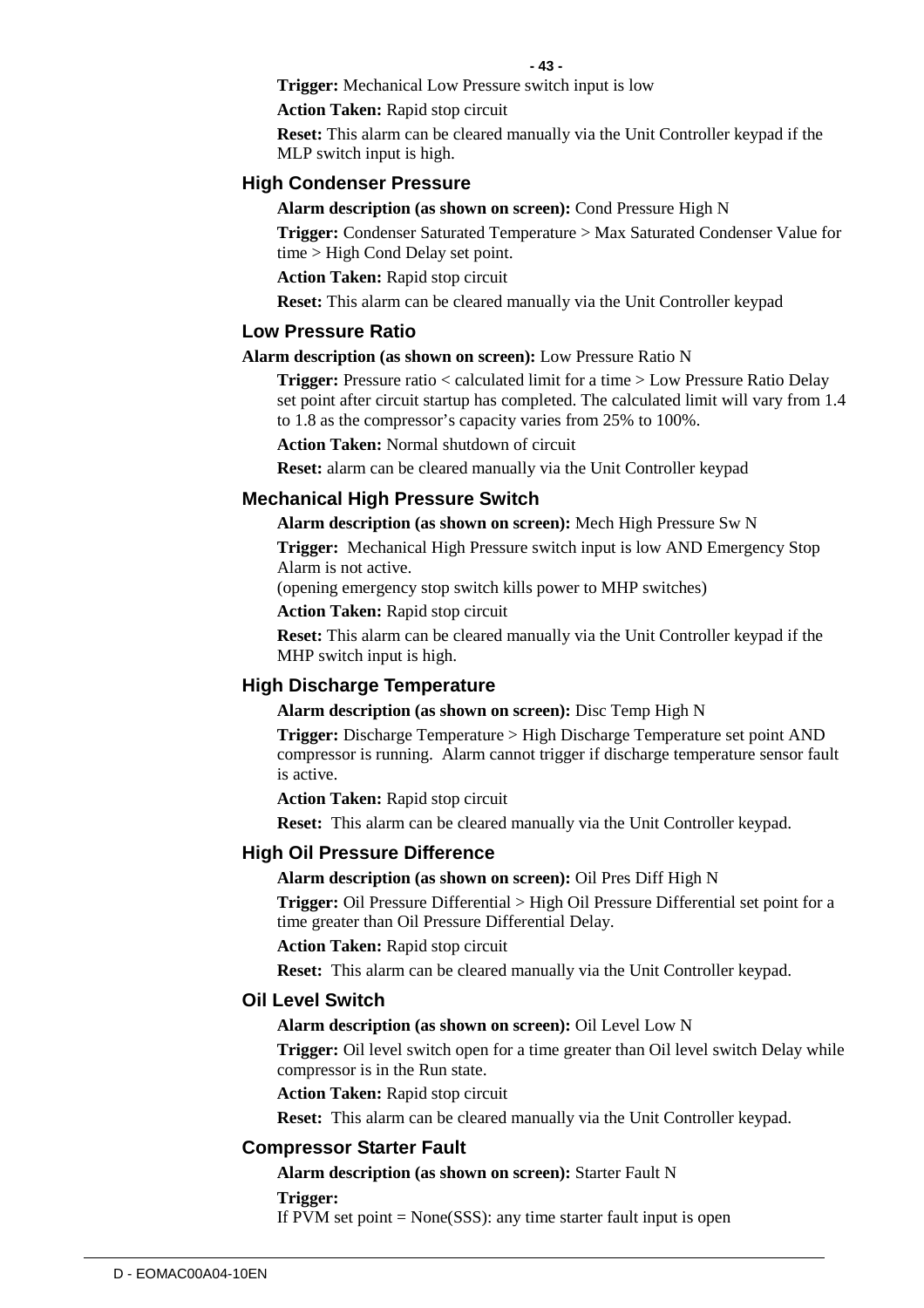If PVM set point = Single Point or Multi Point: compressor has been running for at least 14 seconds and starter fault input is open

**Action Taken:** Rapid stop circuit

**Reset:** This alarm can be cleared manually via the Unit Controller keypad.

## **High Motor Temperature**

#### **Alarm description (as shown on screen):** Motor Temp High

**Trigger:** 

Input value for the motor temperature is 4500 ohms or higher.

**Action Taken:** Rapid stop circuit

**Reset:** This alarm can be cleared manually via the Unit Controller keypad after input value for motor temperature has been 200 ohms or less for at least 5 minutes.

## **Low OAT Restart Fault**

**Alarm description (as shown on screen):** LowOATRestart Fail N

**Trigger:** Circuit has failed three low OAT start attempts

**Action Taken:** Rapid stop circuit

**Reset:** This alarm can be cleared manually via the Unit Controller keypad.

#### **No Pressure Change After Start**

**Alarm description (as shown on screen):** NoPressChgAtStrt N

**Trigger:** After start of compressor, at least a 1 psi drop in evaporator pressure OR 5 psi increase in condenser pressure has not occurred after 15 seconds

**Action Taken:** Rapid stop circuit

**Reset:** This alarm can be cleared manually via the Unit Controller keypad.

#### **No Pressure At Startup**

**Alarm description (as shown on screen):** No Press At Start N

**Trigger:** [Evap Pressure < 5 psi OR Cond Pressure < 5 psi] AND Compressor start requested AND circuit does not have a fan VFD

**Action Taken:** Rapid stop circuit

**Reset:** This alarm can be cleared manually via the Unit Controller keypad.

## **CC Comm Failure N**

#### **Alarm description (as shown on screen):** CC Comm. Fail N

**Trigger:** Communication with the I/O extension module has failed. Section 3.1 indicates the expected type of module and the address for each module.

**Action Taken:** Rapid stop of affected circuit

**Reset:** This alarm can be cleared manually via the keypad when communication between main controller and the extension module is working for 5 seconds.

## **FC Comm Failure Circuit 1/2**

**Alarm description (as shown on screen):** FC Comm Fail Cir 1/2

**Trigger:** [Circuit 1 or Circuit 2 Number of Fans > 6 OR PVM Config = Multi Point] and communication with the I/O extension module has failed. Section 3.1 indicates the expected type of module and the address for each module. **Action Taken:** Rapid stop of circuit 1 and 2

**Reset:** This alarm can be cleared manually via the keypad when communication between main controller and the extension module is working for 5 seconds.

## **FC Comm Failure Circuit 3**

#### **Alarm description (as shown on screen):** FC Comm Fail Cir 3

**Trigger:** Number of Circuits set point is greater than 2 and communication with the I/O extension module has failed. Section 3.1 indicates the expected type of module and the address for each module.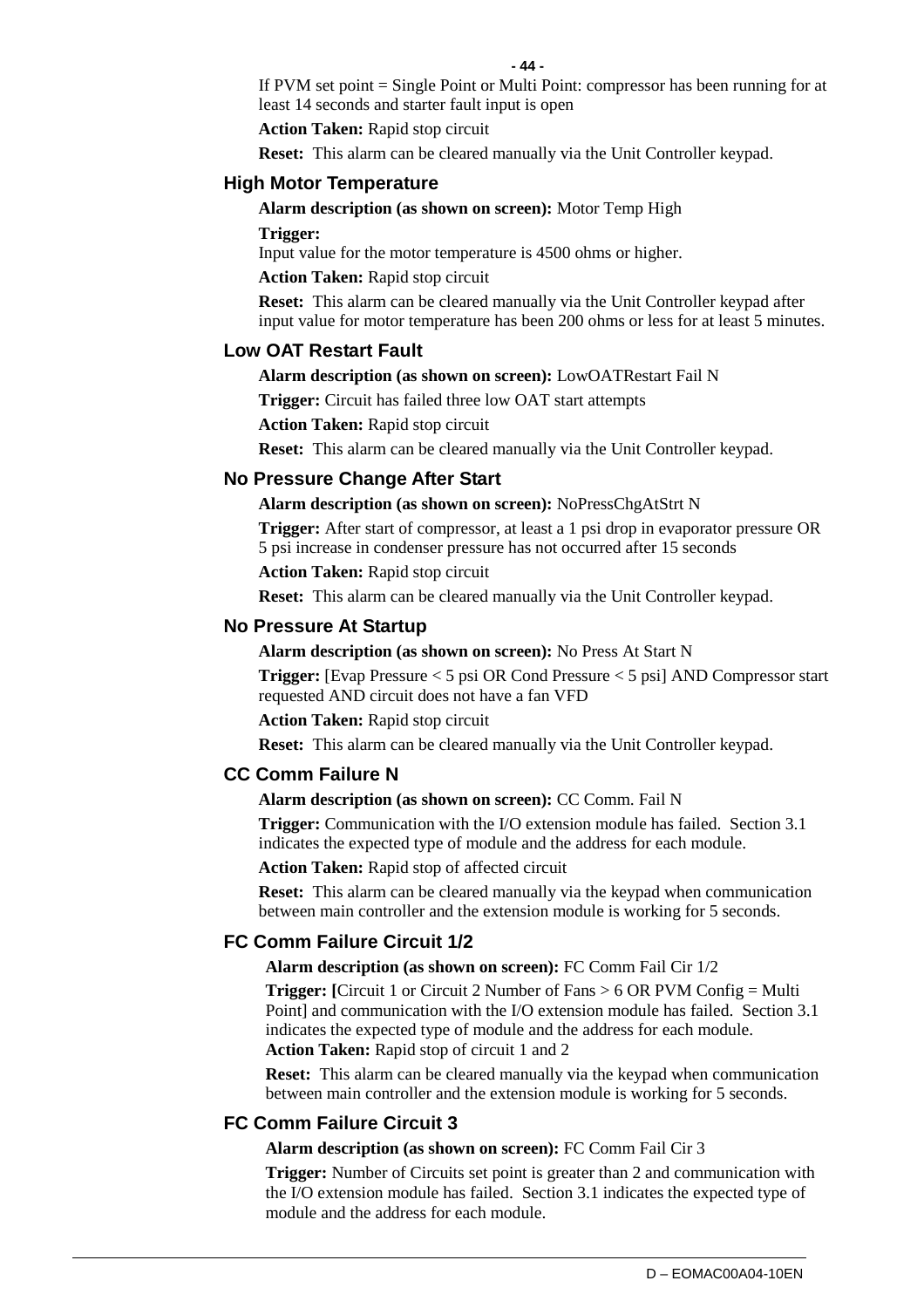**- 45 -**

**Action Taken:** Rapid stop of circuit 3

**Reset:** This alarm can be cleared manually via the keypad when communication between main controller and the extension module is working for 5 seconds.

#### **FC Comm Failure Circuit 4**

**Alarm description (as shown on screen):** FC Comm. Fail Cir 4

**Trigger:** Number of Circuits set point is greater than 3 and communication with the I/O extension module has failed. Section 3.1 indicates the expected type of module and the address for each module.

**Action Taken:** Rapid stop of circuit 4

**Reset:** This alarm can be cleared manually via the keypad when communication between main controller and the extension module is working for 5 seconds.

#### **FC Comm Failure Circuit 3/4**

**Alarm description (as shown on screen):** FC Comm. Fail Cir 3/4

**Trigger:** Circuit 3 or circuit 4 Number of Fans > 6, Number of circuits set point > 2, and and communication with the I/O extension module has failed. Section 3.1 indicates the expected type of module and the address for each module.

**Action Taken:** Rapid stop of circuit 3 and 4

**Reset:** This alarm can be cleared manually via the keypad when communication between main controller and the extension module is working for 5 seconds.

#### **EEXV Comm Failure N**

**Alarm description (as shown on screen):** EEXV Comm. Fail N

**Trigger:** Communication with the I/O extension module has failed. Section 3.1 indicates the expected type of module and the address for each module. Alarm on Circuit #3 will be enabled if Number of Circuits set point  $> 2$ ; alarm on Circuit #4 will be enabled if Number of Circuits set point  $> 3$ .

**Action Taken:** Rapid stop of affected circuit

**Reset:** This alarm can be cleared manually via the keypad when communication between main controller and the extension module is working for 5 seconds.

#### **Evaporator Pressure Sensor Fault**

**Alarm description (as shown on screen):** EvapPressSensFault N

**Trigger:** Sensor shorted or open

**Action Taken:** Rapid stop circuit

**Reset:** This alarm can be cleared manually via the keypad, but only if the sensor is back in range.

#### **Condenser Pressure Sensor Fault**

**Alarm description (as shown on screen):** CondPressSensFault N

**Trigger:** Sensor shorted or open

**Action Taken:** Rapid stop circuit

**Reset:** This alarm can be cleared manually via the keypad, but only if the sensor is back in range.

#### **Oil Pressure Sensor Fault**

**Alarm description (as shown on screen):** OilPressSensFault N

**Trigger:** Sensor shorted or open

**Action Taken:** Normal shutdown of circuit

**Reset:** This alarm can be cleared manually via the keypad, but only if the sensor is back in range.

#### **Suction Temperature Sensor Fault**

**Alarm description (as shown on screen):** SuctTempSensFault N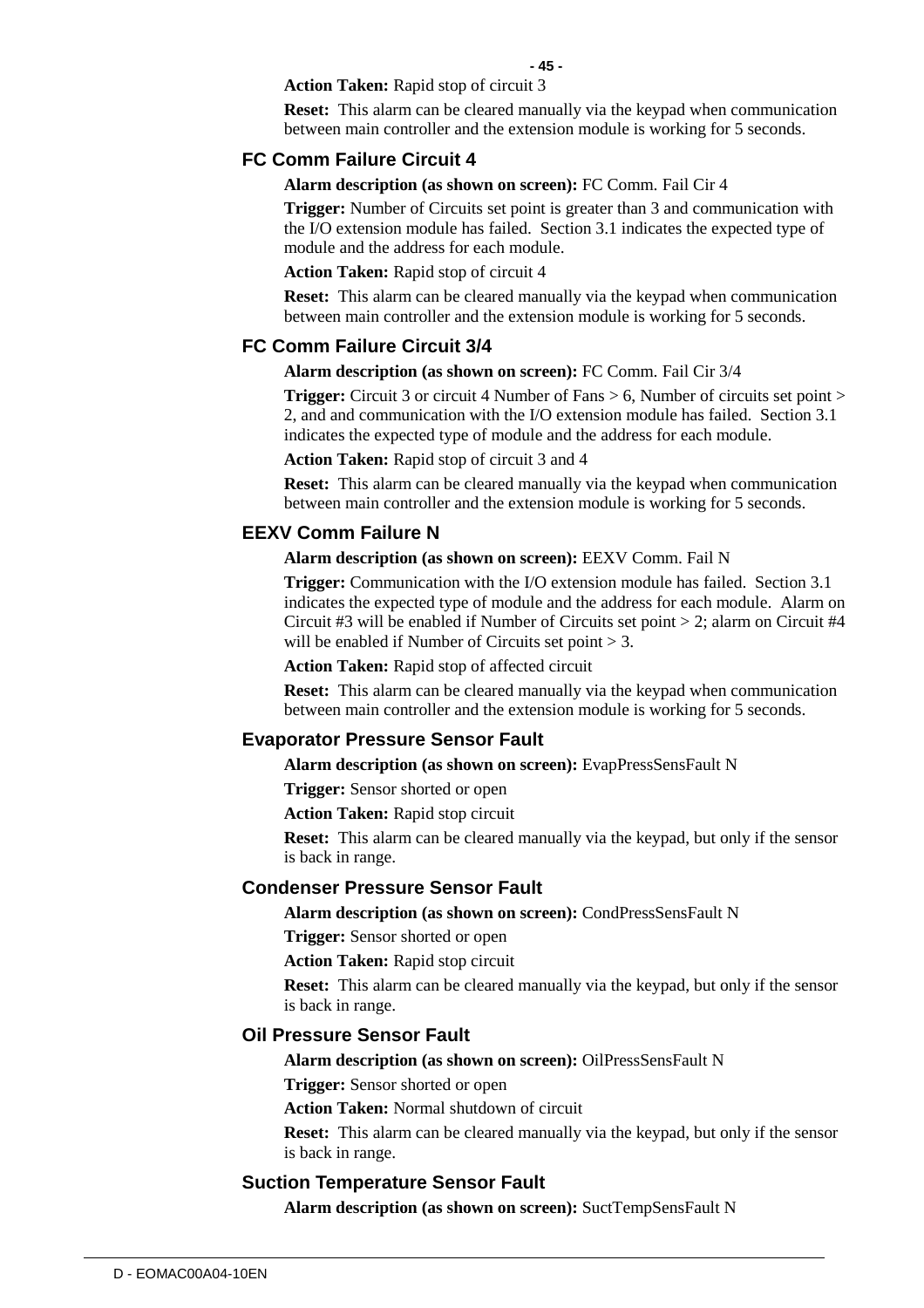**Trigger:** Sensor shorted or open

**Action Taken:** Normal shutdown of circuit

**Reset:** This alarm can be cleared manually via the keypad, but only if the sensor is back in range.

#### **Discharge Temperature Sensor Fault**

**Alarm description (as shown on screen):** DiscTempSensFault N

**Trigger:** Sensor shorted or open

**Action Taken:** Normal shutdown of circuit

**Reset:** This alarm can be cleared manually via the keypad, but only if the sensor is back in range.

#### **Motor Temperature Sensor Fault**

**Alarm description (as shown on screen):** MotorTempSensFault N

**Trigger:** Sensor shorted or open

**Action Taken:** Rapid stop circuit

**Reset:** This alarm can be cleared manually via the keypad, but only if the sensor is back in range.

## **Circuit Events**

The following events limit operation of the circuit in some way as described in the Action Taken column. The occurrence of a circuit event only affects the circuit on which it occurred. Circuit events are logged in the event log on the unit controller.

#### **Low Evaporator Pressure - Hold**

**Event description (as shown on screen):** EvapPress Low Hold N

**Trigger:** This event is not enabled until the circuit startup is complete and the unit mode is Cool. Then, while running, if evaporator pressure  $\leq$  Low Evaporator Pressure Hold set point the event is triggered. The event is not to be triggered for 90 seconds following the capacity change of the compressor from 50% to 60%.

**Action Taken:** Inhibit loading.

**Reset:** While still running, the event will be reset if evaporator pressure  $>$  (Low Evaporator Pressure Hold  $SP + 2psi$ . The event is also reset if the unit mode is switched to Ice, or the circuit is no longer in the run state.

#### **Low Evaporator Pressure - Unload**

**Event description (as shown on screen):** EvapPressLowUnload N

**Trigger:** This event is not enabled until the circuit startup is complete and the unit mode is Cool. Then, while running, if evaporator pressure  $\leq$  Low Evaporator Pressure Unload set point the event is triggered. The event is not to be triggered for 90 seconds following the capacity change of the compressor from 50% to 60% (for Asymmetric compressors only).

**Action Taken: Action Taken:** Unload the compressor by decreasing the capacity by one step every 5 seconds until the evaporator pressure rises above the Low Evaporator Pressure Unload set point.

**Reset:** While still running, the event will be reset if evaporator pressure  $>$  (Low Evaporator Pressure Hold  $SP + 2$ **psixxx**). The event is also reset if the unit mode is switched to Ice, or the circuit is no longer in the run state.

#### **High Condenser Pressure - Hold**

**Event description (as shown on screen):** CondPressHigh Hold N

**Trigger:** While the compressor is running and unit mode is Cool, if saturated condenser temperature >= High Saturated Condenser Hold Value, the event is triggered.

**Action Taken:** Inhibit loading.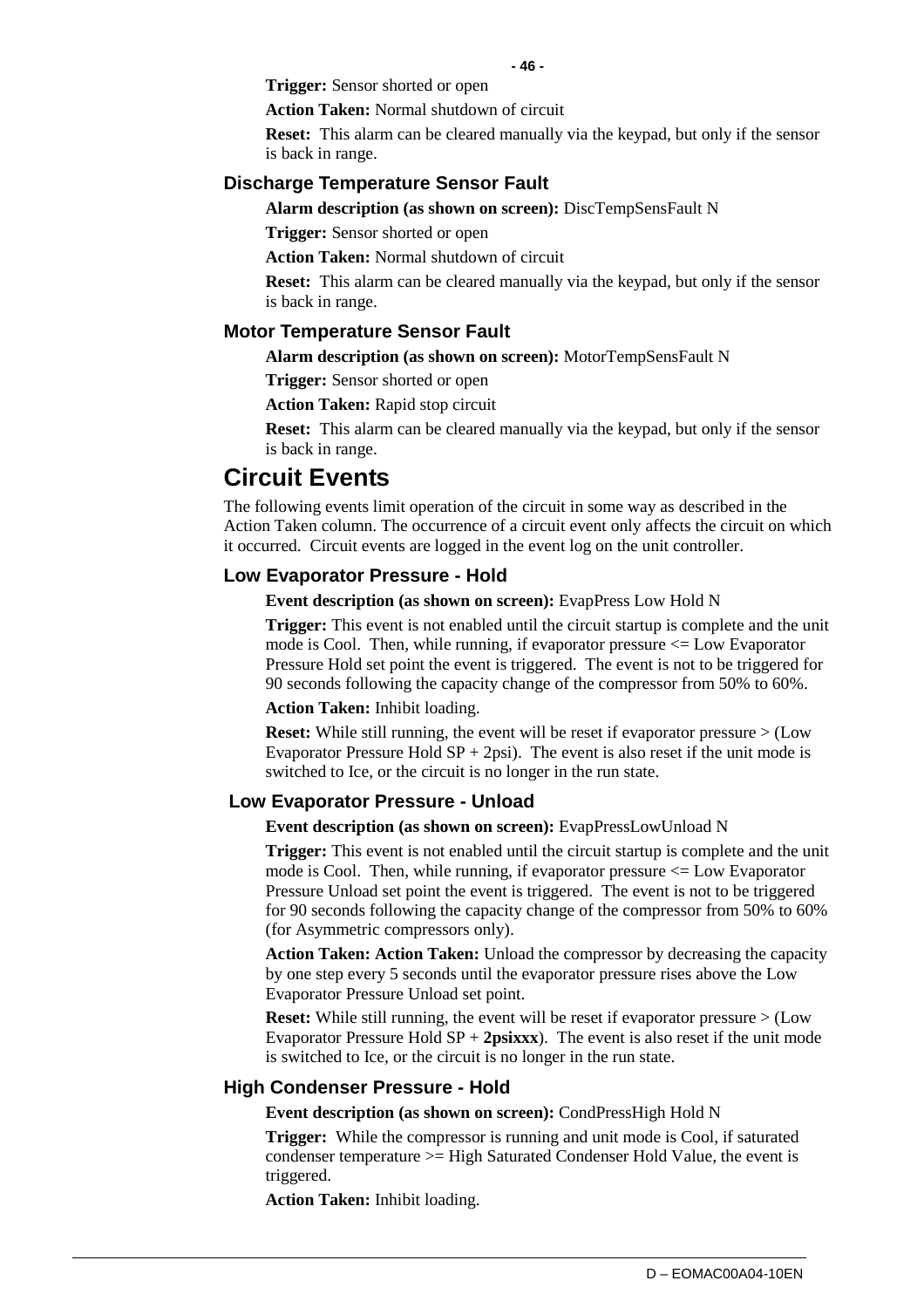**Reset:** While still running, the event will be reset if saturated condenser temperature  $\langle$  (High Saturated Condenser Hold Value – 10°F). The event is also reset if the unit mode is switched to Ice, or the circuit is no longer in the run state.

## **High Condenser Pressure - Unload**

**Event description (as shown on screen):** CondPressHighUnloadN

**Trigger:** While the compressor is running and unit mode is Cool, if saturated condenser temperature >= High Saturated Condenser Unload Value, the event is triggered.

**Action Taken:** Unload the compressor by decreasing the capacity by one step every 5 seconds until the evaporator pressure rises above the High Condensing Pressure Unload set point.

**Reset:** While still running, the event will be reset if saturated condenser temperature  $\langle$  (High Saturated Condenser Unload Value – 10°F). The event is also reset if the unit mode is switched to Ice, or the circuit is no longer in the run state.

## **Failed Pumpdown**

**Event description (as shown on screen):** Pumpdown Fail Cir N

**Trigger:** Circuit state = pumpdown for time > Pumpdown Time set point

**Action Taken:** Shutdown circuit

**Reset:** N/A

## **Power Loss While Running**

**Event description (as shown on screen):** Run Power Loss Cir N

**Trigger:** Circuit controller is powered up after losing power while compressor was running

**Action Taken:** N/A

**Reset:** N/A

## **Alarm Logging**

When an alarm occurs, the alarm type, date, and time are stored in the active alarm buffer corresponding to that alarm (viewed on the Alarm Active screens) also in the alarm history buffer (viewed on the Alarm Log screens). The active alarm buffers hold a record of all current alarms.

A separate alarm log stores the last 25 alarms to occur. When an alarm occurs, it is put into the first slot in the alarm log and all others are moved down one, dropping the last alarm. In the alarm log, the date and time the alarm occurred are stored, as well as a list of other parameters. These parameters include unit state, OAT, LWT, and EWT for all alarms. If the alarm is a circuit alarm, then the circuit state, refrigerant pressures and temperatures, EXV position, compressor load, number of fans on, and compressor run time are also stored.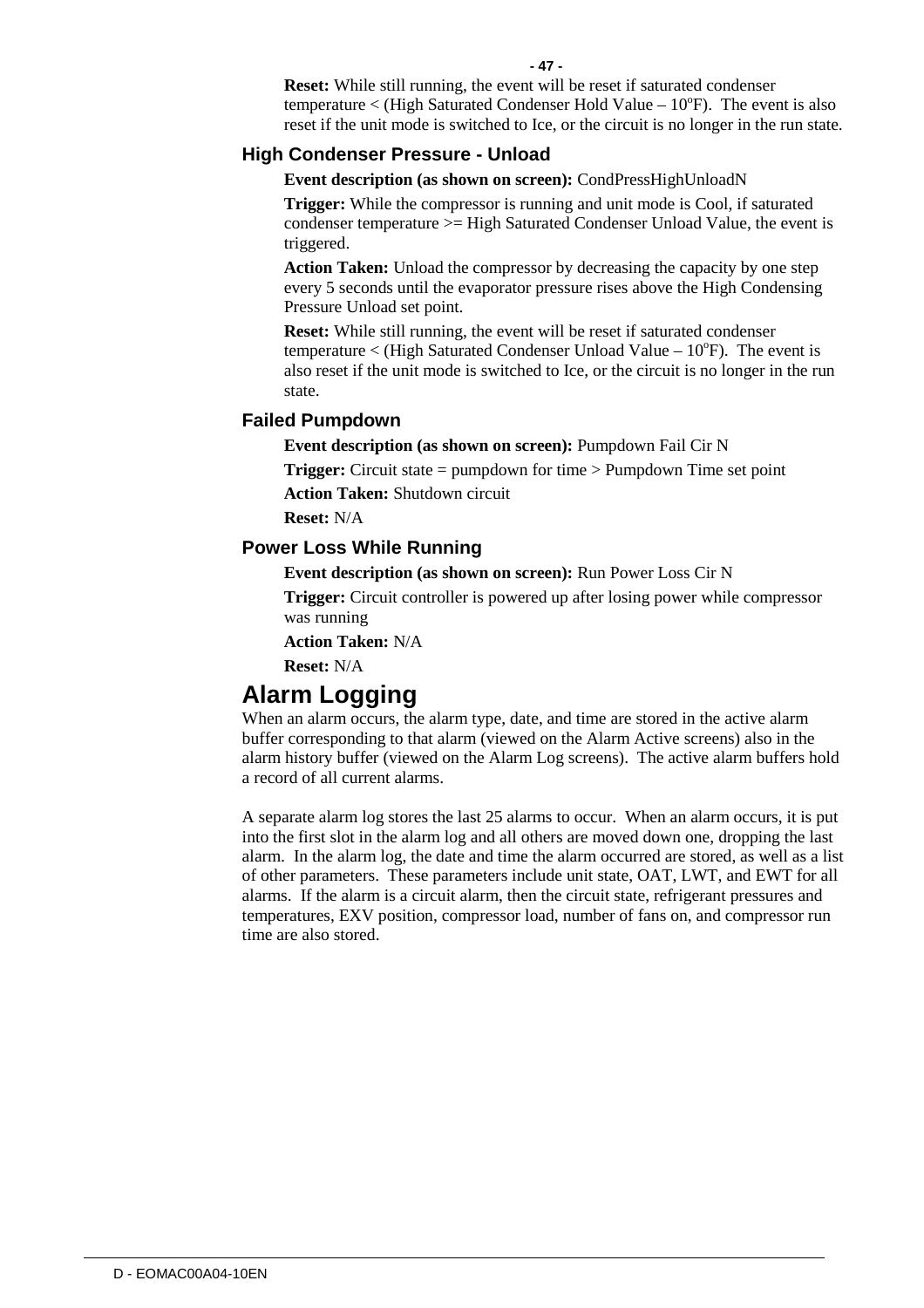# **Using the Controller**

## **The Unit Controller Operation**

**Figure 7, Unit Controller** 



The keypad/display consists of a 5-line by 22 character display, three buttons (keys) and a "push and roll" navigation wheel. There is an Alarm Button, Menu (Home) Button, and a Back Button. The wheel is used to navigate between lines on a screen (page) and to increase and decrease changeable values when editing. Pushing the wheel acts as an Enter Button and will jump from a link to the next set of parameters.

## **Figure 8, Typical Screen**

| ♦6                 | View/Set Unit | З |
|--------------------|---------------|---|
| Status/Settings    |               |   |
| Set Up             |               |   |
| Temperature        |               |   |
| Date/Time/Schedule |               |   |

Generally, each line contains a menu title, a parameter (such as a value or a setpoint), or a link (which will have an arrow in the right of the line) to a further menu.

The first line visible on each display includes the menu title and the line number to which the cursor is currently "pointing", in the above case 3. The left most position of the title line includes an "up" arrow to indicate there are lines (parameters) "above" the currently displayed line; and/or a "down" arrow to indicate there are lines (parameters) "below" the currently displayed items or an "up/down" arrow to indicate there are lines "above and below" the currently displayed line. The selected line is highlighted.

Each line on a page can contain status only information or include changeable data fields (setpoints). When a line contains status only information and the cursor is on that line, all but the value field of that line is highlighted, meaning the text is white with a black box around it. When the line contains a changeable value and the cursor is at that line, the entire line is highlighted.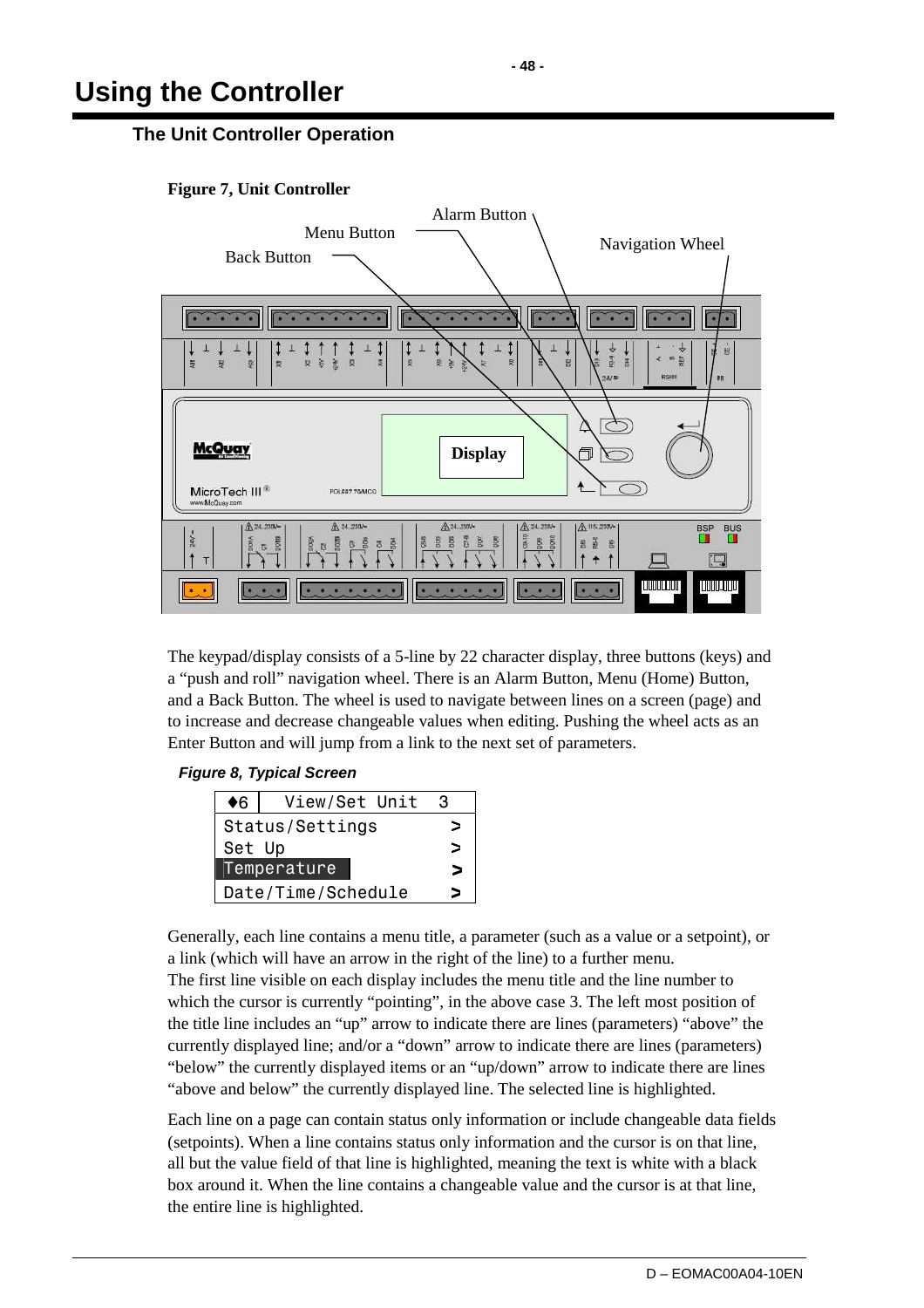Or a line in a menu may be a link to further menus. This is often referred to as a jump line, meaning pushing the navigation wheel will cause a "jump" to a new menu. An arrow (>)is displayed to the far right of the line to indicate it is a "jump" line and the entire line is highlighted when the cursor is on that line.

**NOTE** - Only menus and items that are applicable to the specific unit configuration are displayed.

This manual includes information relative to the operator level of parameters; data and setpoints necessary for the every day operation of the chiller. There are more extensive menus available for the use of service technicians.

## **Navigating**

When power is applied to the control circuit, the controller screen will be active and display the Home screen, which can also be accessed by pressing the Menu Button The navigating wheel is the only navigating device necessary, although the MENU, ALARM, and BACK buttons can provide shortcuts as explained later.

## **Passwords**

The home screen has eleven lines:

• Enter Password, links to the Entry screen, which is an editable screen So pressing the wheel goes to the edit mode where the password (5321) can be entered. The first (\*) will be highlighted, rotate the wheel clockwise to the first number and set it by pressing the wheel. Repeat for the remaining three numbers.

The password will time out after 10 minutes and is cancelled if a new password is entered or the control powers down.

• Other basic information and links are shown on the Main Menu page for ease of usage and includes Active setpoint, Evaporator Leaving Water Temperature, etc. The About Chiller link connect to a page were is possible to see the software version.

| <b>Figure 9, Password Menu</b> |  |  |  |  |
|--------------------------------|--|--|--|--|
|--------------------------------|--|--|--|--|

| Main Menu             | 1/11                |
|-----------------------|---------------------|
| Enter Password        |                     |
| Unit Status=          |                     |
| Auto                  |                     |
| Active Setpt=         | $XX.X^{\circ}C$     |
| Evap LWT=             | $XX$ . $X^{\circ}C$ |
| Unit Capacity=        | $XXX.X\%$           |
| Unit Mode=            | Coo 1               |
| Time Until Restart    | >                   |
| Alarms                | ↘                   |
| Scheduled Maintenance |                     |

**Figure 10,** *Password Entry Page* 

| Enter Password |
|----------------|
| ****           |
|                |
|                |
|                |
| lEnter         |

Entering an invalid password has the same effect as continuing without a password.

Once a valid password has been entered, the controller allows further changes and access without requiring the user to enter a password until either the password timer expires or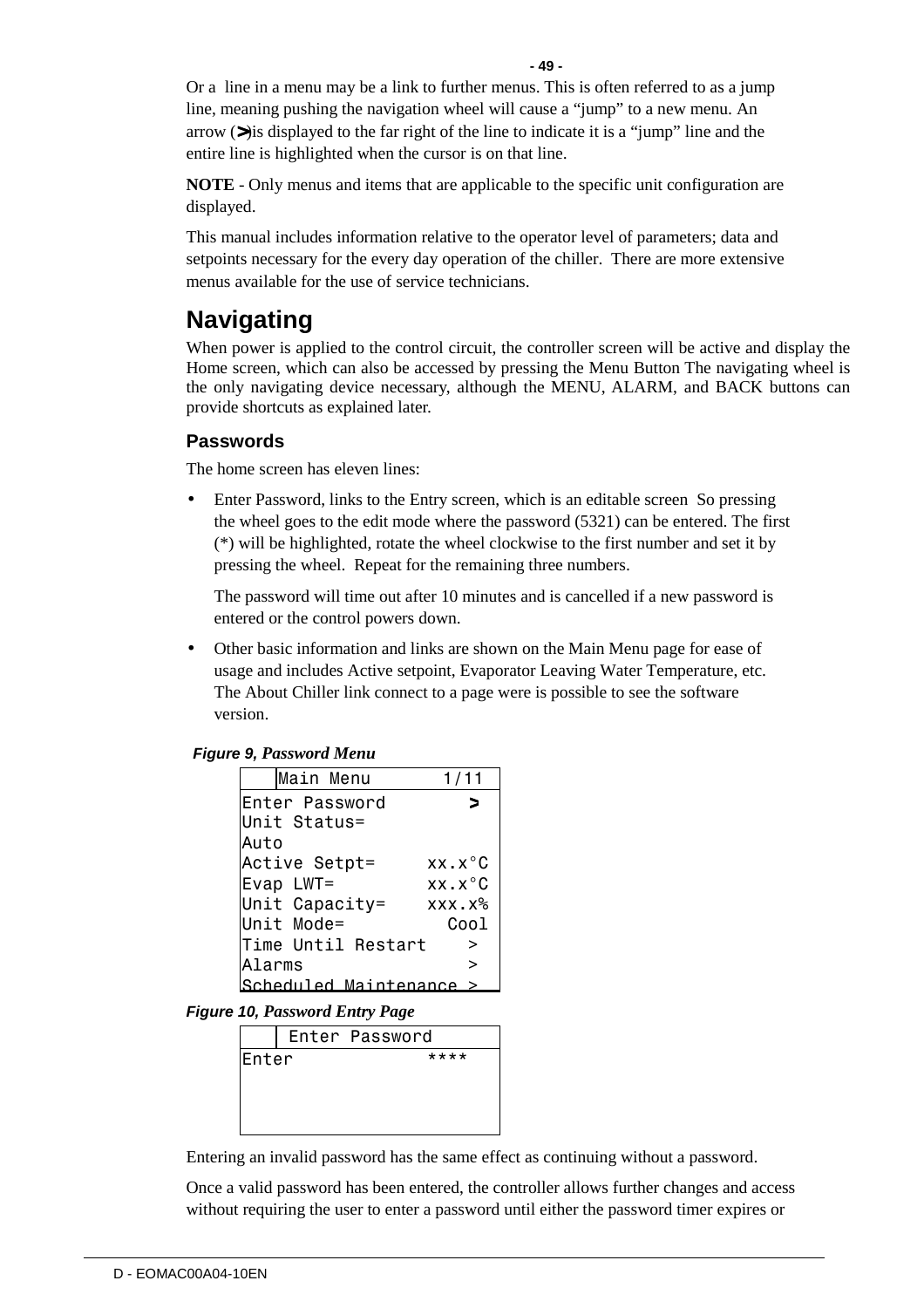a different password is entered. The default value for this password timer is 10 minutes. It is changeable from 3 to 30 minutes via the Timer Settings menu in the Extended Menus.

## **Navigation Mode**

When the navigation wheel is turned clockwise, the cursor moves to the next line (down) on the page. When the wheel is turned counter-clockwise the cursor moves to the previous line (up) on the page. The faster the wheel is turned the faster the cursor moves. Pushing the wheel acts as an "Enter" button.

Three types of lines exist:

- Menu title, displayed in the first line as in Figure 10.
- Link (also called Jump) having an arrow  $(>)$  in the right of the line and used to link to the next menu.
- Parameters with a value or adjustable setpoint.

For example, "Time Until Restart" jumps from level 1 to level 2 and stops there.

When the Back Button is pressed the display reverts back to the previously displayed page. If the Back button is repeated pressed the display continues to revert one page back along the current navigation path until the "main menu" is reached.

When the Menu (Home) Button is pressed the display reverts to the "main page."

When the Alarm Button is depressed, the Alarm Lists menu is displayed.

## **Edit Mode**

The Editing Mode is entered by pressing the navigation wheel while the cursor is pointing to a line containing an editable field. Once in the edit mode pressing the wheel again causes the editable field to be highlighted. Turning the wheel clockwise while the editable field is highlighted causes the value to be increased. Turning the wheel counterclockwise while the editable field is highlighted causes the value to be decreased. The faster the wheel is turned the faster the value is increased or decreased. Pressing the wheel again cause the new value to be saved and the keypad/display to leave the edit mode and return to the navigation mode.

A parameter with an "R" is read only; it is giving a value or description of a condition. An "R/W indicates a read and/or write opportunity; a value can be read or changed (providing the proper password has been entered).

**Example 1: Check Status,** for example - is the unit being controlled locally or by an external network? We are looking for the Unit Control Source Since this a unit status parameter, start at Main Menu and select View/Set Unit and press the wheel to jump to the next set of menus. There will be an arrow at the right side of the box, indicating that a jump to the next level is required. Press the wheel to execute the jump.

You will arrive at the Status/ Settings link. There is an arrow indicating that this line is a link to a further menu. Press the wheel again to jump to the next menu, Unit Status/Settings.

Rotate the wheel to scroll down to Control Source and read the result.

**Example 2; Change a Set point,** the chilled water set point for example. This parameter is designated as Cool LWT Set point 1 and is a unit set parameter. From the Main Menu select View/Set Unit. The arrow indicated that this is link to a further menu.

Press the wheel and jump to the next menu View/Set Unit and use the wheel to scroll down to Temperatures. This again has an arrow and is a link to a further menu. Press the wheel and jump to the Temperatures menu, which contains six lines of temperatures set points. Scroll down to Cool LWT 1 and press the wheel to jump to the item change page. Rotate the wheel to adjust the set point to the desired value. When this is done press the wheel again to confirm the new value.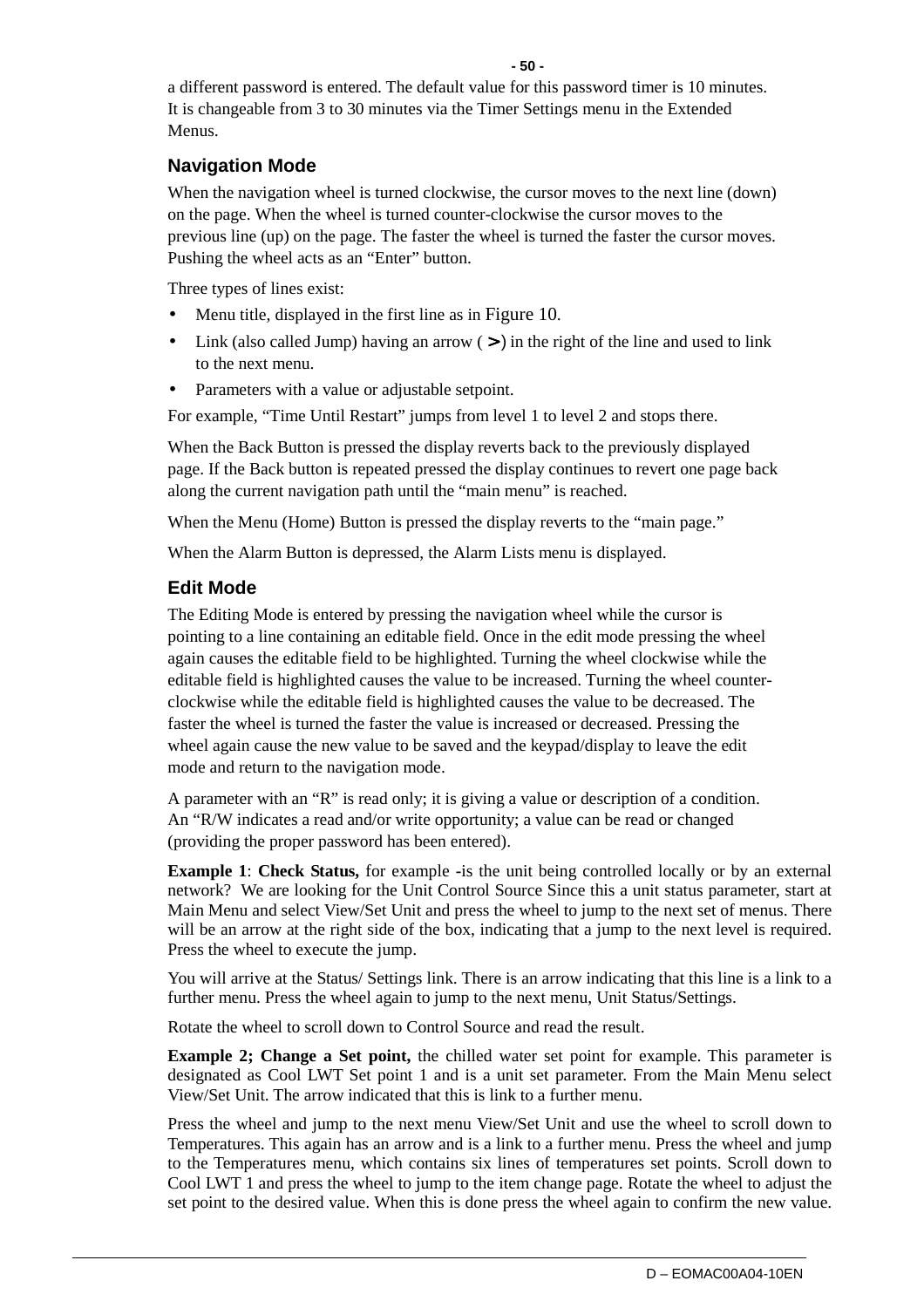With the Back button it will be possible to jump back to the Temperatures menu where the new value will be displayed.

**Example 3; Clear an Alarm,.** The presence of a new alarm is indicated with a Bell ringing on the top right of the display. If the Bell is frozen one or more alarm had been acknowledged but are still active. To view the Alarm menu from the Main Menu scroll down to the Alarms line or simply press the Alarm button on the display. Note the arrow indicating this line is a link. Press the wheel to jump to the next menu Alarms There are two lines here; Alarm Active and Alarm Log. Alarms are cleared from the Active Alarm link. Press the wheel to jump to the next screen. When the Active Alarm list is entered scroll to the item AlmClr which is set to off by default. Change this value to on to acknowledge the alarms. If the alarms can be cleared then the alarm counter will display 0 otherwise it will display the number of alarm still active. When the alarms are acknowledged the Bell on the top right of the display will stop to ring if some of the alarms are still active or will disappear if all the alarms are cleared.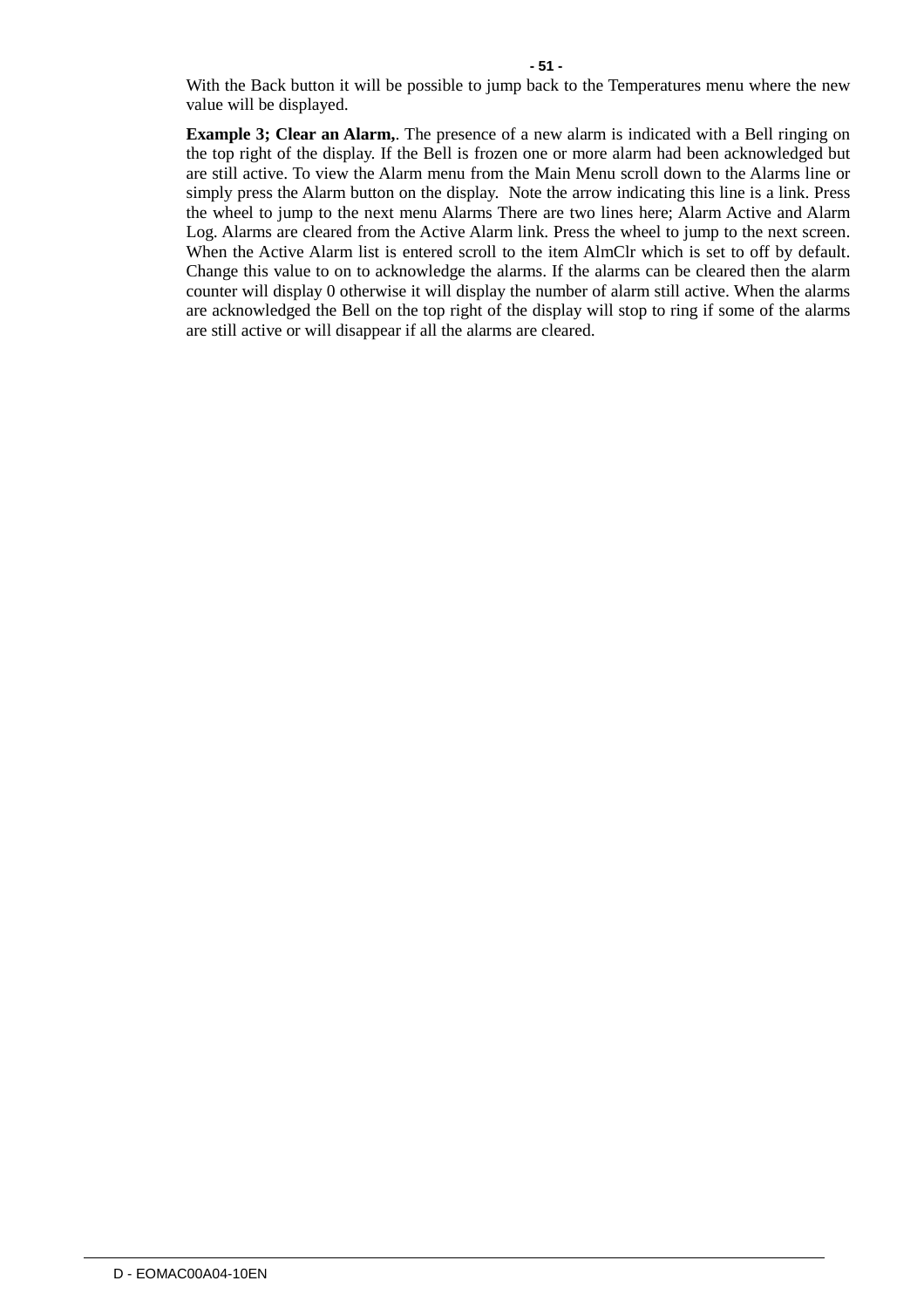#### **Figure 11, Home Page, Main Menu Parameters and Links**



**Note**: Parameters with an "\*" are available without entering a password.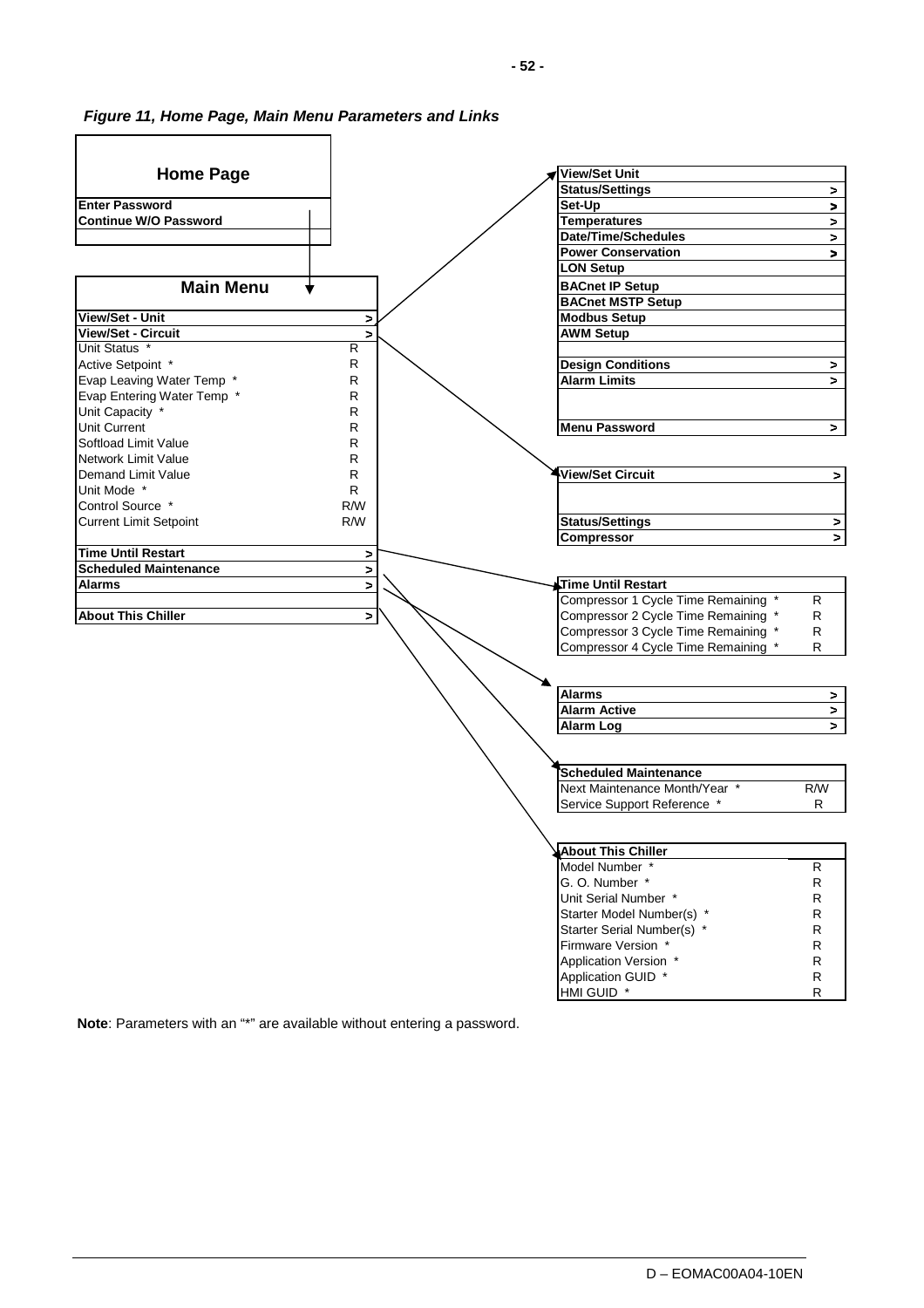## **Figure 12, Navigation, Part A**

| <b>View/Set Unit</b>            |                       | Status/Settings (view/set unit) |              |
|---------------------------------|-----------------------|---------------------------------|--------------|
| <b>Status/Settings</b>          | $\geq$                | <b>Unit Status</b>              | R            |
| Set-Up                          | $\geq$                | <b>Chiller Enable</b>           | R            |
| <b>Temperatures</b>             | $\geq$                | <b>Control Source</b>           | ${\sf R}$    |
| <b>Date/Time/Schedules</b>      | $\geq$                | Next Circuit On                 | R            |
| <b>Power Conservation</b>       | >                     | Chiller Enable Setpoint -       | R            |
| <b>LON Setup</b>                | $\geq$                | Chiller Mode Setpoint - Network | R            |
| <b>BACnet IP Setup</b>          |                       | Cool Setpoint - Network         | R            |
| <b>BACnet MSTP Setup</b>        | >                     | Capacity Limit Setpoint -       | R            |
|                                 | $\geq$                |                                 | R            |
| <b>Modbus Setup</b>             | $\blacktriangleright$ | Stage Up Delay Remaining        |              |
| <b>AWM Setup</b>                | $\geq$                | Stage Down Delay Remaining      | R            |
|                                 |                       | Clear Stage Delays              | R/W          |
| <b>Design Conditions</b>        | >                     | Ice Setpoint - Network          | R            |
| <b>Alarm Limits</b>             | ⋗                     | Ice Cycle Time Remaining        | R            |
|                                 |                       | Evaporator Pump 1 Run Hours     | R            |
|                                 |                       | Evaporator Pump 2 Run Hours     | R            |
| <b>Menu Password</b>            | >                     | Remote Service Enable           | R/W          |
|                                 |                       |                                 |              |
| <b>View/Set Circuit</b>         | ⋗                     | Set-Up (view/set unit)          |              |
|                                 |                       | Available Modes                 | R            |
| <b>Status/Settings</b>          | $\, >$                | Start Up DT                     | $\mathsf{R}$ |
| <b>Compressor</b>               | $\geq$                | Shut Down DT                    | R            |
|                                 |                       | Stage Up DT                     | R            |
|                                 |                       | Stage Down DT                   | R            |
| <b>Time Until Restart</b>       |                       | Max Pulldown Rate               | R            |
| Compressor 1 Cycle Time         | R                     | Stage Up Delay                  | R            |
| Compressor 2 Cycle Time         | R.                    | Chiller Status After Power      | $\mathsf{R}$ |
| Compressor 3 Cycle Time         | R                     | Ice Cycle Delay                 | R            |
| Compressor 4 Cycle Time         | R.                    |                                 |              |
|                                 |                       | Temperatures (view/set unit)    |              |
| <b>Alarms</b>                   | >                     | Evap Leaving Water Temp         | R            |
| <b>Alarm Active</b>             | $\,>\,$               | Evap Entering Water Temp        | R            |
| <b>Alarm Log</b>                |                       | Evaporator Delta T              | R            |
|                                 |                       | <b>Active Set Point</b>         | $\mathsf{R}$ |
| <b>Scheduled Maintenance</b>    |                       | <b>Outside Air Temperature</b>  | R            |
| Next Maintenance Month/Year     | R/W                   | Cool LWT Setpoint 1             | R/W          |
| Service Support Reference       | R.                    | Cool LWT Setpoint 2             | R/W          |
|                                 |                       | Ice LWT Setpoint                | R/W          |
|                                 |                       |                                 |              |
| <b>About This Chiller</b>       |                       | Date/Time/Schedules             |              |
| <b>Model Number</b>             | R.                    | <b>Actual Time</b>              | R/W          |
| G. O. Number                    | R                     | <b>Actual Date</b>              | R/W          |
| <b>Unit Serial Number</b>       | $\mathsf{R}$          | Time Zone                       | R/W          |
| Starter Model Number(s)         | R                     | <b>DLS Enable</b>               | R/W          |
|                                 |                       |                                 | R/W          |
| <b>Starter Serial Number(s)</b> | ${\sf R}$             | <b>DLS Start Month</b>          |              |
| <b>Firmware Version</b>         | R                     | <b>DLS Start Week</b>           | R/W          |
| <b>Application Version</b>      | R                     | <b>DLS End Month</b>            | R/W          |
| <b>Application GUID</b>         | R                     | <b>DLS End Week</b>             | R/W          |
| <b>HMI GUID</b>                 | R                     | <b>Enable Quiet Mode</b>        | R/W          |
| OBH GUID                        | R.                    | Quiet Mode Start Hr             | R/W          |
|                                 |                       | Quiet Mode Start Min            | R/W          |
|                                 |                       | Quiet Mode End Hr               | R/W          |
|                                 |                       | Quiet Mode End Min              | R/W          |
|                                 |                       | Quiet Mode Cond Offset          | R/W          |

**Note**: Parameters with an "\*" are available without entering a password.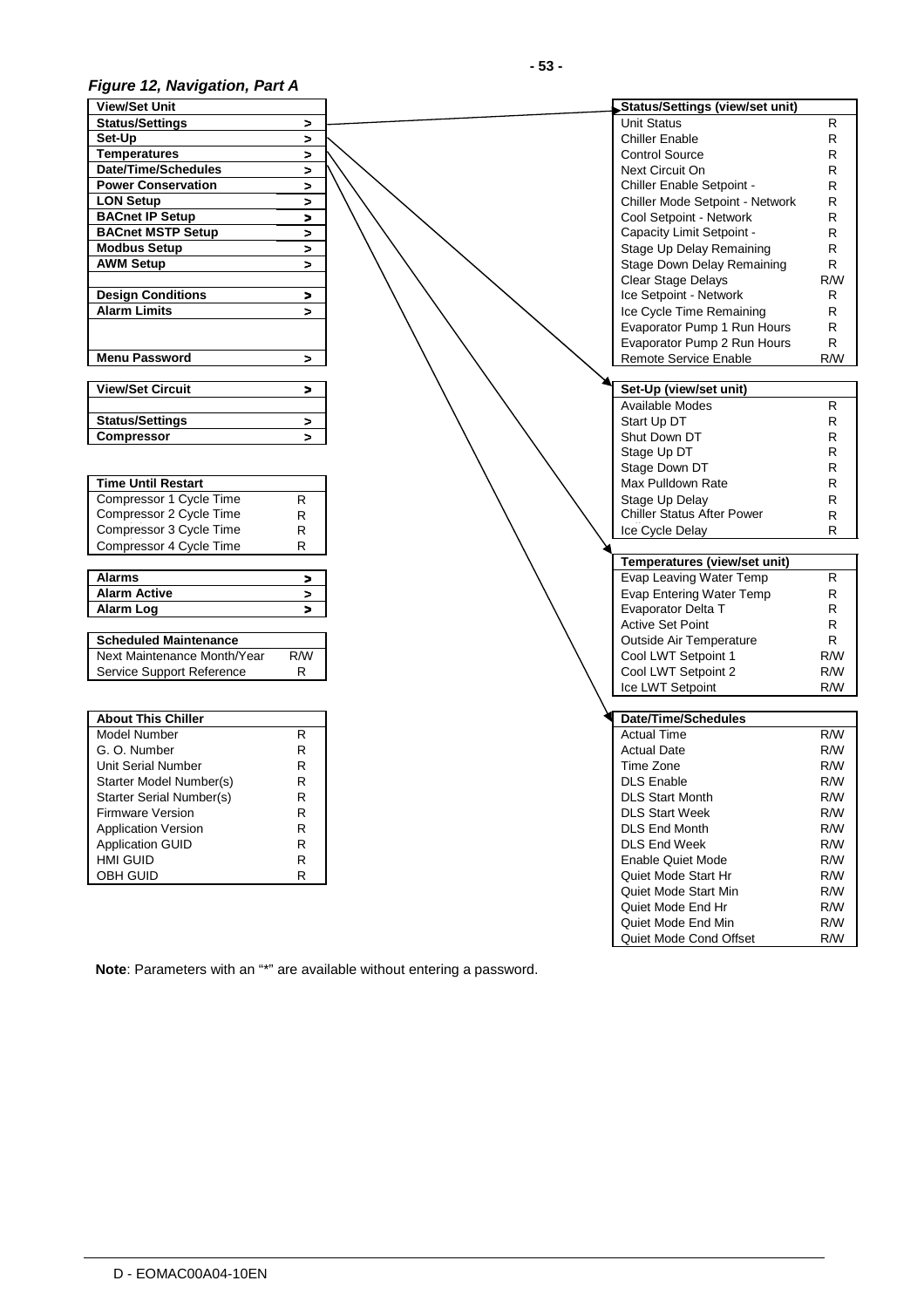## **Figure 13, Navigation, Part B**

| .<br>. <del>.</del> .     |              |
|---------------------------|--------------|
| <b>View/Set Unit</b>      |              |
| <b>Status/Settings</b>    | $\geq$       |
| Set-Up                    | >            |
| <b>Temperatures</b>       | ×            |
| Date/Time/Schedules       | ⋗            |
| <b>Power Conservation</b> | $\mathbf{r}$ |
| <b>LON Setup</b>          | $\,>\,$      |
| <b>BACnet IP Setup</b>    | $\geq$       |
| <b>BACnet MSTP Setup</b>  | $\geq$       |
| <b>Modbus Setup</b>       | ×            |
| <b>AWM Setup</b>          | ⋗            |
|                           |              |
| <b>Design Conditions</b>  | >            |
| <b>Alarm Limits</b>       | ⋗            |
|                           |              |
|                           |              |
| <b>Menu Password</b>      | >            |
|                           |              |
| <b>View/Set Circuit</b>   | >            |
|                           |              |
| <b>Status/Settings</b>    | >            |
| Compressor                | >            |
|                           |              |

| <b>Time Until Restart</b> |   |
|---------------------------|---|
| Compressor 1 Cycle Time   | R |
| Compressor 2 Cycle Time   | R |
| Compressor 3 Cycle Time   | R |
| Compressor 4 Cycle Time   |   |

| <b>Alarms</b>       |  |
|---------------------|--|
| <b>Alarm Active</b> |  |
| Alarm Log           |  |

| <b>Scheduled Maintenance</b> |     |
|------------------------------|-----|
| Next Maintenance Month/Year  | R/W |
| Service Support Reference    | R   |

| <b>About This Chiller</b>  |   |
|----------------------------|---|
| Model Number               | R |
| G. O. Number               | R |
| Unit Serial Number         | R |
| Starter Model Number(s)    | R |
| Starter Serial Number(s)   | R |
| <b>Firmware Version</b>    | R |
| <b>Application Version</b> | R |
| <b>Application GUID</b>    | R |
| HMI GUID                   | R |
| OBH GUID                   | R |

| Figure 13, Navigation, Part B |                |                                        |               |
|-------------------------------|----------------|----------------------------------------|---------------|
| <b>View/Set Unit</b>          |                | <b>Power Conservation (view/set</b>    |               |
| <b>Status/Settings</b>        | >              | Unit Capacity                          | R             |
| Set-Up                        | >              | Unit Current                           | R             |
| <b>Temperatures</b>           | ⋗              | Demand Limit Enable                    | R/W           |
| Date/Time/Schedules           | $\geq$         | Demand Limit Value                     | R             |
| <b>Power Conservation</b>     | $\geq$         | Current @ 20mA                         | R             |
| LON Setup                     | ⋗              | <b>Current Limit Setpoint</b>          | R             |
| <b>BACnet IP Setup</b>        |                | <b>Setpoint Reset</b>                  | R/W           |
| <b>BACnet MSTP Setup</b>      | >              | Max Reset                              | R/W           |
| <b>Modbus Setup</b>           | $\,>\,$        | <b>Start Reset DT</b>                  |               |
|                               | ⋗              |                                        | R/W           |
| <b>AWM Setup</b>              | $\geq$         | Max Reset OAT                          | R/W           |
|                               |                | <b>Start Reset OAT</b>                 | R/W           |
| <b>Design Conditions</b>      | >              | Soft Load Enable                       | R/W           |
| <b>Alarm Limits</b>           | $\geq$         | Soft Load Ramp                         | R/W           |
|                               |                | <b>Starting Capacity</b>               | R/W           |
|                               |                |                                        |               |
| <b>Menu Password</b>          | >              | <b>LON Setup (view/set unit)</b>       |               |
|                               |                | Neuron ID                              | R             |
| <b>View/Set Circuit</b>       | >              | Max Send Time                          | R/W           |
|                               |                | Min Send Time                          | R/W           |
| <b>Status/Settings</b>        | >              | Receive Heartbeat                      | R/W           |
| <b>Compressor</b>             | >              | LON BSP                                | R             |
|                               |                | <b>LON App Version</b>                 | R             |
|                               |                |                                        |               |
| <b>Time Until Restart</b>     | $\,>\,$        | <b>BACnet IP Setup (view/set unit)</b> |               |
| Compressor 1 Cycle Time       | R              | <b>Apply Changes</b>                   | R/W           |
| Compressor 2 Cycle Time       | R              | Name                                   | R/W           |
| Compressor 3 Cycle Time       | $\overline{R}$ | Dev Instance                           | R/W           |
| Compressor 4 Cycle Time       | $\mathsf{R}$   | <b>UDP Port</b>                        | R/W           |
|                               |                | <b>DHCP</b>                            | R/W           |
| <b>Alarms</b>                 | >              | <b>Actual IP Address</b>               | R             |
| <b>Alarm Active</b>           | >              | <b>Actual Mask</b>                     | R             |
| Alarm Log                     | $\geq$         | <b>Actual Gateway</b>                  | R             |
|                               |                | Given IP Address                       | R/W           |
| <b>Scheduled Maintenance</b>  |                | Given Mask                             | R/W           |
|                               |                |                                        |               |
| Next Maintenance Month/Year   | R/W            | Given Gateway                          | R/W           |
| Service Support Reference     | R              | Unit Support                           | R/W           |
|                               |                | NC Dev 1                               | R/W           |
|                               |                | NC Dev 2                               | R/W           |
| <b>About This Chiller</b>     |                | NC Dev 3                               | R/W           |
| <b>Model Number</b>           | R              | <b>BACnet BSP</b>                      | R             |
| G. O. Number                  | $\mathsf{R}$   |                                        |               |
| Unit Serial Number            | R              | <b>BACnet MSTP Setup (view/set</b>     | <b>BACnet</b> |
| Starter Model Number(s)       | R              | Apply Changes                          | R/W           |
| Starter Serial Number(s)      | R              | Name                                   | R/W           |
| <b>Firmware Version</b>       | R              | Dev Instance                           | R/W           |
| <b>Application Version</b>    | R              | <b>MSTP Address</b>                    | R/W           |
| <b>Application GUID</b>       | R              | <b>Baud Rate</b>                       | R/W           |
| HMI GUID                      | R              | Max Master                             | R/W           |
| OBH GUID                      | R              | Max Info Frm                           | R/W           |
|                               |                | Unit Support                           | R/W           |
|                               |                | <b>Term Resistor</b>                   | R/W           |
|                               |                | NC Dev 1                               | R/W           |
|                               |                | NC Dev 2                               | R/W           |
|                               |                | NC Dev 3                               | R/W           |
|                               |                | <b>BACnet BSP</b>                      | R             |
|                               |                |                                        |               |
|                               |                |                                        |               |
|                               |                | Modbus Setup (view/set unit)           |               |
|                               |                | <b>Apply Changes</b>                   | R/W           |
|                               |                | Address                                | R/W           |

 Parity R/W Two Stop Bits R/W **Baud Rate** R/W **R/W**  Load Resistor R/W Response Delay R/W **Comm LED Time Out GALLACE ACCESS R/W**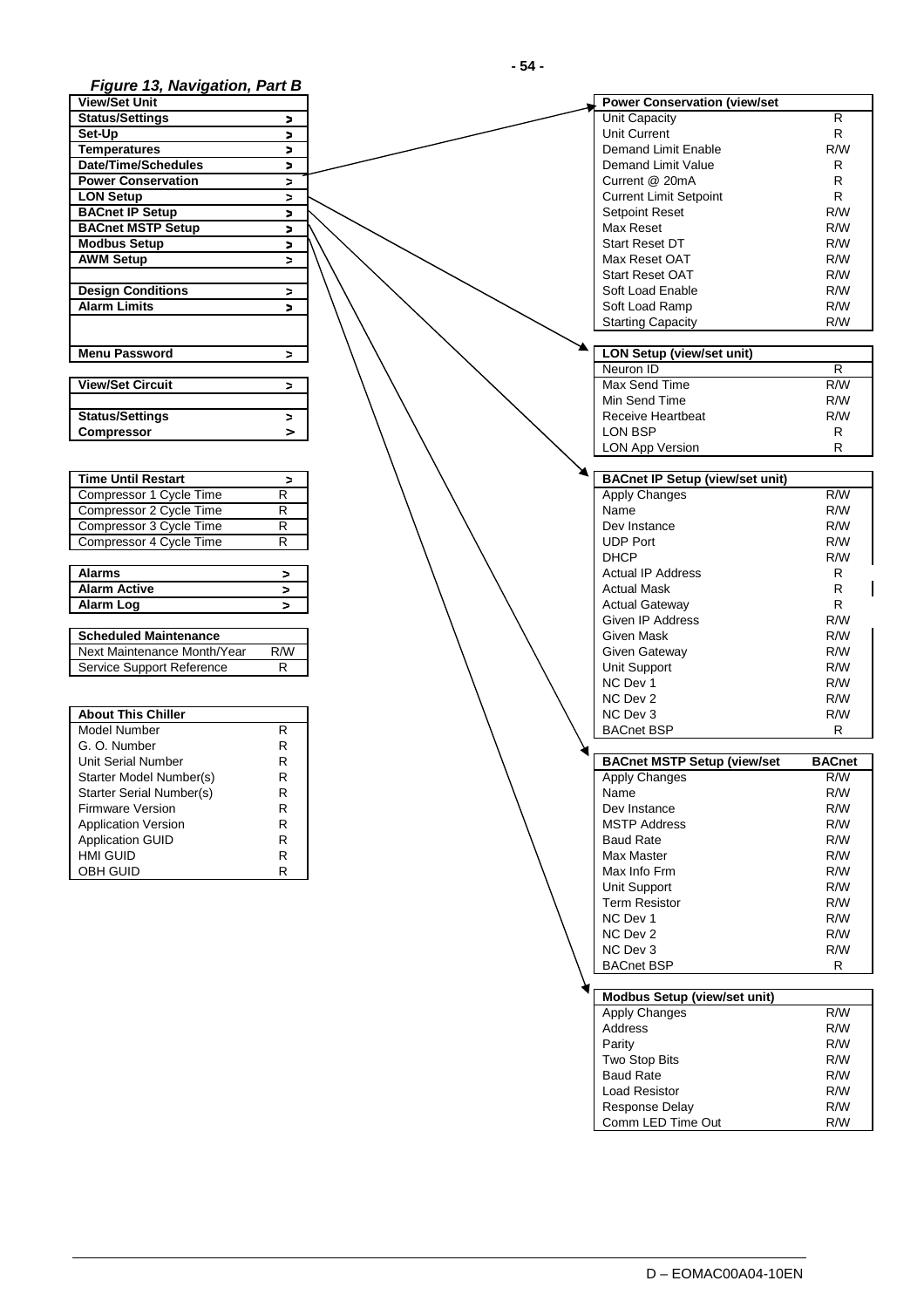## **Figure 14, Navigation, Part C**

| <b>View/Set Unit</b>            |                       | <b>AWM Setup (view/set unit)</b>     |                |
|---------------------------------|-----------------------|--------------------------------------|----------------|
| <b>Status/Settings</b>          | $\geq$                | <b>Apply Changes</b>                 | R/W            |
| Set-Up                          | $\geq$                | <b>DHCP</b>                          | R/W            |
| <b>Temperatures</b>             | $\geq$                | <b>Actual IP Address</b>             | R.             |
| Date/Time/Schedules             | $\qquad \qquad$       | <b>Actual Mask</b>                   | R              |
| <b>Power Conservation</b>       | $\geq$                | <b>Actual Gateway</b>                | R.             |
| <b>LON Setup</b>                | $\geq$                | <b>Given IP Address</b>              | R/W            |
| <b>BACnet IP Setup</b>          | $\geq$                | Given Mask                           | R/W            |
| <b>BACnet MSTP Setup</b>        | $\qquad \qquad$       | Given Gateway                        | R/W            |
| <b>Modbus Setup</b>             | $\qquad \qquad$       | AWM BSP                              | R.             |
| <b>AWM Setup</b>                | $\geq$                |                                      |                |
|                                 |                       | <b>Design Conditions (view/set</b>   |                |
| <b>Design Conditions</b>        | $\,>\,$               | Evap Entering Water Temp @           | R              |
| <b>Alarm Limits</b>             | $\geq$                | Evap Leaving Water Temp @            | R              |
|                                 |                       |                                      |                |
|                                 |                       | Alarm Limits (view/set unit)         |                |
| <b>Menu Password</b>            | $\geq$                | Low Pressure Hold Setpoint           | R              |
|                                 |                       | Low Pressure Unload Setpoint         | R              |
| <b>View/Set Circuit</b>         | $\geq$                |                                      |                |
|                                 |                       | <b>Menu Password (view/set</b>       |                |
| <b>Status/Settings</b>          | $\geq$                | Password Disable                     | R/W            |
| <b>Compressor</b>               | Ы                     |                                      |                |
|                                 |                       | <b>Status/Settings (view/set</b>     |                |
|                                 |                       | <b>Status Circuit 1</b>              |                |
| <b>Time Until Restart</b>       | $\geq$                | <b>Circuit Status</b>                | $\overline{R}$ |
| Compressor 1 Cycle Time         | R                     | <b>Circuit Mode</b>                  | R/W            |
| Compressor 2 Cycle Time         | R                     | Circuit Capacity                     | R.             |
| Compressor 3 Cycle Time         | ${\sf R}$             |                                      |                |
| Compressor 4 Cycle Time         | R                     | <b>Status Circuit 2</b>              | $\geq$         |
|                                 |                       | <b>Status Circuit 3</b>              | $\geq$         |
| <b>Alarms</b>                   | $\geq$                | <b>Status Cricuit 4</b>              | $\geq$         |
| <b>Alarm Active</b>             | $\blacktriangleright$ |                                      |                |
| Alarm Log                       | $\blacktriangleright$ | <b>Compressor (view/set circuit)</b> |                |
|                                 |                       | <b>Compressor 1 Circuit 1</b>        |                |
| <b>Scheduled Maintenance</b>    |                       |                                      |                |
| Next Maintenance Month/Year     | R/W                   | <b>Run Hours</b>                     | R              |
| Service Support Reference       | R.                    | Number Of Starts                     | R              |
|                                 |                       |                                      |                |
|                                 |                       | <b>Alarm Active (Alarms)</b>         |                |
| <b>About This Chiller</b>       |                       | Active Alarm 1                       | R              |
| <b>Model Number</b>             | R.                    |                                      | R              |
| G. O. Number                    | R                     | <b>Active Alar</b>                   | R              |
| Unit Serial Number              | R                     | Acknowledge All                      | R/W            |
| Starter Model Number(s)         | R                     |                                      |                |
| <b>Starter Serial Number(s)</b> | R                     | Alarm Log (Alarms)                   |                |
| <b>Firmware Version</b>         | R                     | Alarm Entry 1                        | R              |
| <b>Application Version</b>      | R                     |                                      | R              |
| <b>Application GUID</b>         | R                     | Alarm Entry 50                       | R              |
| <b>HMI GUID</b>                 | R                     |                                      |                |
| <b>OBH GUID</b>                 | R                     |                                      |                |
|                                 |                       |                                      |                |

**Note**: Parameters with an "\*" are available without entering a password.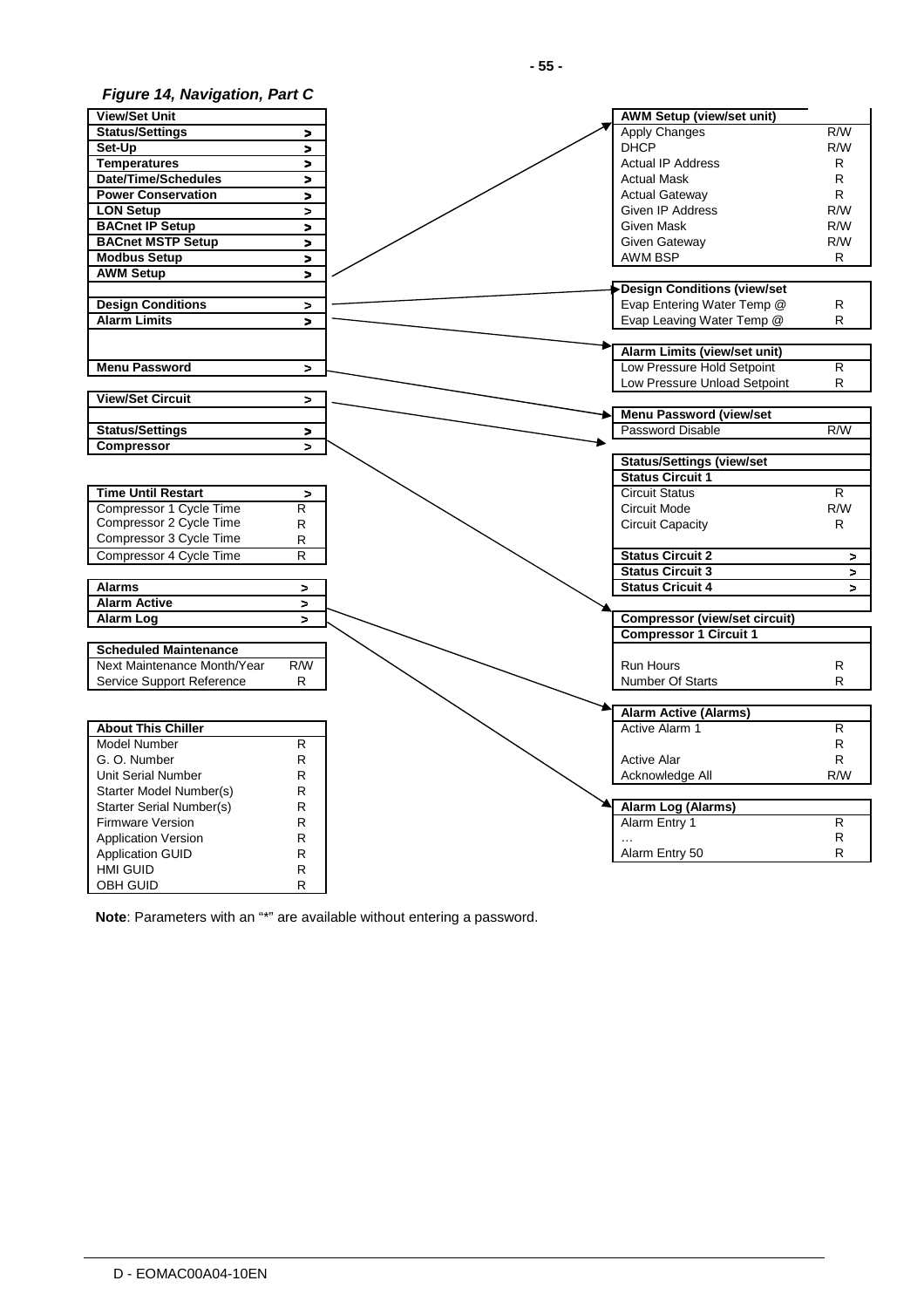The optional remote user interface is a remote control panel that mimics operation of the controller located on the unit. Up to eight AWS units can be connected to it and selected on the screen. It provides HMI (Human Machine Interface) within a building, the building engineer's office for example, without going outdoors to the unit.

It can be ordered with the unit and shipped loose as a field installed option. It can also be ordered anytime after chiller shipment and mounted and wired on the job as explained on the following page. The remote panel is powered from the unit and no additional power supply is required.

All viewing and setpoint adjustments available on the unit controller are available on the remote panel. Navigation is identical to the unit controller as described in this manual.

The initial screen when the remote is turned on shows the units connected to it. Highlight the desired unit and press the wheel to access it. The remote will automatically show the units attached to it, no initial entry is required.

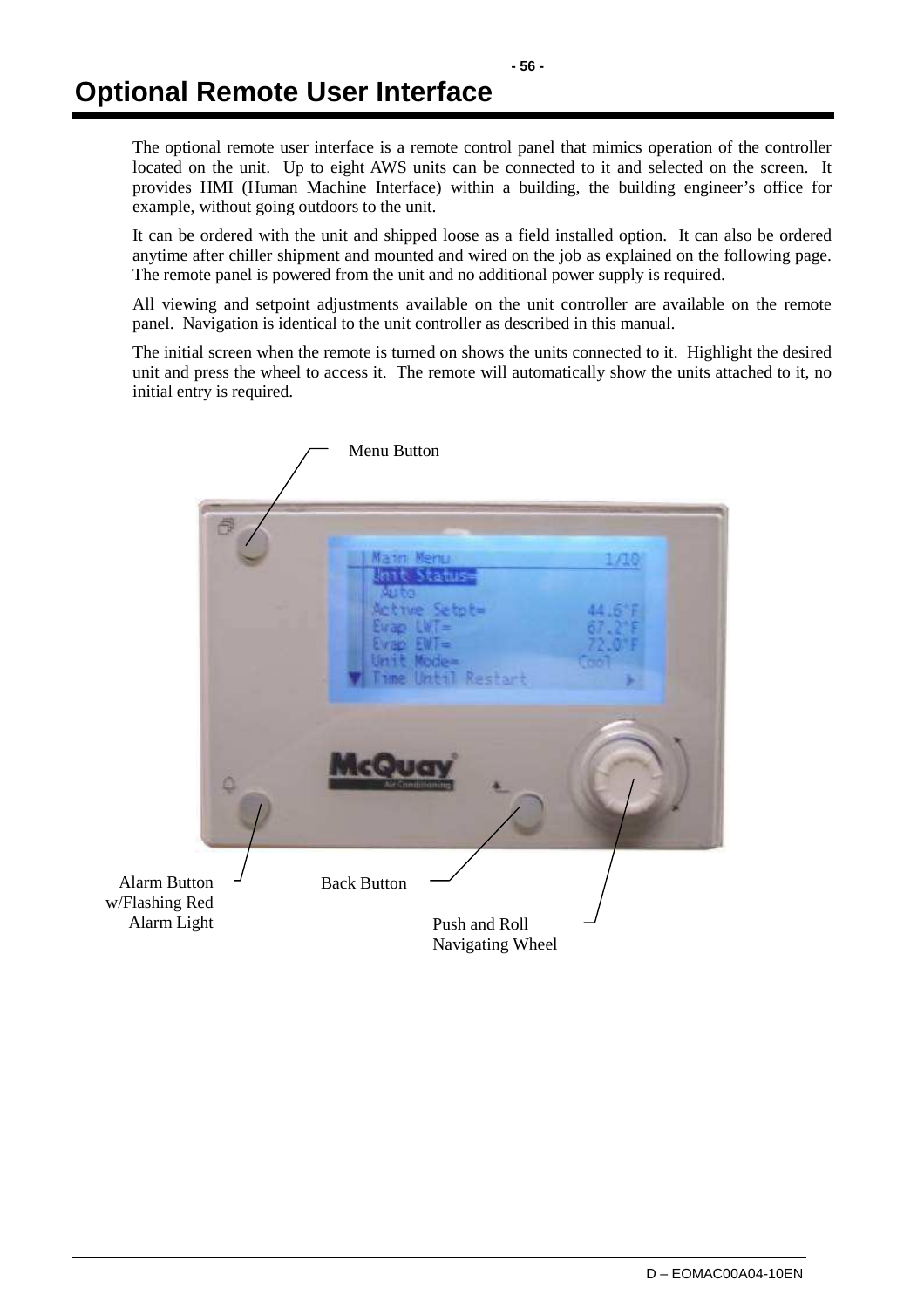## **Technical Specifications**

#### Interface

| нкспасс           |                                                              |
|-------------------|--------------------------------------------------------------|
| Process Bus       | Up to eight interfaces per remote                            |
| Bus connection    | CE+, CE-, not interchange able                               |
| Terminal          | 2-screwconnector                                             |
| Max length        | 700 m                                                        |
| Cable type.       | Turisted pair cable; 0.52.5 mm2                              |
| Display           |                                                              |
| LCD type          | <b>FSTN</b>                                                  |
| <b>Dimensions</b> | 5.7 W x 3.8 H x 1.5 D inches (144 x 96 x 38 mm)              |
| Resolution        | Det-matrix 96 X 208 pixels                                   |
| Backlight         | Blue or white, user-configurable                             |
|                   | Environmental Conditions                                     |
| Operation         | IEC 721-3-3                                                  |
| Temperature       | -40 to 70 °C                                                 |
| Restriction LCD   | $-20$ to $60^{\circ}$ C                                      |
| Humidity          | <90% r.h. Ino condensation)                                  |
| Air pressure      | Min. 700 hPa, corresponding to Max. 3,000 m above sea level. |



**Cover Removal** 

Surface wiring connection

## Process Bus Wiring Connections

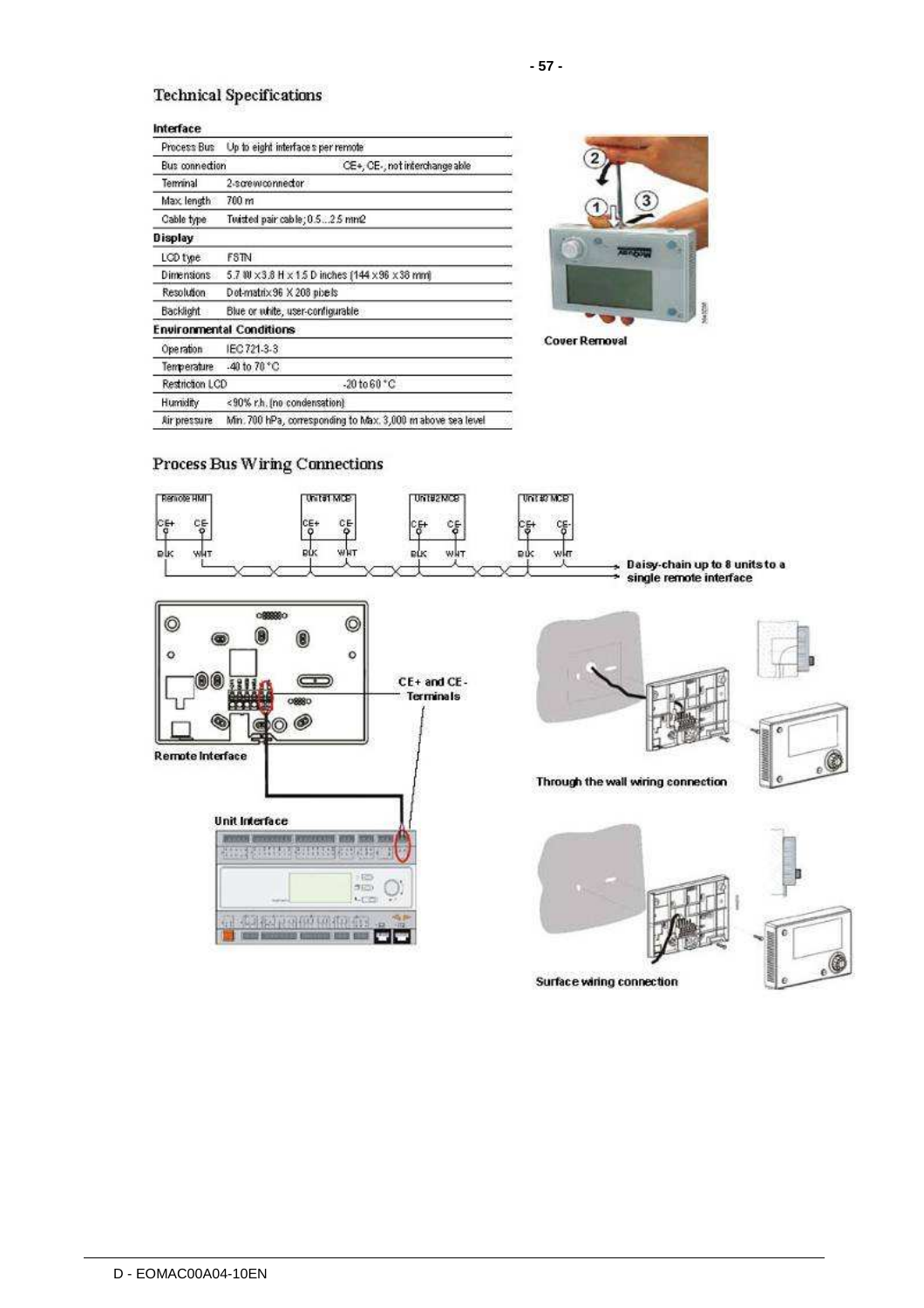#### **NOTICE**

Daikin service personnel or factory authorized service agency must perform initial start-up in order to activate warranty.

## **! CAUTION**

Most relays and terminals in the unit control center are powered when S1 is closed and the control circuit disconnect is on. Therefore, do not close S1 until ready for start-up or the unit may start unintentionally and possibly cause equipment damage.

#### **Seasonal Start-up**

- 1. Double check that the discharge shutoff valve and the optional compressor suction butterfly valves are open.
- 2. Check that the manual liquid-line shutoff valves at the outlet of the subcooler coils and the oil separator oil return line shutoff valves are open.
- 3. Check the leaving chilled water temperature setpoint on the MicroTech III controller to be sure it is set at the desired chilled water temperature.
- 4. Start the auxiliary equipment for the installation by turning on the time clock, and/or remote on/off switch, and chilled water pump.
- 5. Check to see that pumpdown switches Q1 and Q2 (and Q3) are in the "Pumpdown and Stop" (open) position. Throw the S1 switch to the "auto" position.
- 6. Under the "Control Mode" menu of the keypad, place the unit into the automatic cool mode.
- 7. Start the system by moving pumpdown switch Q1 to the "auto" position.
- 8. Repeat step 7 for Q2 (and Q3).

## **Temporary Shutdown**

Move pumpdown switches Q1 and Q2 to the "Pumpdown and Stop" position. After the compressors have pumped down, turn off the chilled water pump.

## **! CAUTION**

Do not turn the unit off using the "Override Stop" switch, without first moving Q1 and Q2 (and Q3) to the "Stop" position, unless it is an emergency, as this will prevent the unit from going through a proper shutdown/pumpdown sequence.

## **! CAUTION**

The unit has a one-time pumpdown operation. When Q1 and Q2 are in the "Pumpdown and Stop" position the unit will pump down once and not run again until the Q1 and Q2 switches are moved to the auto position. If Q1 and Q2 are in the auto position and the load has been satisfied, the unit will go into one-time pumpdown and will remain off until the MicroTech III control senses a call for cooling and starts the unit.

## **! CAUTION**

Water flow to the unit must not be interrupted before the compressors pump down to avoid freeze-up in the evaporator. Interruption will cause equipment damage.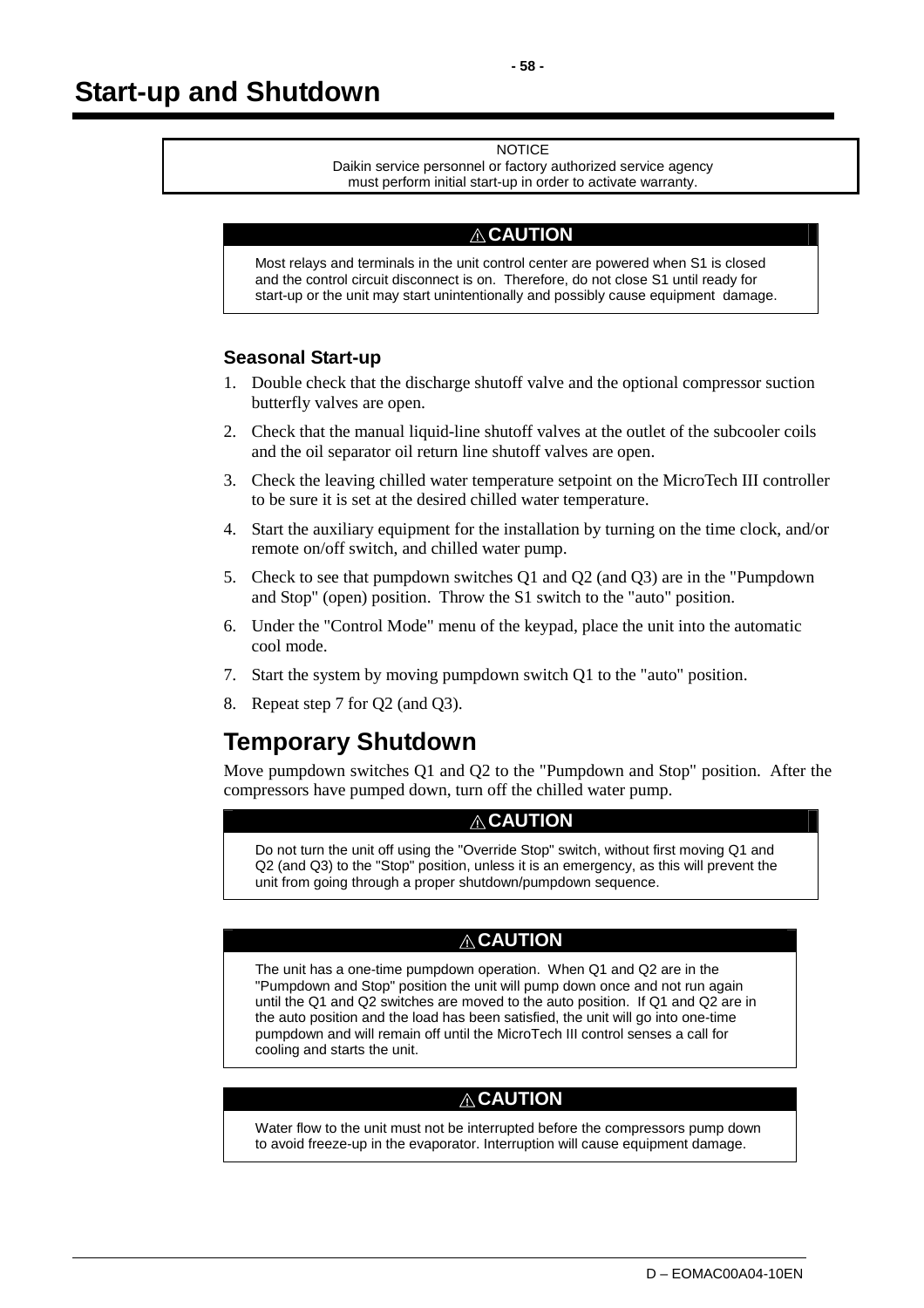## **! CAUTION**

If all power to the unit is turned off, the compressor heaters will become inoperable. Once power is resumed to the unit, the compressor and oil separator heaters must be energized a minimum of 12 hours before attempting to start the unit.

Failure to do so can damage the compressors due to excessive accumulation of liquid in the compressor.

## **Start-up After Temporary Shutdown**

- 1. Insure that the compressor and oil separator heaters have been energized for at least 12 hours prior to starting the unit.
- 2. Start the chilled water pump.
- 3. With System switch Q0 in the "on" position, move pumpdown switches Q1 and Q2 to the "auto" position.
- 4. Observe the unit operation until the system has stabilized.

## **Extended (Seasonal) Shutdown**

- 1. Move the Q1 and Q2 (and Q3) switches to the manual pumpdown position.
- 2. After the compressors have pumped down, turn off the chilled water pump.
- 3. Turn off all power to the unit and to the chilled water pump.
- 4. If fluid is left in the evaporator, confirm that the evaporator heaters are operational.
- 5. Move the emergency stop switch S1 to the "off" position.
- 6. Close the compressor discharge valve and the optional compressor suction valve (if so equipped) as well as the liquid line shutoff valves.
- 7. Tag all opened compressor disconnect switches to warn against start-up before opening the compressor suction valve and liquid line shutoff valves.
- 8. If glycol is not used in the system, drain all water from the unit evaporator and chilled water piping if the unit is to be shutdown during winter and temperatures below -20°F can be expected. The evaporator is equipped with heaters to help protect it down to -20°F. Chilled water piping must be protected with field-installed protection. Do not leave the vessels or piping open to the atmosphere over the shutdown period.
- 9. Do not apply power to the evaporator heaters if the system is drained of fluids as this can cause the heaters to burn out.

## **Start-up After Extended (Seasonal) Shutdown**

1. With all electrical disconnects locked and tagged out, check all screw or lug-type electrical connections to be sure they are tight for good electrical contact.

## **! DANGER**

LOCK AND TAG OUT ALL POWER SOURCES WHEN CHECKING CONNECTIONS. ELECTRICAL SHOCK WILL CAUSE SEVERE PERSONAL INJURY OR DEATH.

- 2. Check the voltage of the unit power supply and see that it is within the  $\pm 10\%$ tolerance that is allowed. Voltage unbalance *between* phases must be within ±3%.
- 3. See that all auxiliary control equipment is operative and that an adequate cooling load is available for start-up.
- 4. Check all compressor flange connections for tightness to avoid refrigerant loss. Always replace valve seal caps.
- 5. Make sure system switch Q0 is in the "Stop" position and pumpdown switches Q1 and Q2 are set to "Pumpdown and Stop", throw the main power and control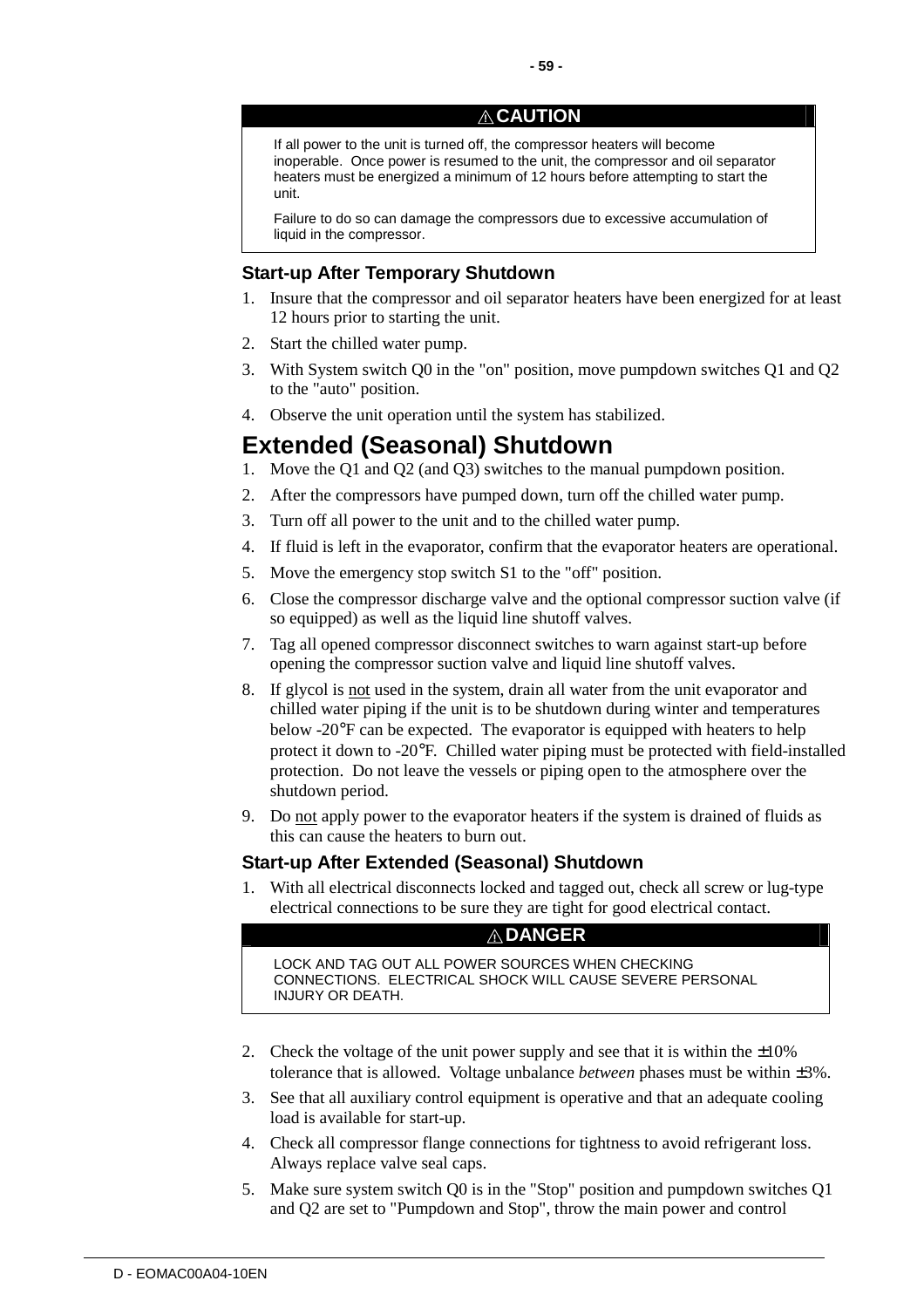disconnect switches to "on." This will energize the crankcase heaters. Wait a minimum of 12 hours before starting up unit. Turn compressor circuit breakers to "off" position until ready to start unit.

- 6. Open the optional compressor suction butterfly as well as the liquid line shutoff valves, compressor discharge valves.
- 7. Vent the air from the evaporator water side as well as from the system piping. Open all water flow valves and start the chilled water pump. Check all piping for leaks and recheck for air in the system. Verify the correct flow rate by taking the pressure drop across the evaporator and checking the pressure drop curves in the installation manual, IMM AGSC-2.
- 8. The following table gives glycol concentrations required for freeze protection.

#### **Table 2, Freeze Protection**

| <b>Temperature</b>             | <b>Percent Volume Glycol Concentration Required</b> |                              |    |                                    |  |
|--------------------------------|-----------------------------------------------------|------------------------------|----|------------------------------------|--|
| $\mathrm{P}F$ ( $\mathrm{C}$ ) |                                                     | <b>For Freeze Protection</b> |    | <b>For Burst Protection</b>        |  |
|                                | Ethylene Glycol                                     | <b>Propylene Glycol</b>      |    | Ethylene Glycol   Propylene Glycol |  |
| 20(6.7)                        | 16                                                  | 18                           |    | 12                                 |  |
| $10(-12.2)$                    | 25                                                  | 29                           | 17 | 20                                 |  |
| 0(.17.8)                       | 33                                                  | 36                           | 22 | 24                                 |  |
| $-10$ $(-23.3)$                | 39                                                  | 42                           | 26 | 28                                 |  |
| $-20$ $(-28.9)$                | 44                                                  | 46                           | 30 | 30                                 |  |
| $-30(-34.4)$                   | 48                                                  | 50                           | 30 | 33                                 |  |
| $-40$ $(-40.0)$                | 52                                                  | 54                           | 30 | 35                                 |  |
| $-50$ ( $-45.6$ )              | 56                                                  | 57                           | 30 | 35                                 |  |
| $-60(-51.1)$                   | 60                                                  | 60                           | 30 | 35                                 |  |

**Notes**:

1. These figures are examples only and cannot be appropriate to every situation. Generally, for an extended margin of protection, select a temperature at least 10°F lower than the expected lowest ambient temperature. Inhibitor levels should be adjusted for solutions less than 25% glycol.

2. Glycol of less than 25% concentration is not recommended because of the potential for bacterial growth and loss of heat transfer efficiency.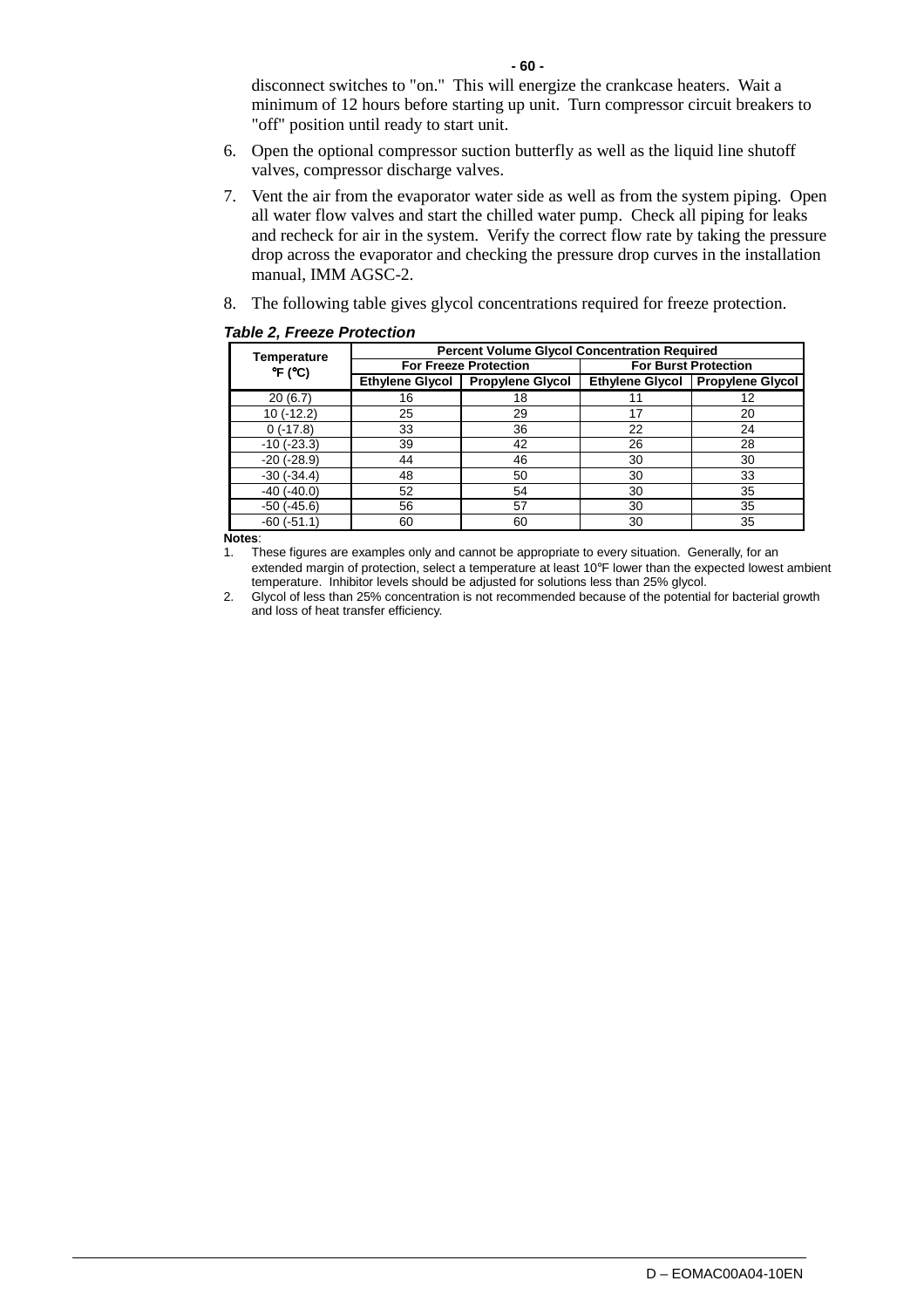Field wiring diagram is part of the air cooled screw chiller IOM. Refer to this document for a complete explanation of the field wirings for this chillers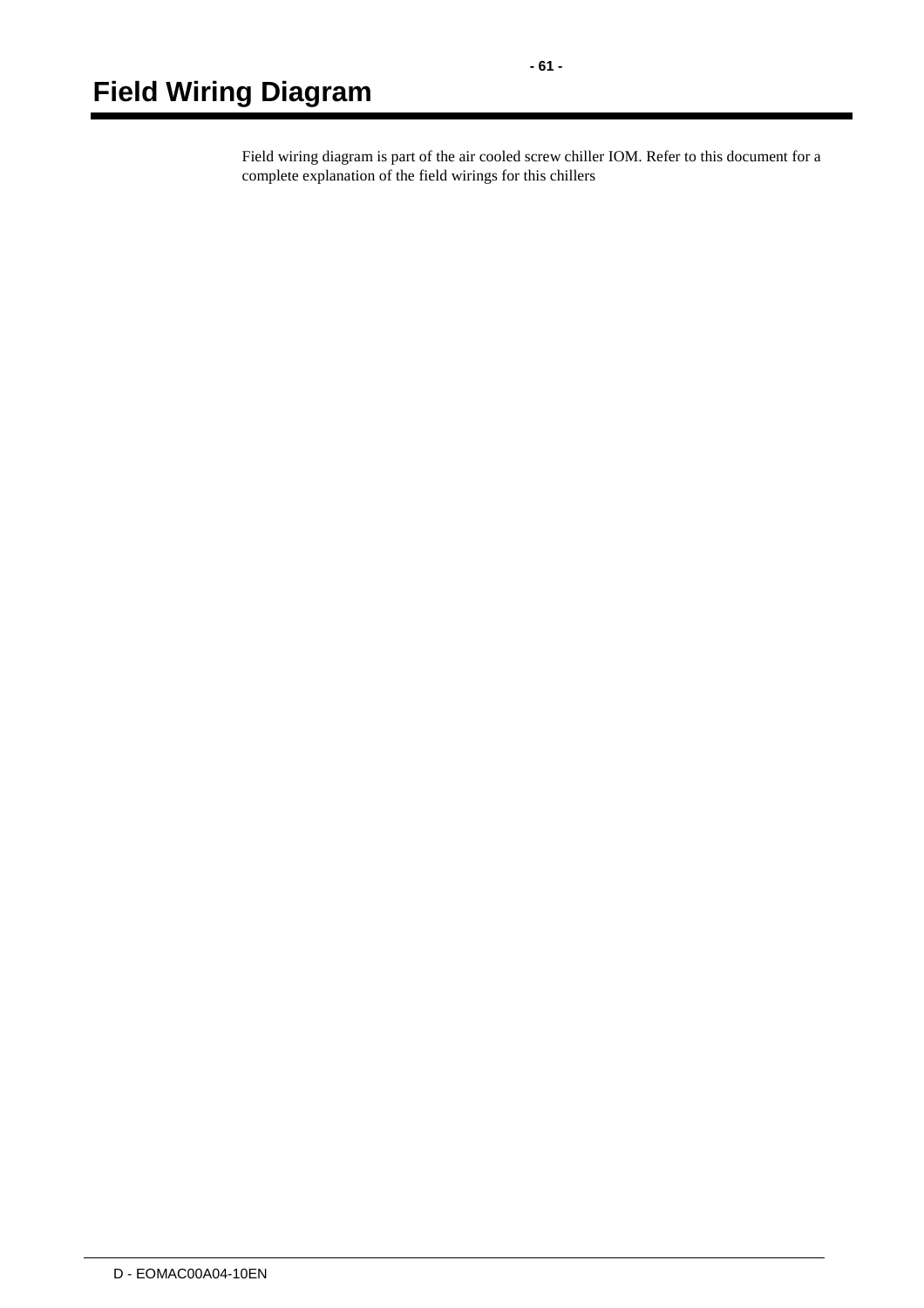# **Basic Control System Diagnostic**

MicroTech III controller, extension modules and communication modules are equipped with two status LED (BSP and BUS) to indicate the operational status of the devices. The meaning of the two status LED is indicated below.

## **Controller LED**

| <b>BSP LED</b>         | <b>BUS LED</b> | Mode                                   |
|------------------------|----------------|----------------------------------------|
| Solid Green            | <b>OFF</b>     | Application running                    |
| Solid Yellow           | <b>OFF</b>     | Application loaded but not running (*) |
| Solid Red              | <b>OFF</b>     | Hardware Error $(*)$                   |
| <b>Flashing Yellow</b> | <b>OFF</b>     | Application not loaded (*)             |
| Flashing Red           | <b>OFF</b>     | BSP Error $(*)$                        |
| Flashing Red/Green     | <b>OFF</b>     | Application/BSP update                 |

(\*) Contact Service.

#### **Extension Module LED**

| <b>BSP LED</b>      | <b>BUS LED</b> | Mode                                         |
|---------------------|----------------|----------------------------------------------|
| Solid Green         |                | <b>BSP</b> running                           |
| Solid Red           |                | Hardware Error (*)                           |
| <b>Flashing Red</b> |                | BSP Error (*)                                |
|                     | Solid Green    | Communication running, I/O working           |
|                     | Solid Yellow   | Communication running, parameter missing (*) |
|                     | Solid Red      | Communication down $(*)$                     |

(\*) Contact Service.

#### **Communication Module LED**

| <b>BSP LED</b>      | Mode                                              |
|---------------------|---------------------------------------------------|
| Solid Green         | BPS running, communication with controller        |
| <b>Solid Yellow</b> | BSP running, no communication with controller (*) |
| Solid Red           | Hardware Error $(*)$                              |
| <b>Flashing Red</b> | BSP Error $(*)$                                   |
| Flashing Red/Green  | Application/BSP update                            |

(\*) Contact Service.

BUS LED status vary depending on the module.

## **LON module:**

| <b>BuS LED</b>         | Mode                                                        |  |
|------------------------|-------------------------------------------------------------|--|
| Solid Green            | Ready for Communication. (All Parameter loaded, Neuron      |  |
|                        | configured). Doesn't indicate a communication with other    |  |
|                        | devices.                                                    |  |
| Solid Yellow           | Startup                                                     |  |
| Solid Red              | No Communication to Neuron (internal error, could be solved |  |
|                        | by downloading a new LON application)                       |  |
| <b>Flashing Yellow</b> | Communication not possible to the Neuron. The Neuron must   |  |
|                        | be configured and set online over the LON Tool.             |  |

#### **Bacnet MSTP:**

| <b>BuS LED</b> | Mode                                                        |
|----------------|-------------------------------------------------------------|
| Solid Green    | Ready for Communication. The BACnet Server is started. It   |
|                | doesn't indicate a active communication                     |
| Solid Yellow   | Startup                                                     |
| Solid Red      | BACnet Server down. Automatically a restart after 3 seconds |
|                | are initiated.                                              |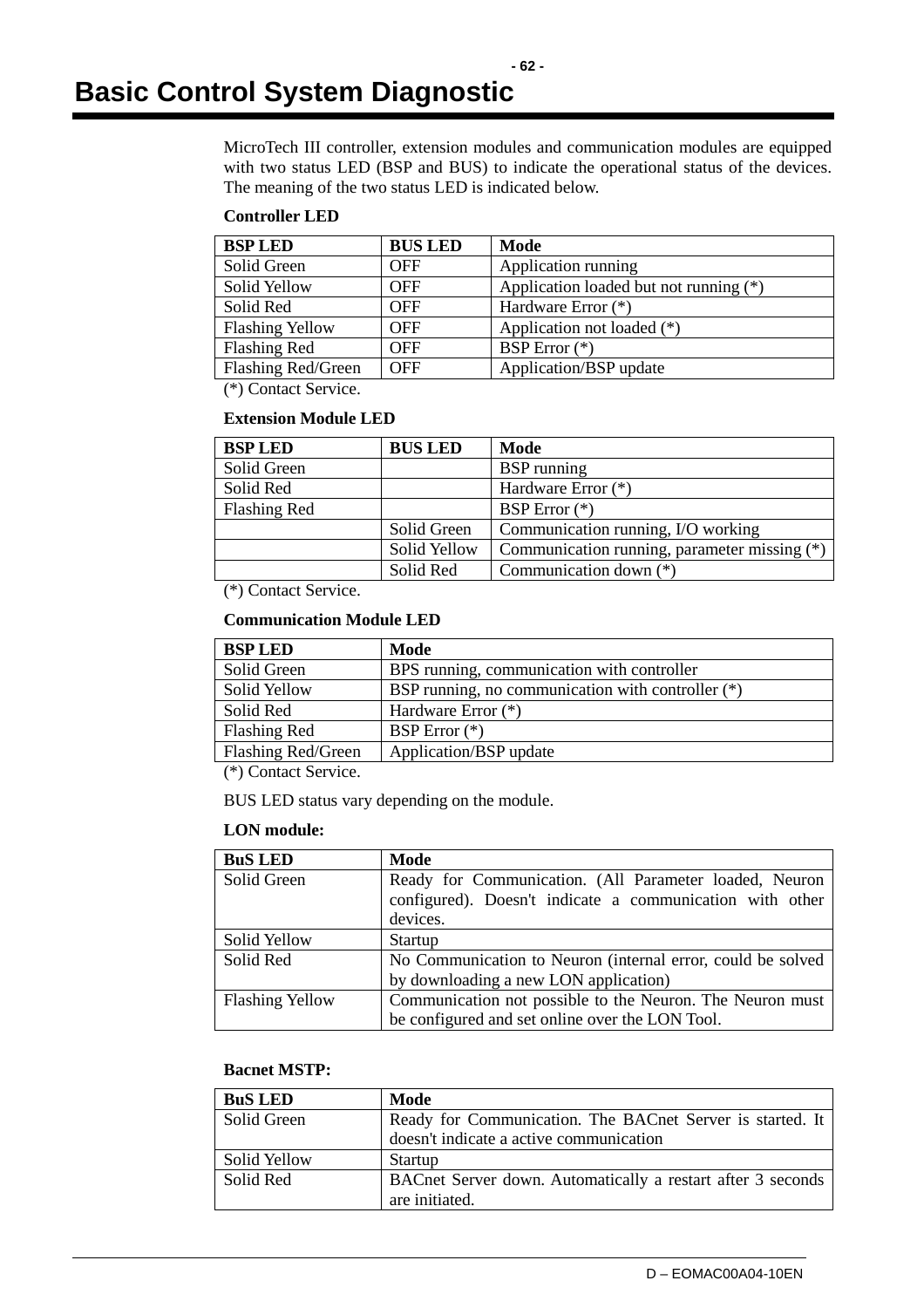#### **Bacnet IP:**

| <b>BuS LED</b> | Mode                                                         |
|----------------|--------------------------------------------------------------|
| Solid Green    | Ready for Communication. The BACnet Server is started. It    |
|                | doesn't indicate a active communication                      |
| Solid Yellow   | Startup. The LED stays yellow until the module receives a IP |
|                | Address, therefore a link must be established.               |
| Solid Red      | BACnet Server down. Automatic restart after 3 seconds is     |
|                | initiated.                                                   |

## **Modbus**

| <b>BuS LED</b> | Mode                                                                                                                                                                             |
|----------------|----------------------------------------------------------------------------------------------------------------------------------------------------------------------------------|
| Solid Green    | All Communication running                                                                                                                                                        |
| Solid Yellow   | Startup, or one configured channel not communicating to the<br>Master.                                                                                                           |
| Solid Red      | configured Communications down. Means<br>All<br>- no<br>communication to the Master. The timeout can be configured.<br>In case that the timeout is zero the timeout is disabled. |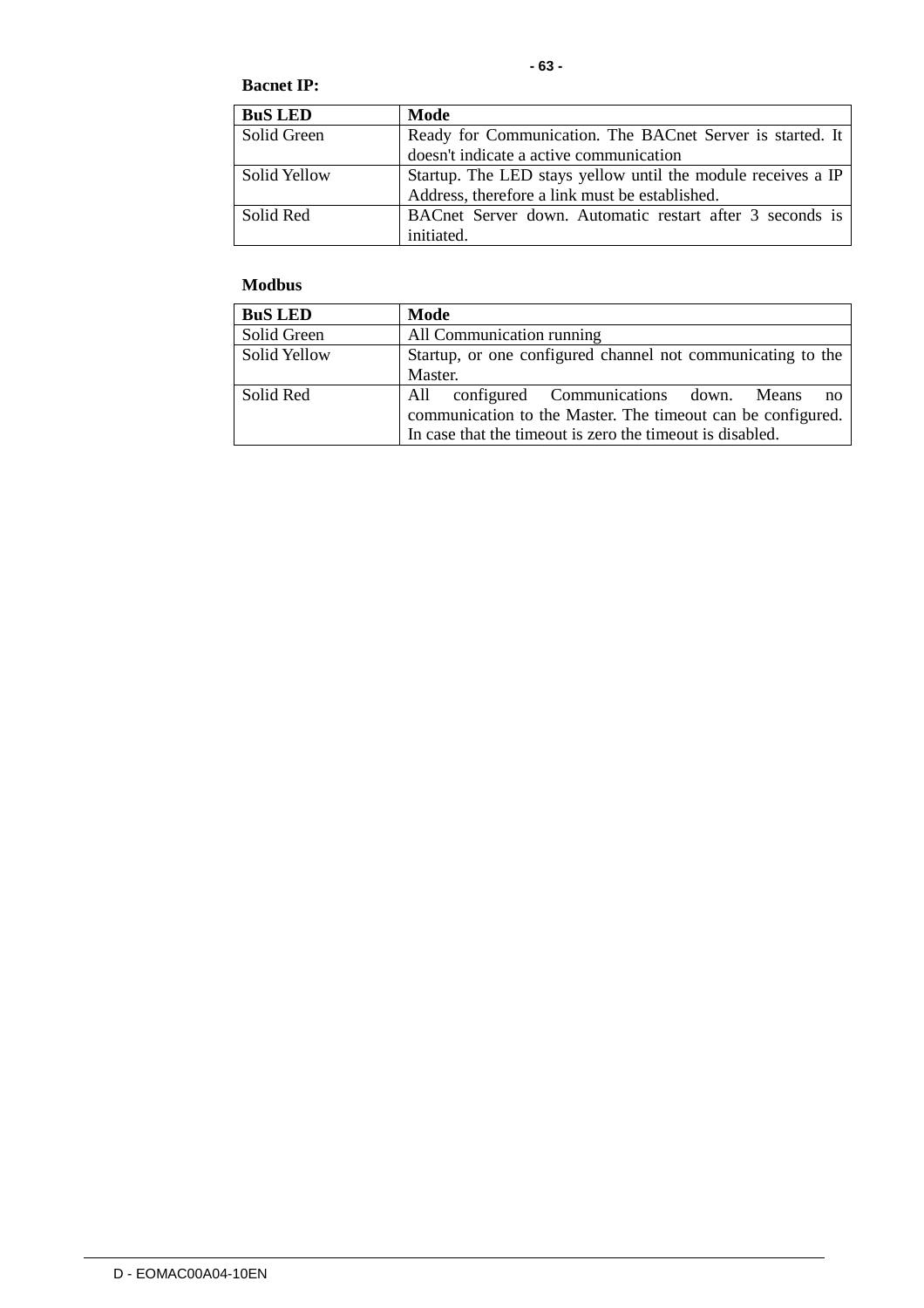The controller requires to maintain the installed battery. Every two years it's required to replace the battery. Battery model is: BR2032 and it is produced by many different vendors.

To replace the battery remove the plastic cover of the controller display using a screw driver as shown in the following picture:



Be careful to avoid damages to the plastic cover. The new battery shall be placed in the proper battery holder which is highlighted in the following picture, respecting the polarities indicated into the holder itself.

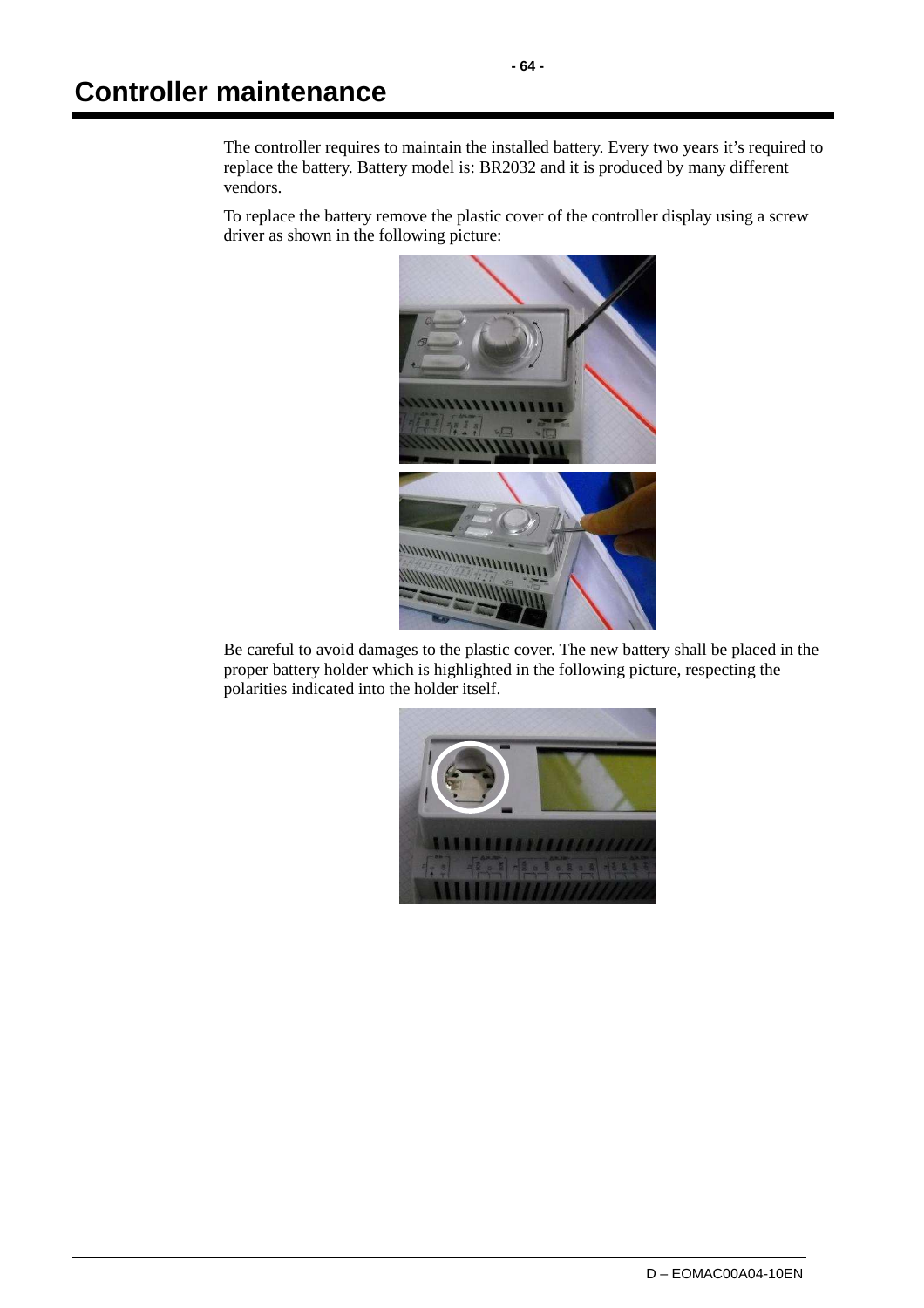## **Definitions**

## **Active Setpoint**

The active setpoint is the setting in effect at any given moment. This variation occurs on setpoints that can be altered during normal operation. Resetting the chilled water leaving temperature setpoint by one of several methods, such as return water temperature, is an example.

## **Active Capacity Limit**

The active setpoint is the setting in effect at any given moment. Any one of several external inputs can limit a compressor's capacity below its maximum value.

## **BSP**

The BSP represents the operative system of the MicroTech III controller.

#### **Condenser Saturated Temperature Target**

The saturated condenser temperature target is calculated by first using the following equation:

Sat condenser temp target raw =  $0.833$ (evaporator sat temp) +  $68.34$ 

The "raw" value is the initial calculated value. This value is then limited to a range defined by the Condenser Saturated Temperature Target minimum and maximum setpoints. These setpoints simply cut off the value to a working range, and this range can be limited to a single value if the two setpoints are set to the same value.

## **Dead Band**

The dead band is a range of values surrounding a setpoint such that a change in the variable occurring within the dead band range causes no action from the controller. For example, if a temperature setpoint is  $44^{\circ}F$  and it has a dead band of  $\pm$  2 degrees F, nothing will happen until the measured temperature is less than  $42^{\circ}$ F or more than  $46^{\circ}$ F.

## **DIN**

Digital input, usually followed by a number designating the number of the input.

## **Error**

In the context of this manual, "Error" is the difference between the actual value of a variable and the target setting or setpoint.

#### **Evaporator Approach**

The evaporator approach is calculated for each circuit. The equation is as follows:

Evaporator Approach = LWT – Evaporator Saturated Temperature

See page 38 for more details

## **Evap Recirc Timer**

A timing function, with a 30-second default, that holds off any reading of chilled water for the duration of the timing setting. This delay allows the chilled water sensors (especially water temperatures) to take a more accurate reading of the chilled water system conditions.

#### **EXV**

Electronic expansion valve, used to control the flow of refrigerant to the evaporator, controlled by the circuit microprocessor.

#### **High Saturated Condenser – Hold Value**

High Cond Hold Value = Max Saturated Condenser Value  $-5$  degrees F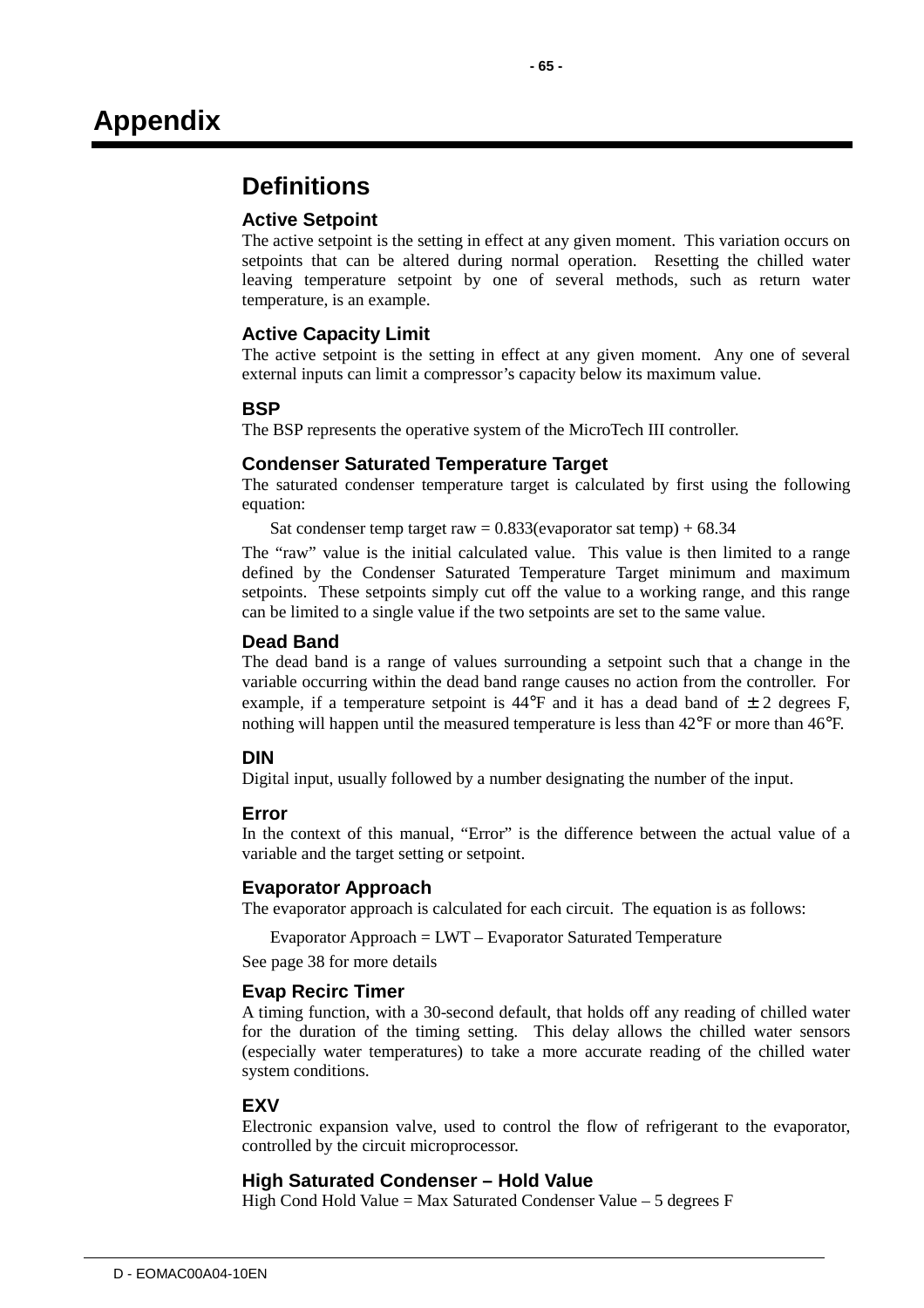This function prevents the compressor from loading whenever the pressure approaches within 5 degrees of the maximum discharge pressure. The purpose is to keep the compressor online during periods of possibly temporary elevated pressures.

#### **High Saturated Condenser – Unload Value**

High Cond Unload Value = Max Saturated Condenser Value  $-3$  degrees F

This function unloads the compressor whenever the pressure approaches within 3 degrees of the maximum discharge pressure. The purpose is to keep the compressor online during periods of possibly temporary elevated pressures.

#### **Light Load Stg Dn Point**

The percent load point at which one of two operating compressors will shut off, transferring the unit load to the remaining compressor.

#### **Load Limit**

An external signal from the keypad, the BAS or a 4-20 ma signal that limits the compressor loading to a designated percent of full load. Frequently used to limit unit power input.

#### **Load Balance**

Load balance is a technique that equally distributes the total unit load among the running compressors on a unit or group of units.

#### **Low Ambient Lockout**

Prevents the unit from operating (or starting) at ambient temperatures below the setpoint.

#### **Low Pressure Unload Setpoint**

The psi evaporator pressure setting at which the controller will unload the compressor until a preset pressure is reached.

#### **Low Pressure Hold Setpoint**

The psi evaporator pressure setting at which the controller will not allow further compressor loading.

## **Low/High Superheat Error**

The difference between actual evaporator superheat and the superheat target.

## **LWT**

Leaving water temperature. The "water" is any fluid used in the chiller circuit.

## **LWT Error**

Error in the controller context is the difference between the value of a variable and the setpoint. For example, if the LWT setpoint is 44°F and the actual temperature of the water at a given moment is  $46^{\circ}$ F, the LWT error is  $+2$  degrees.

#### **LWT Slope**

The LWT slope is an indication of the trend of the water temperature. It is calculated by taking readings of the temperature every few seconds and subtracting them from the previous value, over a rolling one minute interval.

## **ms**

Milli-second

#### **Maximum Saturated Condenser Temperature**

The maximum saturated condenser temperature allowed is calculated based on the compressor operational envelope.

## **OAT**

Outside ambient air temperature

#### **Offset**

Offset is the difference between the actual value of a variable (such as temperature or pressure) and the reading shown on the microprocessor as a result of the sensor signal.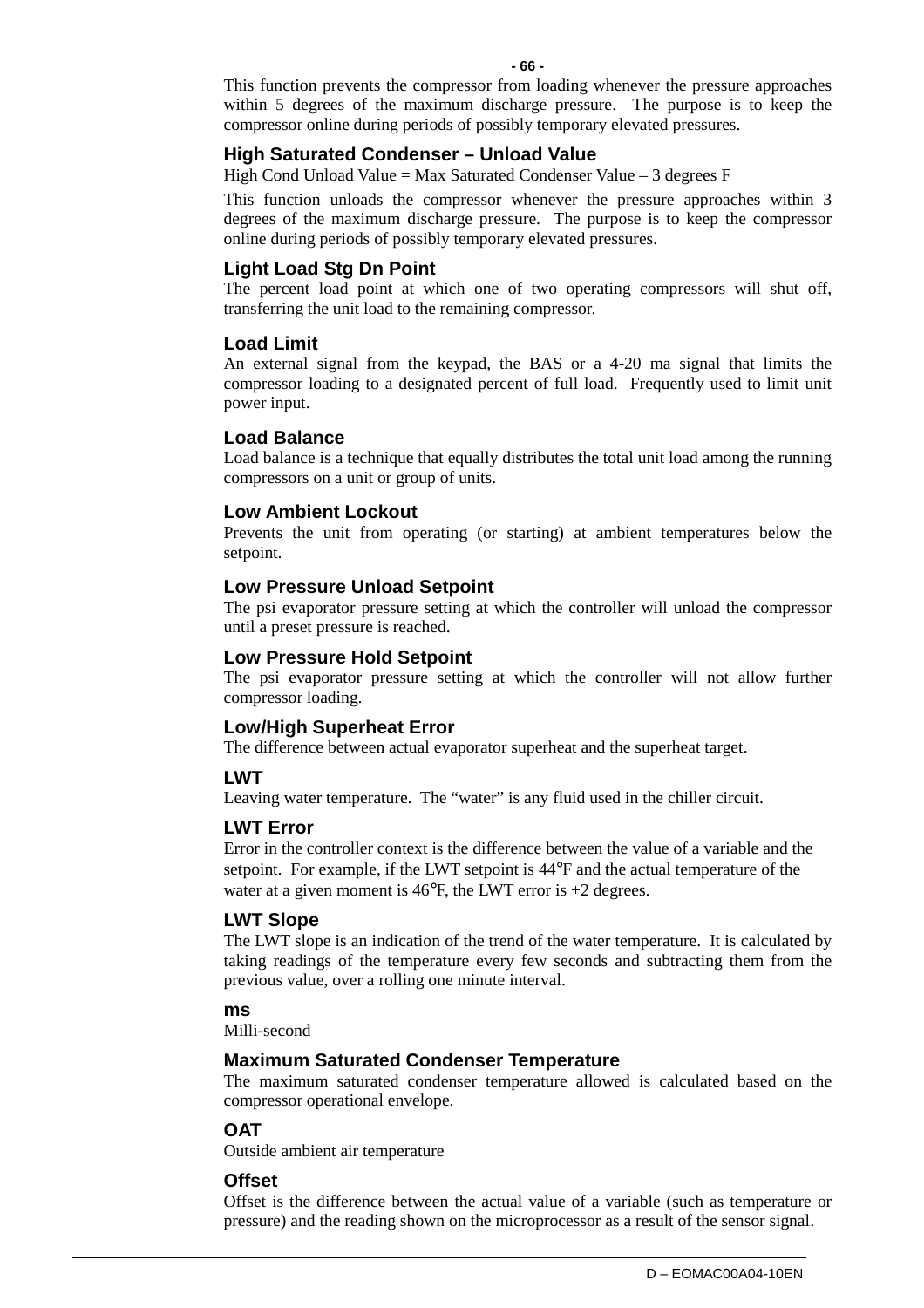## **Refrigerant Saturated Temperature**

Refrigerant saturated temperature is calculated from the pressure sensor readings for each circuit. The pressure is fitted to an R-134a temperature/pressure curve to determine the saturated temperature.

## **Soft Load**

Soft Loading is a configurable function used to ramp up the unit capacity over a given time period, usually used to influence building electrical demand by gradually loading the unit.

**SP** 

Setpoint

**SSS** 

Solid state starter as used on screw compressors.

#### **Suction Superheat**

Suction superheat is calculated for each circuit using the following equation:

Suction Superheat = Suction Temperature – Evaporator Saturated Temperature

See page 38 for details.

## **Stage Up/Down Accumulator**

The accumulator can be thought of as a bank storing occurrences that indicate the need for an additional fan.

## **Stageup/Stagedown Delta-T**

Staging is the act of starting or stopping a compressor or fan when another is still operating. Startup and Stop is the act of starting the first compressor or fan and stopping the last compressor or fan. The Delta-T is the "dead band" on either side of the setpoint in which no action is taken.

### **Stage Up Delay**

The time delay from the start of the first compressor to the start of the second.

#### **Startup Delta-T**

Number of degrees above the LWT setpoint required to start the first compressor.

#### **Stop Delta-T**

Number of degrees below the LWT setpoint required for the last compressor to stop.

## **VDC**

Volts, Direct current, sometimes noted as vdc.